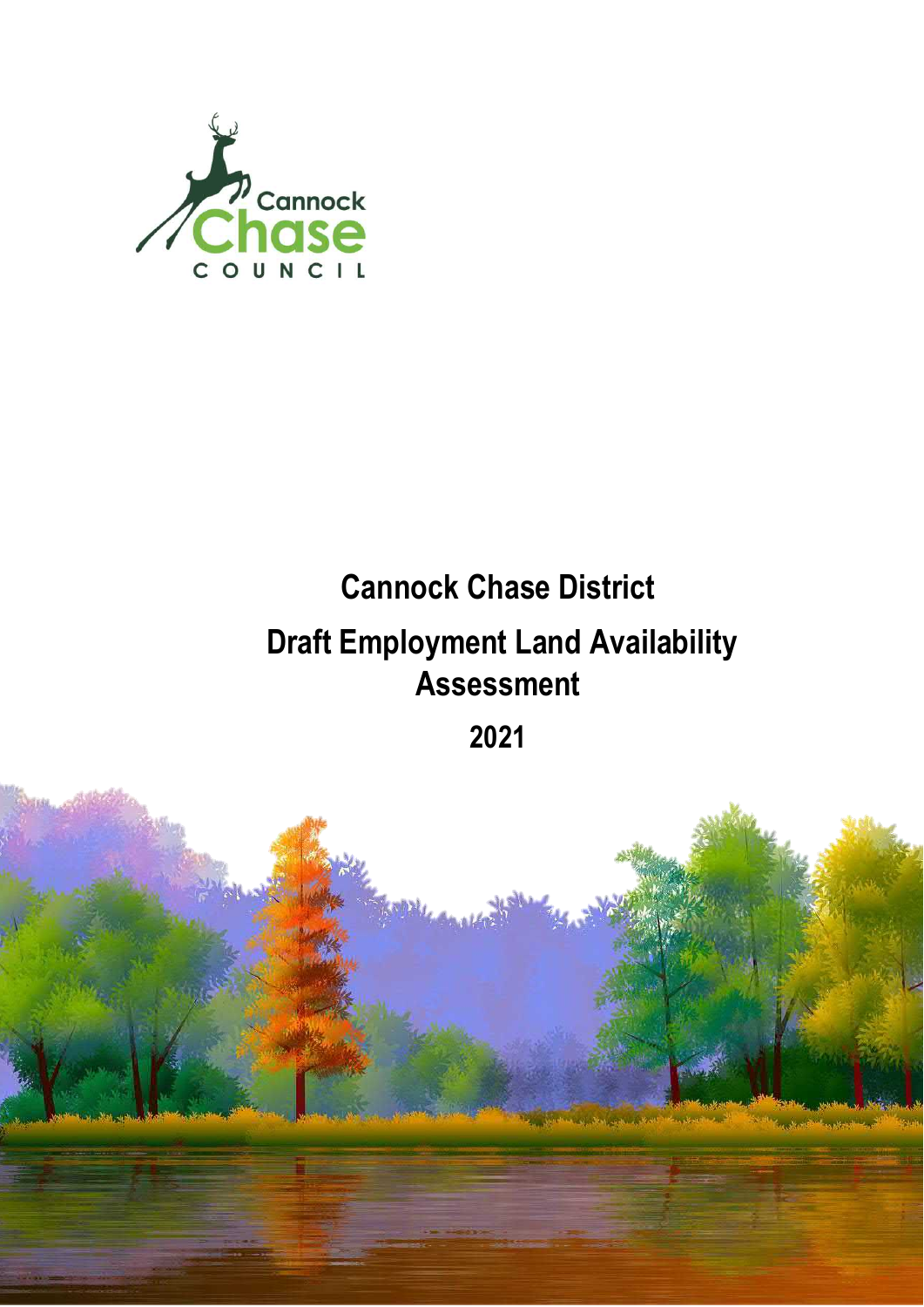## **Contents**

| 1. |                                                                                 |  |
|----|---------------------------------------------------------------------------------|--|
| 2. |                                                                                 |  |
|    |                                                                                 |  |
|    |                                                                                 |  |
|    |                                                                                 |  |
|    |                                                                                 |  |
| 3. |                                                                                 |  |
| 4. |                                                                                 |  |
|    |                                                                                 |  |
|    |                                                                                 |  |
|    |                                                                                 |  |
|    | Appendix D: Notes to Employment Land Availability Assessment  24                |  |
|    | Appendix E: Cannock Chase – Summary of Suitability and Availability Assessments |  |
|    | <b>Appendix F: ELAA Site Lists</b>                                              |  |

The mapping of sites to accompany this report is available online at [http://cannockchase.addresscafe.com/app/exploreit/.](http://cannockchase.addresscafe.com/app/exploreit/) Instructions on how to use this mapping are available as a download on the ELAA website area, or a hard copy of the instructions can be provided on request to the Planning Policy team. If you require further assistance on use of the mapping please contact the Planning Policy team (details below).

**E-mail: planningpolicy@cannockchasedc.gov.uk Phone:** (01543) 462621 **Website:<http://www.cannockchasedc.gov.uk/planningpolicy>**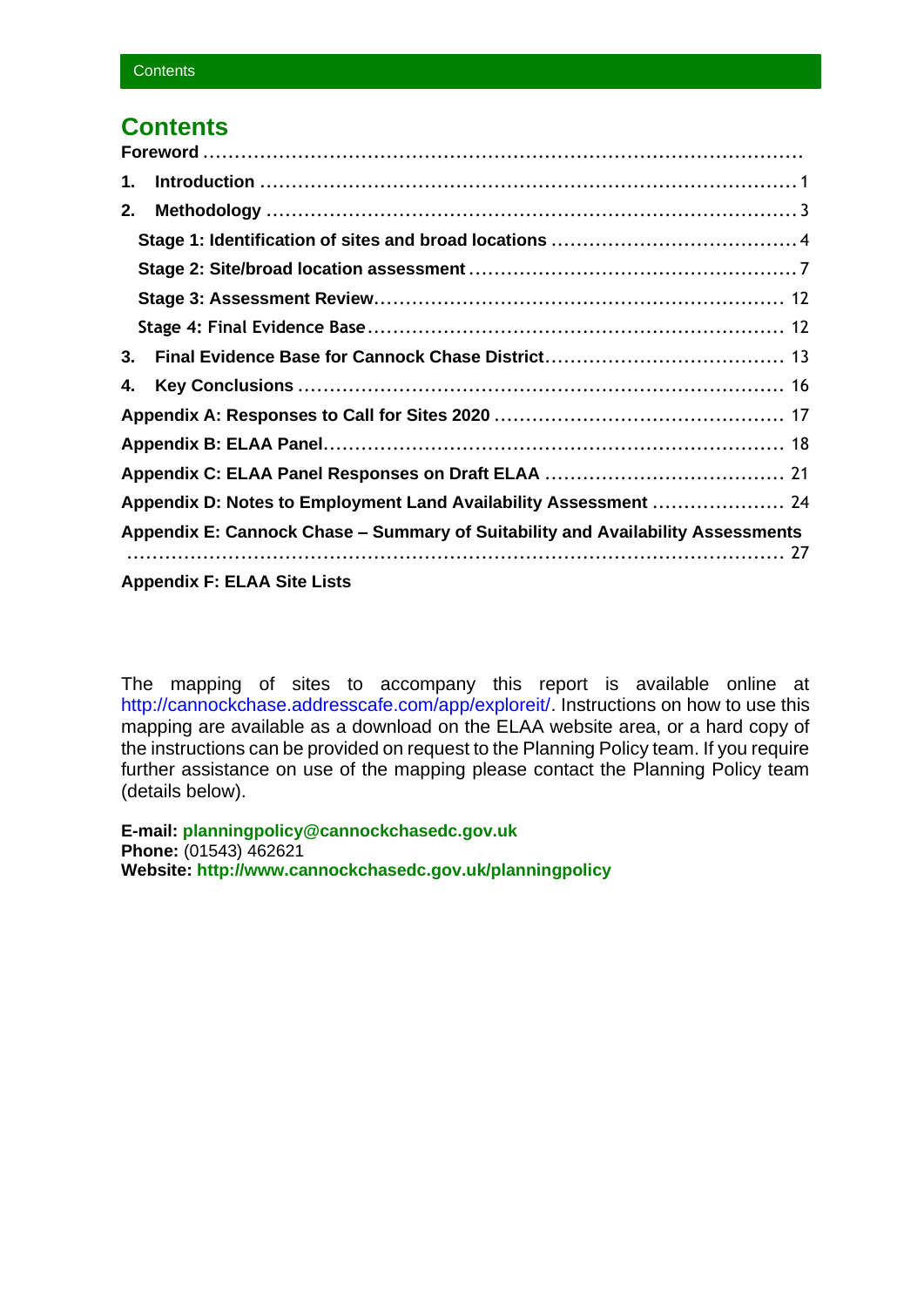## <span id="page-2-0"></span>**Foreword**

- F.1 The Employment Land Availability Assessment (ELAA) is an evidence base and monitoring document which will be published annually as part of the Council's suite of monitoring documents. The ELAA assists in identifying sites which could have the potential for employment development and estimates their potential capacity in terms of uses and floor space. The ELAA also considers those sites which are allocated through the Local Plan and/or have planning permission for employment uses
- F.2 This edition of the ELAA covers the period between  $1<sup>st</sup>$  April 2020 and 31 $<sup>st</sup>$ </sup> March 2021. The ELAA will be updated annually alongside the Strategic Housing Land Availability Assessment (SHLAA), Authority Monitoring Report (AMR) and Five Year Housing Land Supply Paper, as part of the District Council's suite of monitoring documents.
- F.3 The ELAA forms part of the evidence base for the production of the Local Plan. The policies and proposals within the Local Plan relating to employment development will be based on a range of evidence and considerations of which this assessment is only one.
- F.4 A map showing all the individual sies is available on the website [www.cannockchasedc.gov.uk.](http://www.cannockchasedc.gov.uk/) The map splits the sites into 2 different categories:
- F.5 **Readily Available:** Sites that are assessed to be suitable and available for development and that development will be achieved in either the shortmedium term or medium to long term.
- F.6 **Not Readily Available:** Sites that are assessed to be not suitable or available for development. This category is split into Not Readily Available – Green Belt and AONB Sites and Not-Readily Available – Restricted and Excluded Sites.

### **ELAA Disclaimer**

**The inclusion of a site in this assessment does not indicate that it will be allocated or successfully obtain planning permission for a particular use. Similarly, the none-inclusion of a site in the assessment does not in any way preclude future development, providing it meets the planning policy framework that exists at the time a site comes forward.**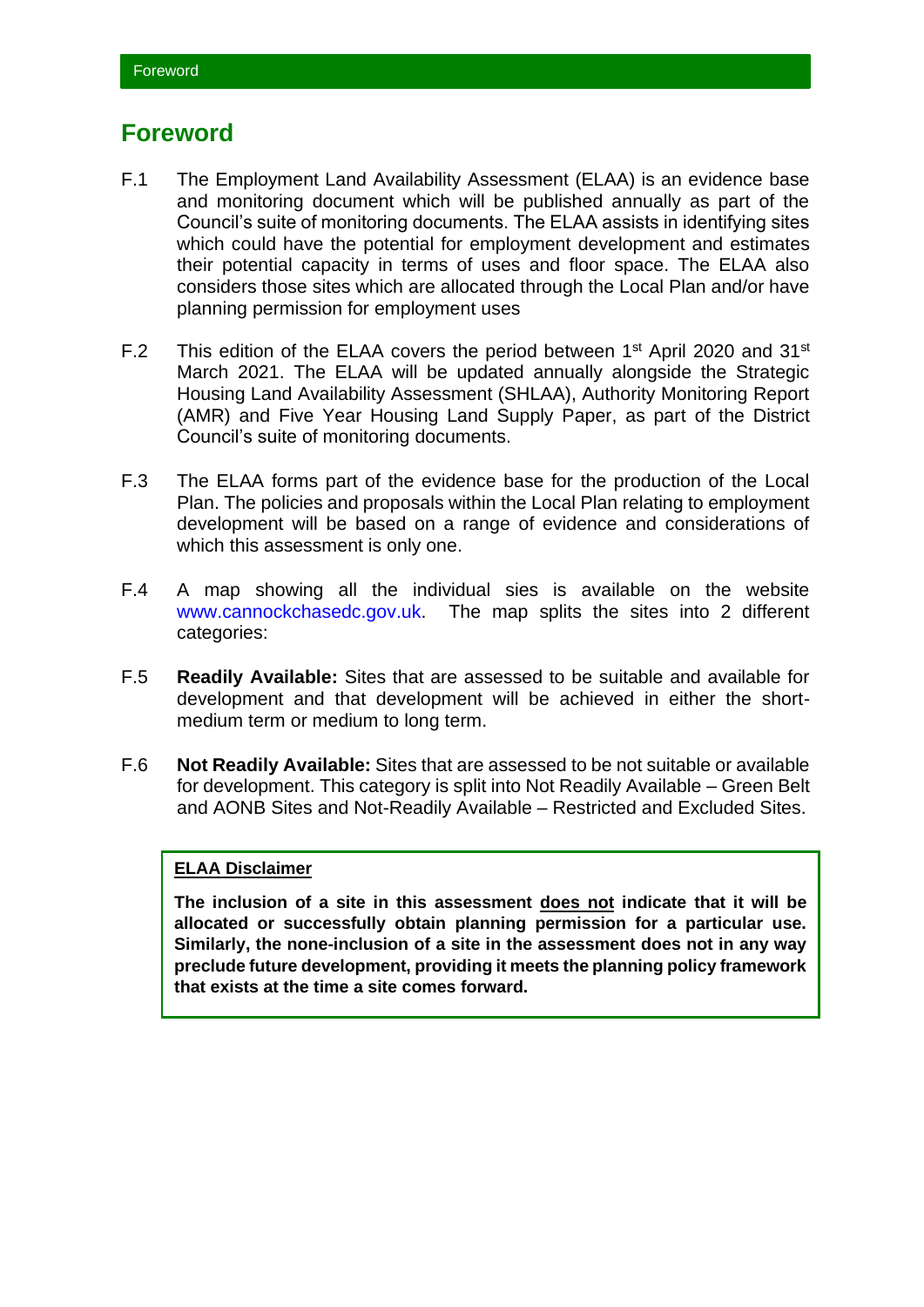## <span id="page-3-0"></span>**1. Introduction**

- 1.1 National Planning Practice Guidance (PPG) outlines the purpose of a land availability assessment which is to identify a future supply of land that is suitable, available and achievable for housing and economic development uses over the plan period. Assessments for housing and economic land availability may be carried out as part of the same exercise to ensure consistency.
- 1.2 This Employment Land Availability Assessment (ELAA) is undertaken alongside the Council's Strategic Housing Land Availability Assessment (SHLAA). Whilst they are published as separate documents (with slightly different methodologies to reflect the nature of the land requirements being assessed) the SHLAA and ELAA are undertaken simultaneously to provide a comprehensive and consistent assessment of land availability across the District.
- 1.3 The ELAA is an evidence base and monitoring document with a key role in identifying sites that have the potential for employment development. It uses a variety of sources and assesses sites against a largely nationally set criteria to help inform decisions on the overall supply and likely geographical distribution of employment developments across the District. It also serves to monitor the ongoing take-up of sites and supply of future sites, helping to inform local planning policy and development management responses.
- 1.4 The assessment does not in itself determine that a site should or should not be allocated for employment development, but it is important in the planmaking process and helps to inform the Local Plan. It is the role of the Local Plan to determine which specific sites are to be allocated for employment purposes. The inclusion/exclusion of a site in the ELAA does not determine the possibility of planning permission being granted or refused for development, unless the site in question has already been granted permission. All future planning applications will continue to be determined against the development plan and material planning considerations.
- 1.5 The ELAA supports the Authority Monitoring Report (AMR) process, including monitoring against Local Plan requirements. It covers the period from 1st April 2006-31st March 2021, in line with monitoring completions from the Local Plan (Part 1- 2014) base date of 2006. The Local Plan (Part 1) was adopted in 2014 and Policy CP8 sets out a requirement for a minimum of 88ha of new and redeveloped employment land (primarily for non town centre B class uses but with flexibility for other uses, where appropriate) up to 2028. There are separate targets for town centre uses, which are not the explicit focus of this ELAA. However, town centre sites are monitored as part of the process.
- 1.6 In 2019/20 the Council undertook a review of its ELAA methodology in line with the updated PPG and to reflect that the Council is in the process of undertaking a Local Plan Review. A further update has been made to reflect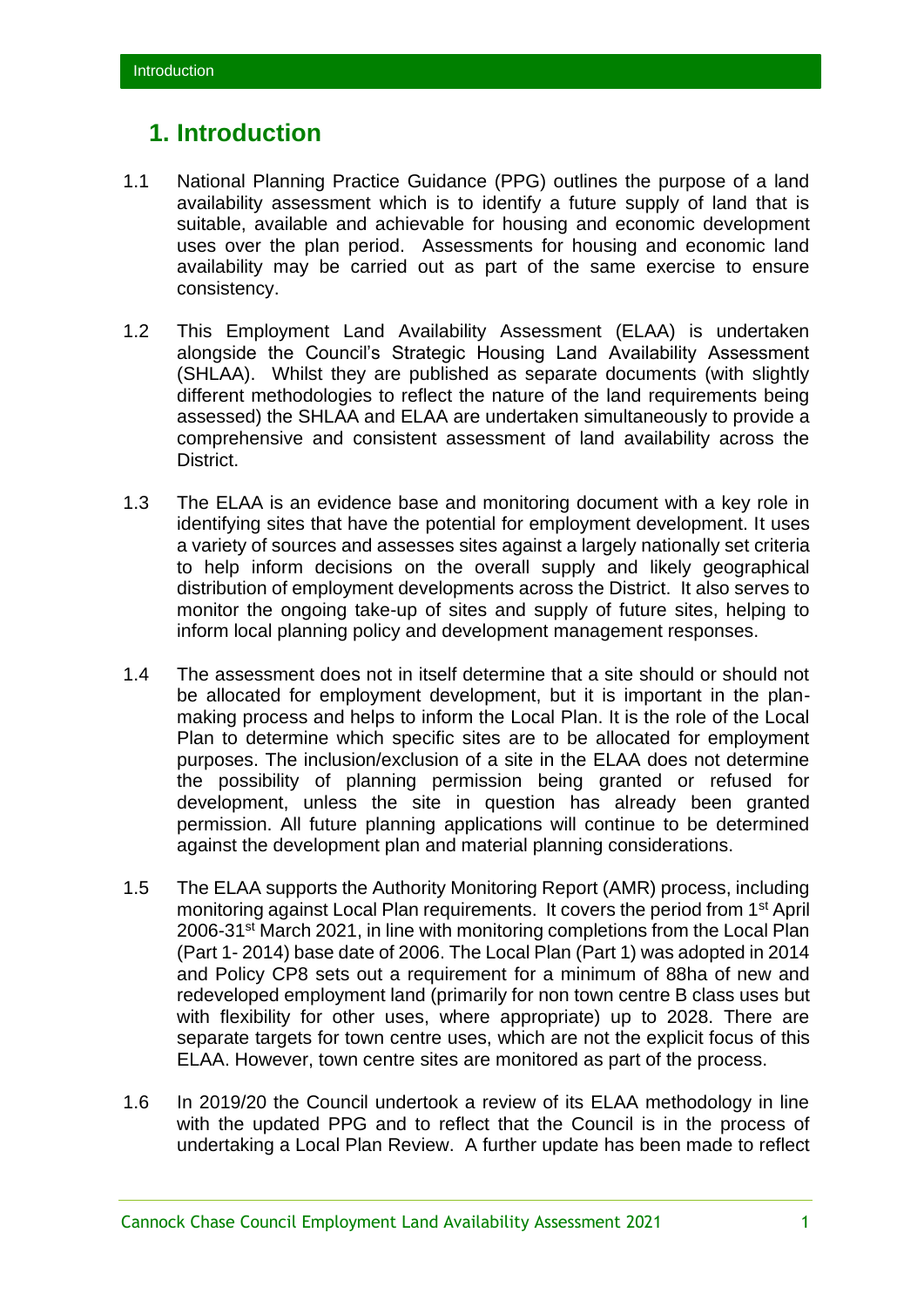the 2020 update to the Use Classes Order. In line with the update the ELAA will reference E(g) (former B1) uses, and the continued B2 and B8 uses.

- 1.7 The PPG identifies that the area selected for the assessment should be the plan-making area, which in this case is Cannock Chase District.
- 1.8 The National Planning Practice Guidance states that the assessment should:
	- identify sites and broad locations with potential for development;
	- assess their development potential; and
	- assess their suitability for development and the likelihood of development coming forward.
- 1.9 The ELAA should produce the following standard outputs:
	- a list of all sites or broad locations considered, cross-referenced to their locations on maps;
	- an assessment of each site or broad location, including:
		- where these have been discounted, evidence justifying reasons given;
		- where these are considered suitable, available and achievable, the potential type and quantity of development, including a reasonable estimate of build out rates, setting out how any barriers to delivery could be overcome and when; and
		- an indicative trajectory of anticipated development based on the evidence available.
- 1.10 The assessment will need to be made publicly available in an accessible form. The PPG sets out a recommended methodology for producing these outputs and for ensuring the assessment is robust. Sites are assessed based upon their suitability, availability and achievability and are then either categorised as being 'Readily Available' or 'Not Readily Available'.
- 1.11 The methodology applied for this ELAA is detailed in the following section. The methodology section is followed by the final evidence base section which details the ELAA results for Cannock Chase District, including a summary of the overall land supply.
- 1.12 In accordance with national guidance the ELAA has been produced following the involvement of a range of stakeholders at various stages of the process. This includes stakeholders being invited to respond to the Call for Sites process and the involvement of a Panel that provides input to the ELAA methodology and draft iterations of the assessment. This Panel consists of members of the development industry; neighbouring local authorities; and local communities (see Appendix B).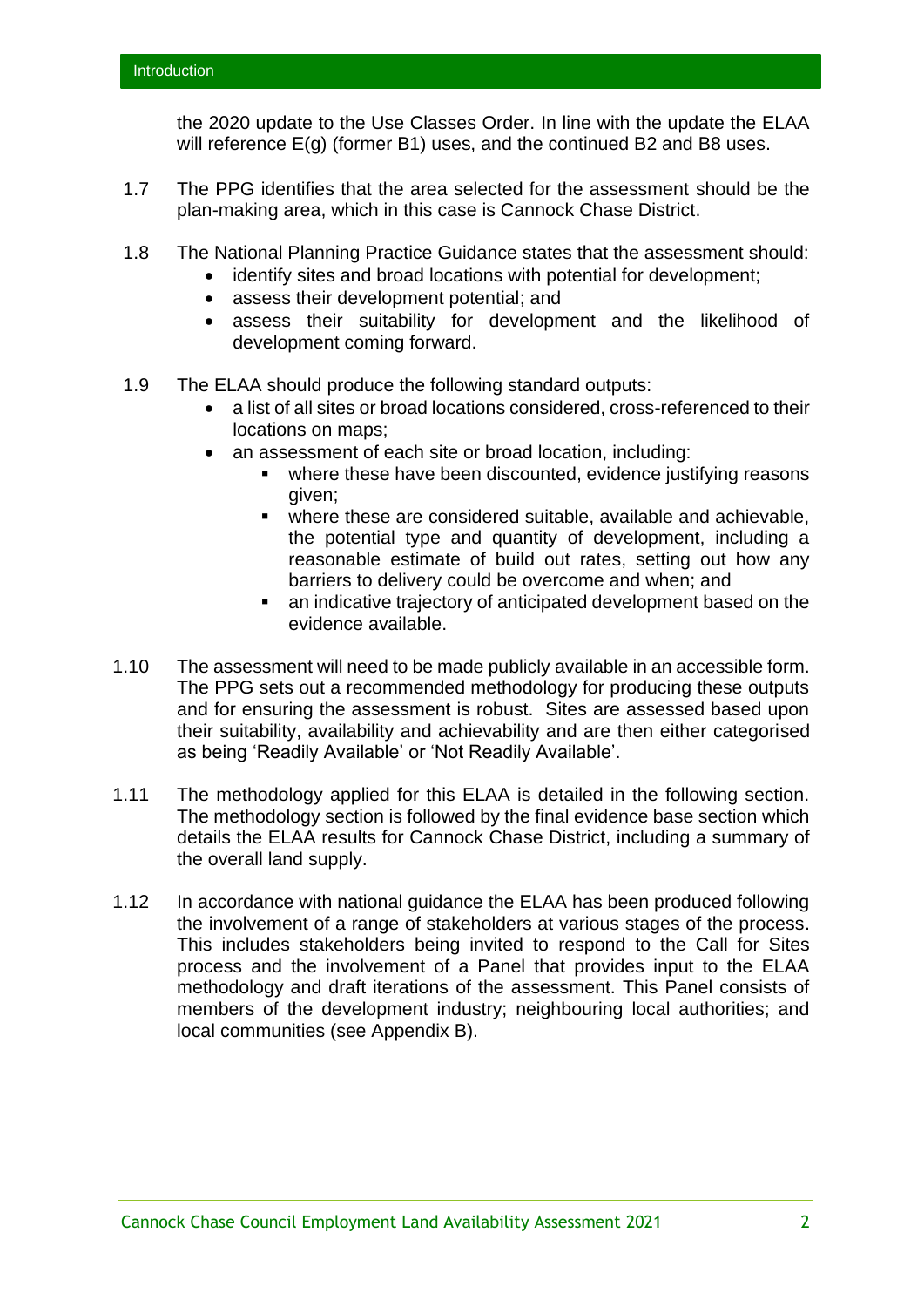## <span id="page-5-0"></span>**2. Methodology**

- 2.1 This section sets out the key methodology and locally specific elements applied to this employment land availability assessment. The ELAA has closely followed the guidance provided within the [PPG](https://www.gov.uk/government/collections/planning-practice-guidance) to inform the methodology and assessment stages and the format of this ELAA (as far as relevant).
- 2.2 Figure 2.1 Below is extracted from the PPG and illustrates the approach which is used for land availability assessments. The following section details the approach to be taken under each step of the methodology.



**Figure 2.1 Land Availability Assessment Methodology Flowchart (Extract from Planning Practice Guidance)**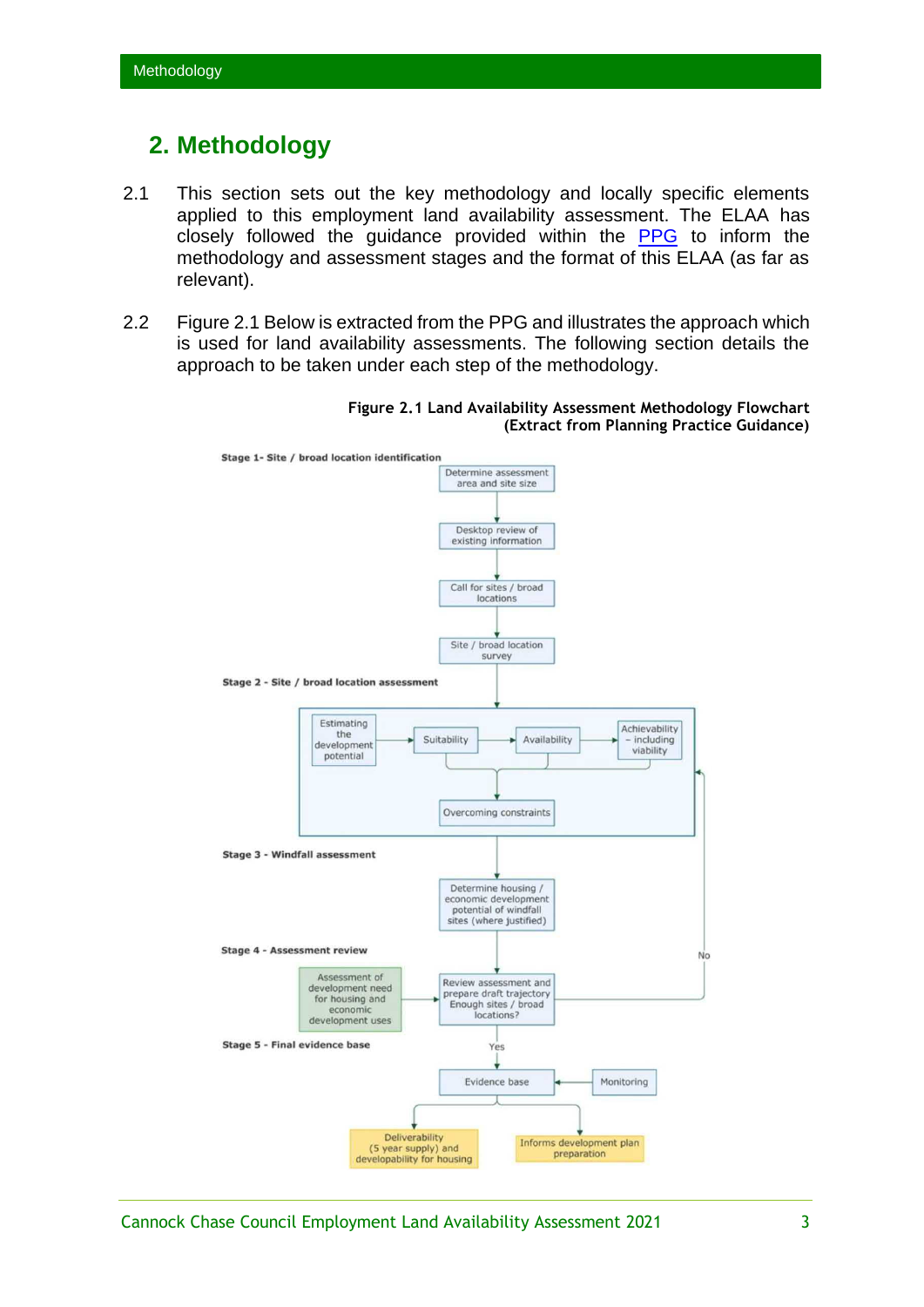2.3 Each sub-heading within the following section relates to corresponding paragraphs within the PPG and sets our how the Council's land availability assessment adheres to guidance.

## <span id="page-6-0"></span>**Stage 1: Identification of sites and broad locations**

### *What geographical areas should the assessment cover?*

2.4 This assessment will cover Cannock Chase District, as the plan making area. Where sites cross local authority boundaries, only the part of the site that lies within Cannock Chase District will be assessed. Reference will be made to the cross-boundary nature of the site for completeness.

### *Who can plan makers work with?*

- 2.5 The PPG suggests that land availability assessments should be prepared working with other local authorities within the relevant HMA and FEMA<sup>1</sup>. Alongside this the PPG also states that a range of stakeholders should be involved and be invited to contribute to assessments.
- 2.6 Stakeholders will be able to contribute via the Call for Sites process (see further detail below) and via an invitation to participate in the assessment 'Panel'. The Panel has been established to provide an input into the assessment methodology and provide comments on the draft outcomes of the assessment process (see further details on the Terms of Reference and Panel membership in Appendix B).

### *Can the assessment be constrained by the need for development?*

2.7 The PPG states that the land availability assessment will need to identify all sites and broad locations (regardless of the amount of development needed) in order to provide a complete audit of available land. The process of the assessment will, however, provide the information to enable the identification of sites and locations suitable for the requirement development in the Local Plan.

### *What sizes of site or broad location can be considered for assessment?*

2.8 The PPG identifies that plan makers will need to assess a range of different site sizes from small-scale to opportunities for large-scale. The PPG advocates that the land availability assessment should consider all sites and broad locations of 0.25ha (or 500m<sup>2</sup> floorspace) and above.

<sup>1</sup> HMA – Housing Market Area. Cannock Chase is within the Greater Birmingham and Black Country HMA which includes Birmingham, Bromsgrove, Dudley, Lichfield, North Warwickshire, Redditch, Sandwell, Solihull, South Staffordshire, Stratford upon Avon, Tamworth, Walsall and Wolverhampton.

FEMA – Functional Economic Market Area. Cannock Chase is within a FEMA with South Staffordshire, Walsall, Stafford and Lichfield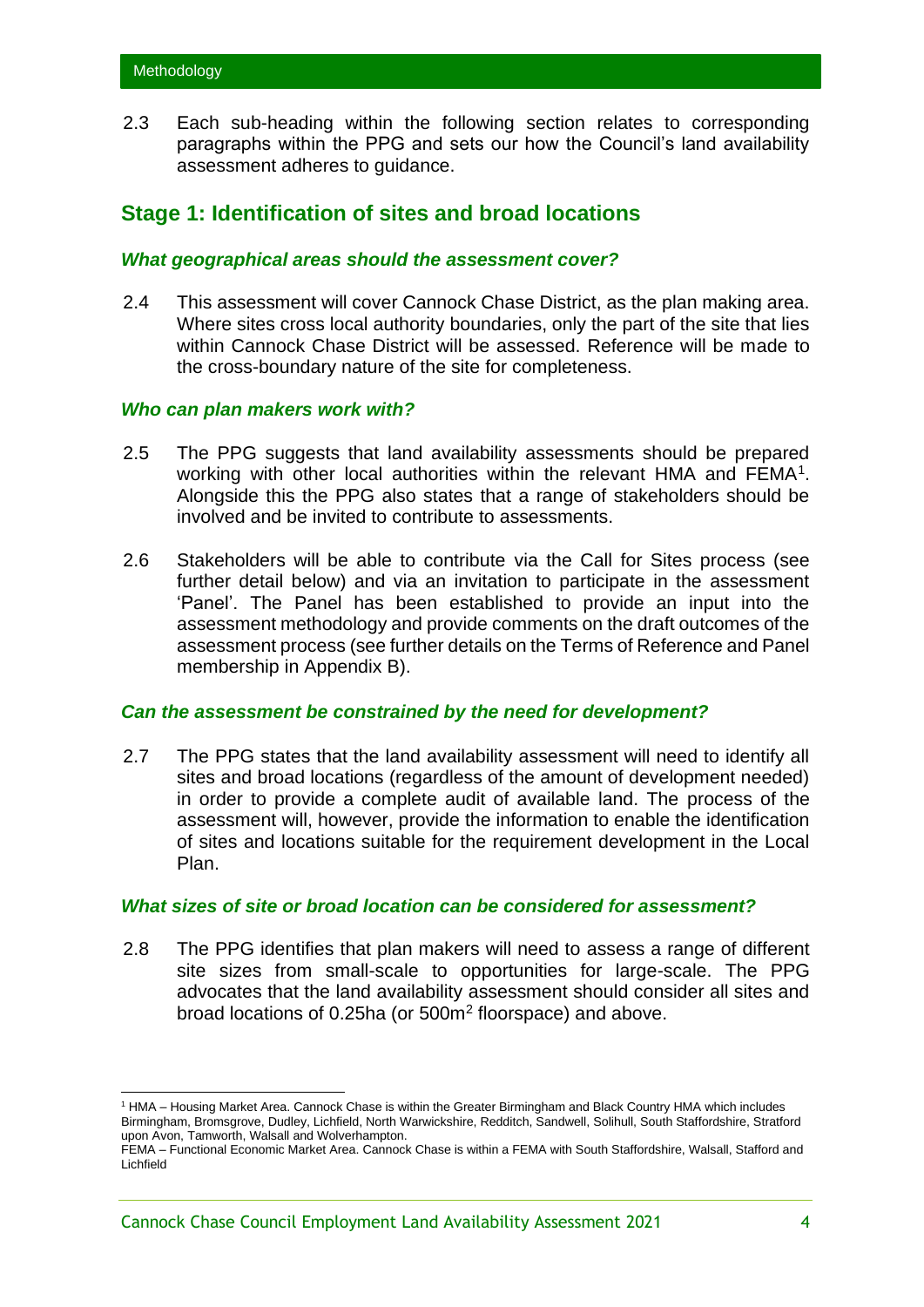- 2.9 It is considered appropriate that Cannock Chase's land availability assessment should consider sites below these thresholds to provide a detailed assessment of land availability. This is based upon the manageable number of site submissions to date.
- 2.10 However, there is a judgement to be made in terms of the contribution the particular development makes towards employment generation and land supply which may result in smaller sites ultimately not being included e.g. those involving minor extensions/modifications to existing premises.
- 2.11 All sites and schemes capable of assisting employment generation have therefore been initially considered including:
	- New Land and/or comprehensive redevelopments of previously employment generating sites (i.e. demolition and rebuild);
	- Units brought into employment use from non-employment uses;
	- Extensions to premises (where considered not to be minor and to be employment generating); and
	- Refurbishments (where former employment units/sites are being brought back into employment use after long standing vacancies and involve upgrade works).

### *How can sites/broad locations be identified?*

- 2.12 The PPG provides guidance on how sites should be identified for inclusion within the land availability assessment. This makes clear that plan-makers should not simply rely on sites that they have been informed about, but actively identify sites through the desktop review process. As such, the assessment is not constrained by the employment requirement within the adopted Local Plan, or emerging Local Plan.
- 2.13 The Council has undertaken a desktop review for site identification which has focused in and around all settlements within the District including Cannock, Hednesford and Heath Hayes, Rugeley and Norton Canes, the key rural settlements and other villages with development envelopes defined by the Local Plan. The sources of data for the land availability assessments are covered in further detail below.

### *What types of sites and sources of data should be used?*

- 2.14 The PPG provides guidance on the sources of data which can be used to identify potential sites through the assessment. As noted above a desktop review has taken place as part of this process drawing upon a range of sources identified in the PPG.
- 2.15 The data is collected from a wide range of sources, as suggested by Paragraph: 011 Reference ID: [3-011-20190722o](https://assets.publishing.service.gov.uk/government/uploads/system/uploads/attachment_data/file/820367/190718_paragraph_012_table_PUBLICATION_FINAL.pdf)f the PPG including local authority planning records, local and neighbourhood plans, other information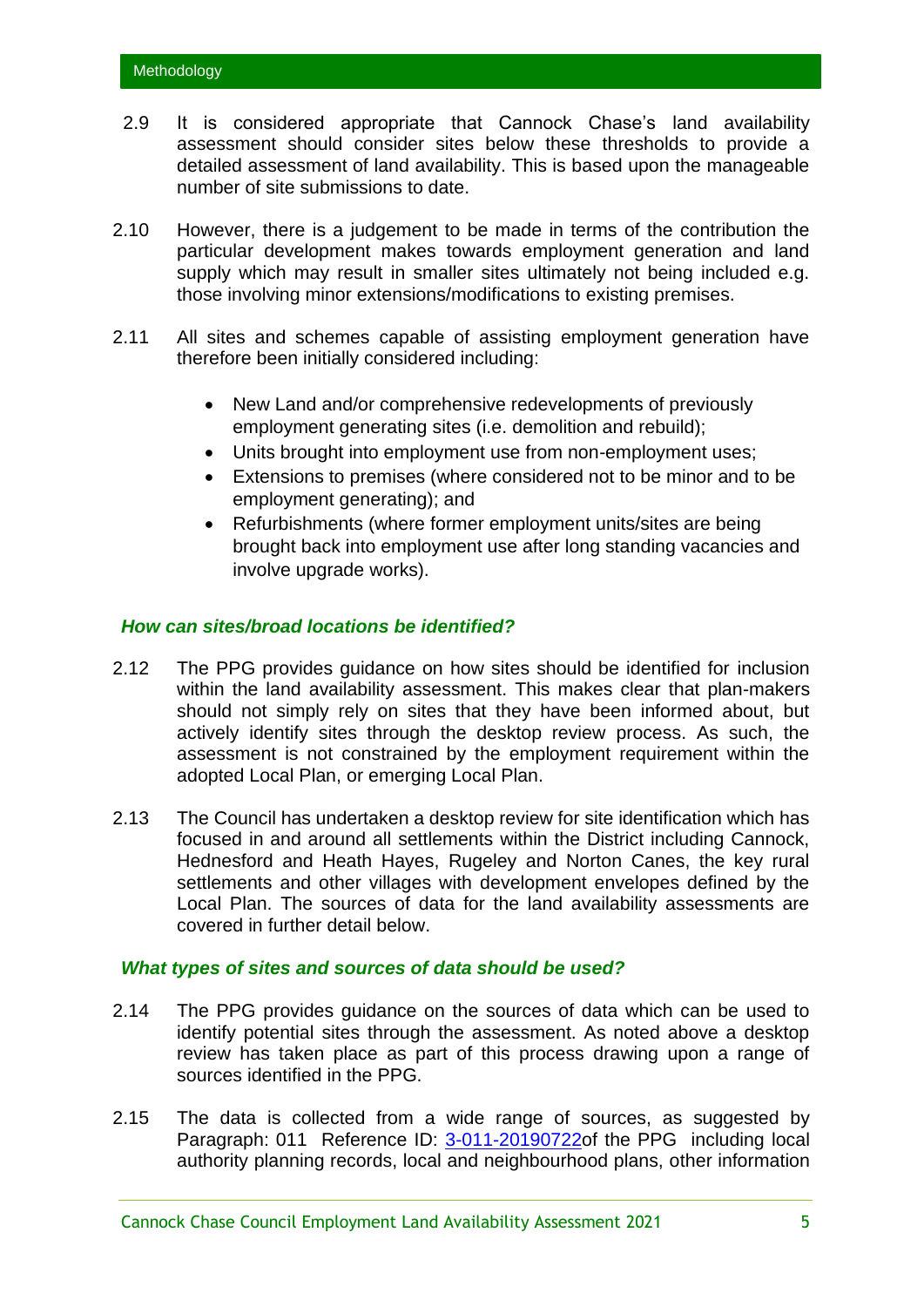held by the authority including that collected though the 'call for sites' (see below), engagement with other public sector bodies, ordnance survey mapping and data, and the desktop analysis.

### *Can plan makers issue a call for sites and broad locations for development?*

2.16 Cannock Chase District Council currently maintains an ongoing [call for sites](https://www.cannockchasedc.gov.uk/residents/planning/planning-policy/planning-policy-monitoring) which is an open process all year round enabling landowners and/or developers to submit information on sites they wish to be considered. New submissions are assessed and included within the ELAA in accordance with the base date of that assessment as set out at paragraph 1.5. A summary of new responses to the Call for Sites is provided at Appendix A.

### *What can be included in the site and broad location survey?*

- 2.17 The sites included within the ELAA are assessed against national policies and designations to establish those which have a reasonable potential for development and should be taken forward for more detailed site surveys.
- 2.18 Sites have been assessed in greater detail to; ratify inconsistent information gathered through the call for sites and desk assessment; get an up to date view on development progress (where sites have planning permission); obtain a better understanding of what type and scale of development may be appropriate; gain a more detailed understanding of deliverability; any barriers and how they could be overcome; and identify further sites with potential for development that were not identified through data sources or the call for sites.

### *How detailed does the initial survey need to be?*

- 2.19 The PPG makes clear that site surveys should be proportionate to the detail required for a robust appraisal. The site survey approach and overall land availability assessment methodology is considered to be robust and proportionate. The methodology has been considered by the SHLAA and ELAA Panel and each edition of the ELAA will be considered by the panel prior to its publication.
- 2.20 Cannock Chase in practice take all sites identified within the District forward for the more detailed site survey work to ensure as comprehensive a coverage as possible and given the more manageable number of site submissions to date.

### *What information should be recorded during the survey?*

- 2.21 The following characteristics<sup>2</sup> will be identified where possible, as per the PPG:
	- Site size, boundaries, and location;
	- Current land use and character;

<sup>&</sup>lt;sup>2</sup> Some of this information is also recorded as part of the Stage 2 assessment process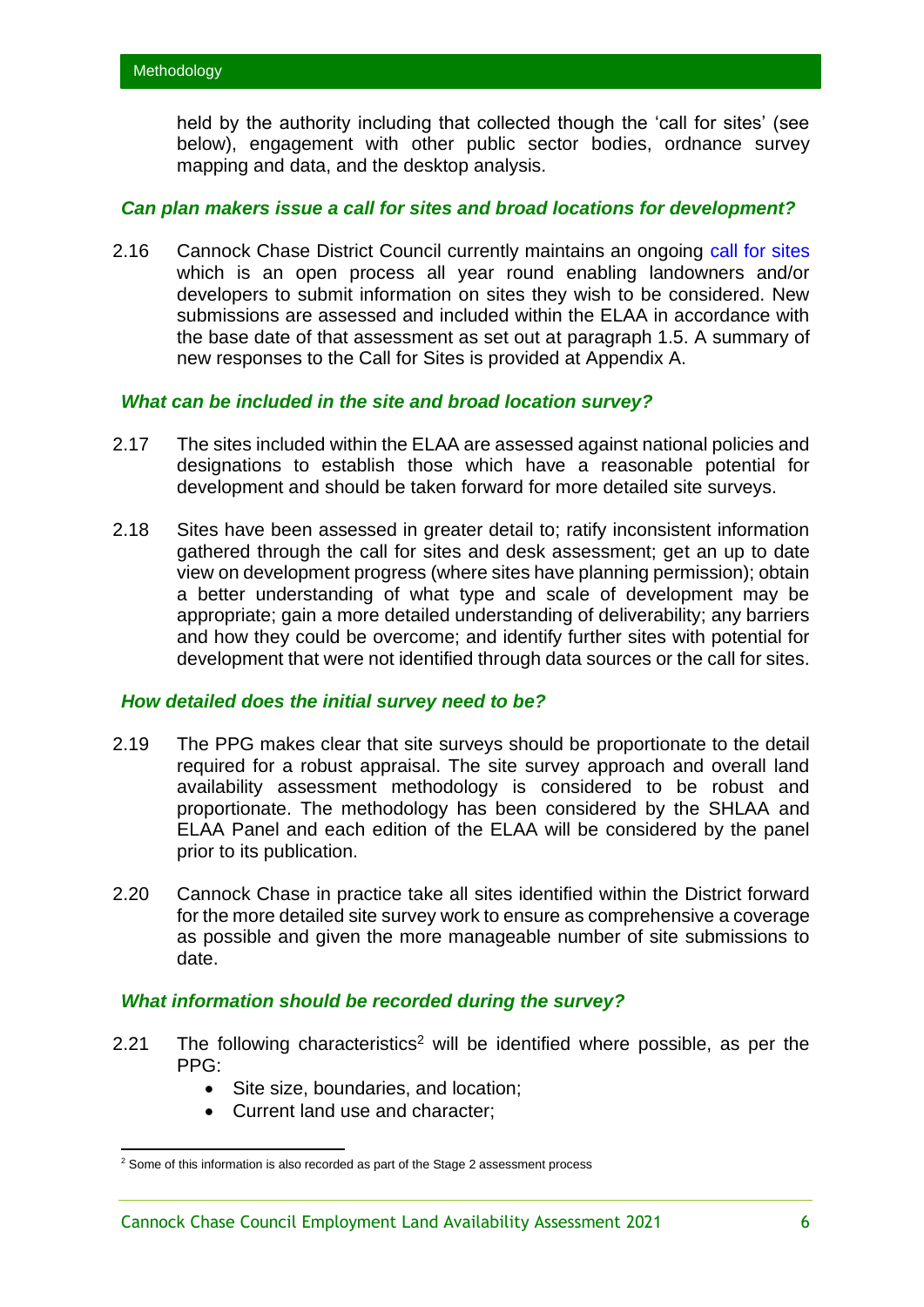- Physical constraints which might include poor access, steep slopes, potential for flooding, natural features of significance, noise from surrounding land use, location or buildings or pylons, and contamination;
- Potential environmental constraints;
- Proximity to services and other infrastructure, such as public transport:
- Where relevant, development progress for example ground works completed, number of units started/completed;
- Consistency with the development plan's policies; and
- Initial assessment of whether the site is suitable for a particular type of use or as part of a mixed-use development.

## <span id="page-9-0"></span>**Stage 2: Site/broad location assessment**

### *How can the development potential be calculated?*

- 2.22 Site assessments are undertaken in accordance with the guidance contained at stage 2 of the PPG. There are a number of locally distinctive criteria which are incorporated into the assessment when determining the development potential of a particular site. These being the split of uses on site and floorspace to be delivered.
- 2.23 The NPPF and PPG do not provide any categories of sites for employment developments. In recognition of this the ELAA applies locally determined categories, drawing upon local and national guidance, categorising sites as either being 'Readily Available' or 'Not Readily Available' (at present) for the purposes of the assessment. (see [Appendix E](#page-29-0) for further details).
- 2.24 The employment land target is for uses that the Use Classes Order would generally consider as non-town centre E(g) and B class uses, with flexibility for other employment generating uses where appropriate. Whilst the focus is upon land outside town centres<sup>3</sup> which are more suited to accommodating B class industries and warehousing. Cannock Chase local planning policy recognises that the District's town centres may experience difficulties in accommodating office development specifically, potentially necessitating use of out of town sites. Therefore, a separate category for potential town centre office sites is set out in the ELAA.

### *What factors can be considered when assessing the suitability of sites for development?*

2.25 The PPG provides further guidance in relation to assessing the suitability of sites/broad locations for development within the land availability assessments. A site or broad location can be considered suitable if it would provide an appropriate location for development when considered against relevant constraints and their potential to be mitigated. The following paragraphs set

<sup>3</sup> Economic Development Needs Assessment (April 2019) /Cannock Chase Economic Development Needs Assessment Covid-19 Update (November 2020)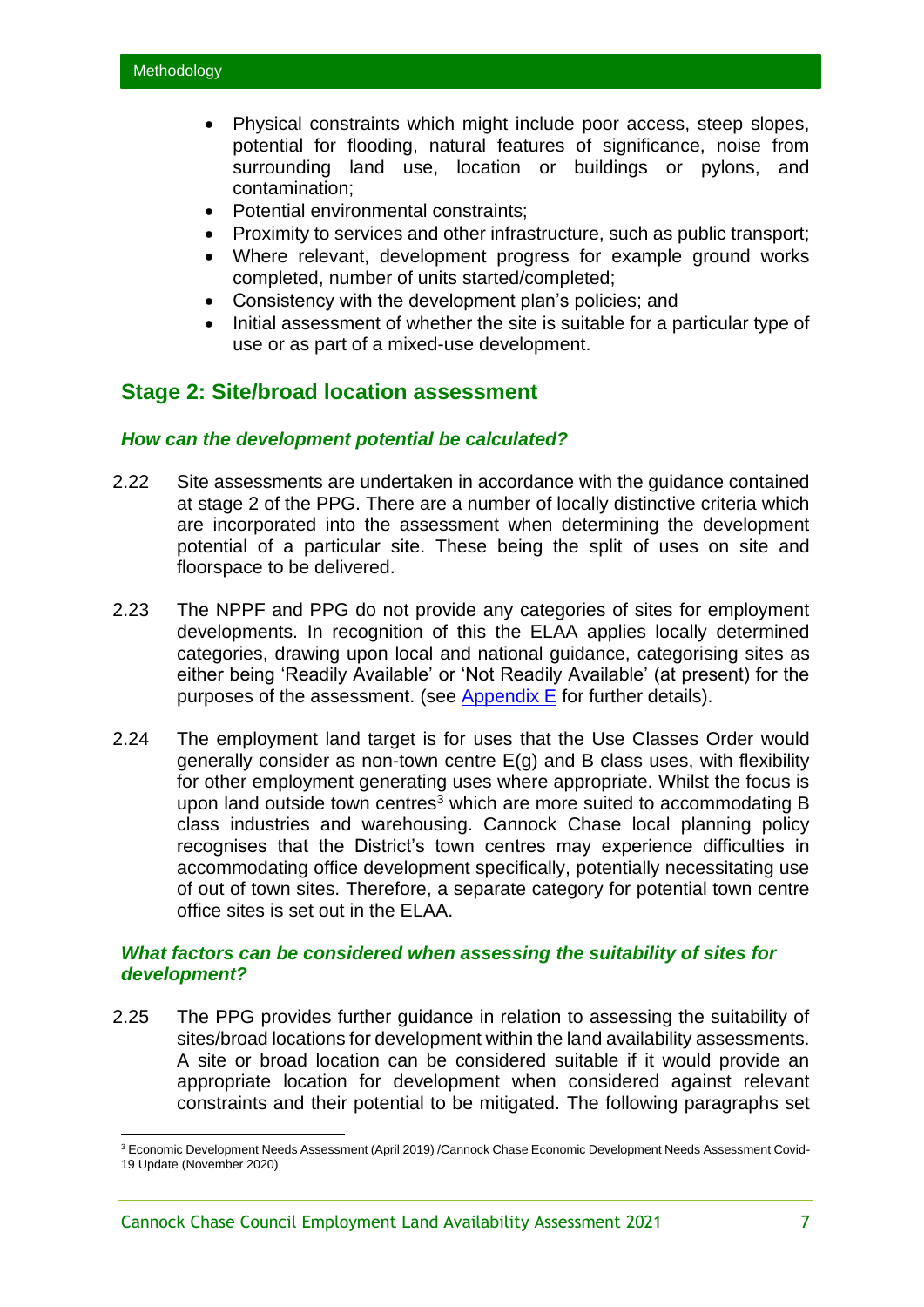out the approach to assessing suitability through the employment land availability assessment.

- 2.26 The PPG states that when considering constraints, the information collected as part of the initial site survey, as well as other relevant information, such as those below should be considered:
	- National Policy;
	- Appropriateness and likely market attractiveness for the type of development proposed;
	- Contribution to regeneration priority areas; and
	- Potential impacts including the effect upon landscapes including landscape features, nature and heritage conservation.
- 2.27 The assessment of suitability will note the development plan, emerging planning policy (when appropriate) and national policy; a site should be assessed as suitable if it offers a suitable site or location for the specific development type. To assess general suitability, information provided by the site promoters via the call for sites or planning application is drawn upon and cross checked by the Council e.g. by using GIS mapping available on key constraints, site visits and other information where available; including where appropriate any corresponding SHLAA references for sites also being assessed for residential development.
- 2.28 In line with the PPG key national and local policy designations and potential physical/environmental constraints are taken into account along with the site characteristics previously identified in order to inform an overall assessment of suitability (reflecting key local issues).
- 2.29 Regard will also be paid to the overall appropriateness of the site for employment development, taking into account the current land use, surrounding uses and land allocations. Attention will be given to community and industry requirements within the area and to market signals to help inform the most appropriate uses. Taken together these criteria will help determine the suitability of sites and broad locations for employment development and help to identify and significant constraints which mean individual sites are not suitable.
- 2.30 Suitability of a location for employment development can be affected by the following factors: development plan policy and regeneration priorities; market interest; physical problems; infrastructure issues; potential impacts and/or environmental conditions. Where there are no major concerns in relation to these issues then a site can be considered suitable. In addition, a site may be considered suitable if it is within or adjacent to an identified existing employment area and/or there is no alternative potential use by virtue of sitespecific considerations e.g. surrounding uses, contaminated land.
- 2.31 Site assessments will be taken on an individual bases and other factors could demonstrate that a site is considered to not offer a suitable location for development irrespective of a perceived alignment with the spatial strategy.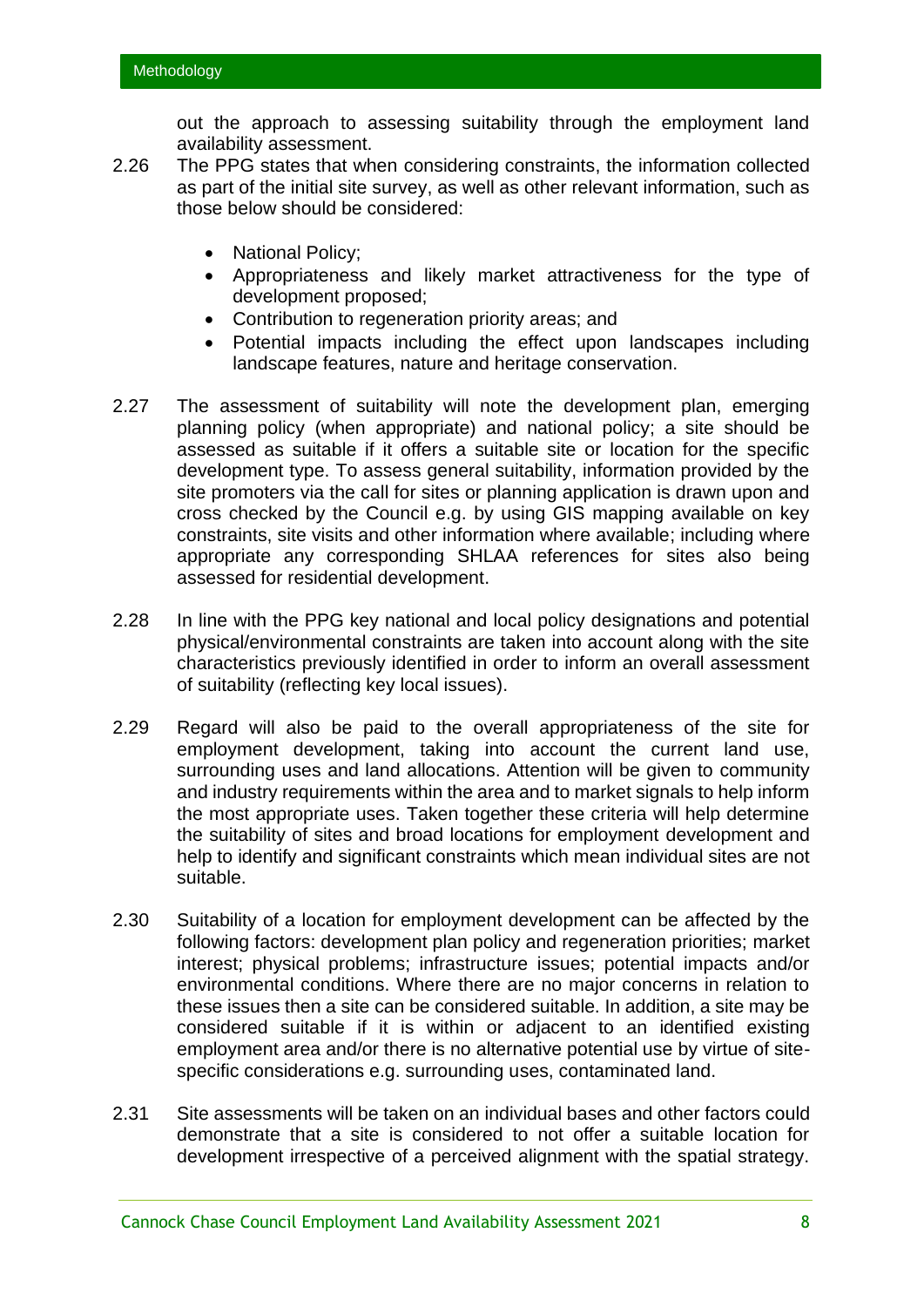This is a high-level assessment of potential key constraints to inform judgements on general suitability, but it is not an exhaustive list. Further detailed survey work as part of a pre-application/planning application may identify further constraints. Further work will also be required to establish the extent of the impact the identified constraints may have on the scheme, which could be minimal.

- 2.32 Where such constraints apply this will not mean that a site is removed from the assessment, rather that the constraints are recorded. Many of these constraints are potentially readily overcome by appropriate site design, early consideration of the issues in the scheme's development and mitigation measures. In addition, some constraints, can actually be opportunities for the development – for example heritage assets can be used as a key focal point and/or inspiration for site design as well as enhancing wider public understanding of the assets.
- 2.33 The PPG requires local planning authorities to consider constraints, such as Green Belt, when carrying out assessments. It states that the assessment process should reflect the policies in the NPPF which sets out the areas where there would be strong reasons for restricting development (Identified in Footnote 7 [of the NPPF\)](https://www.gov.uk/guidance/national-planning-policy-framework/2-achieving-sustainable-development).
- 2.34 The NPPF outlines that in assessing sites against the adopted development plan, regard should be had to how up to date the policies are, the relevance of the constraints and whether such constraints may be overcome. The emerging plan should also be taken into account, when relevant.
- 2.35 Sites will therefore be assessed and categorised with reference to the most recently adopted planning policies, having regard to emerging policies when timely to do so. In general, those development sites that are considered 'Readily Available' on suitability terms benefit from planning permission; permission has recently expired; are the subject of current planning applications or pre-application enquiries; or are identified within the Local Plan as a key location or allocation.
- 2.36 This means that the site constraints including accordance with policy considerations, will have been considered in more detail. These sites will generally have no or only a few constraints and they are ones that can be overcome. They are generally not the subject of 'significant' constraints. However, there may be sites where 'significant' constraints apply but planning permission has been granted following a detailed assessment of the proposals. In these cases, such sites can be considered 'Readily Available'.
- 2.37 'Significant' constraints as set out in the [NPPF Footnote 7](https://www.gov.uk/guidance/national-planning-policy-framework/2-achieving-sustainable-development) and other locally relevant designations as identified in the combined list below will be considered as part of site suitability. Sites that are wholly affected by the following constraints will not be considered suitable for development (unless planning permission has been granted);
	- Green Belt (including Safeguarded Land);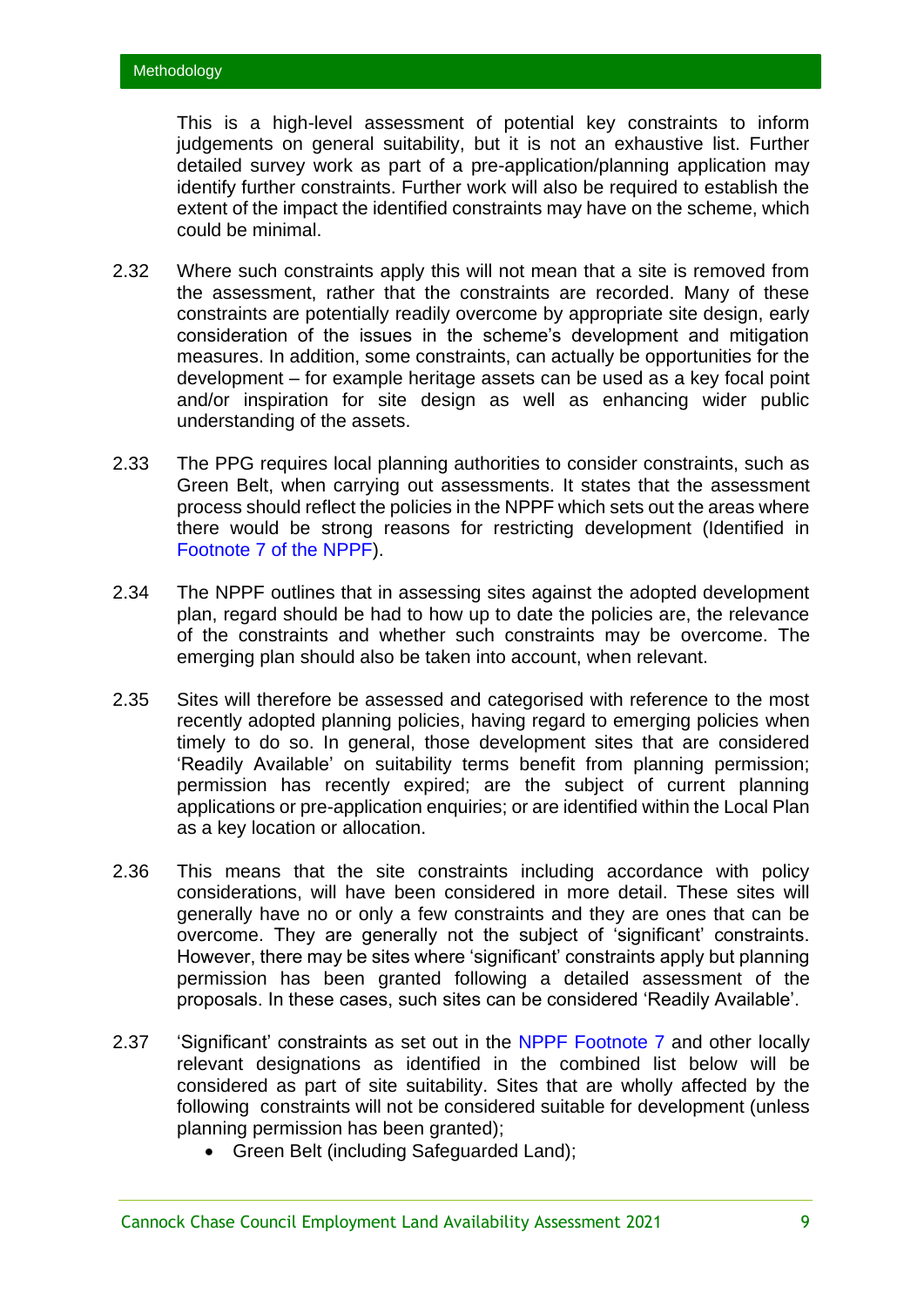- Area of Outstanding Natural Beauty (AONB);
- Ancient Woodland:
- Scheduled Ancient Monuments (SAM);
- Special Areas of Conservation (SAC);
- Sites of Special Scientific Interest (SSSI);
- Local Nature Reserves (LNR) and Sites of Biological Importance (SBI);
- Regionally Important Geological Sites (RIGS);
- Flood Zone 3;
- Where development would involve the total loss of a designated heritage asset e.g. demolition of a listed building;
- Local Green Spaces; and
- Green Space Network sites, unless evidence demonstrates their loss is in accordance with the criteria set out in Policy CP5 of the Local Plan (Part 1).
- 2.38 Where portions of the site are affected by such designations this will be noted and the site will be assessed accordingly. Where planning permission has been refused then sites are categorised accordingly and the site specific constraints that have resulted in the refusal of a planning application (e.g. access) will also be considered 'significant' at this stage, unless there is evidence that they can be overcome in the future.
- 2.39 Key re-occurring constraints in the District are the Green Belt and AONB designations. Therefore, where the over-riding 'significant' constraint is one (or both) of these designations, the site will be categorised within a separate 'Green Belt and AONB' section.
- 2.40 Sites classed as 'Not Readily Available' at present are split further to identify those sites that lie within the Green Belt and/or AONB which are being actively promoted, and then those sites that are considered 'Not Readily Available' for other reasons e.g. physical site constraints that affect suitability, or they are not being actively promoted for development.
- 2.41 A summary of how sites will be assessed in relation to their suitability and subsequent ELAA site categorisation (based on suitability alone i.e. whilst a site may be 'suitable' it may not be 'available', resulting in an alternative ELAA site categorisation), can be found in Appendix E.

**To be clear the ELAA takes a 'policy off' approach, as such, although a site may be assessed as available within this assessment this does not, and should not, be considered as suggesting the site would be allocated or achieve planning permission as policy constraints are not considered as part of the assessments.**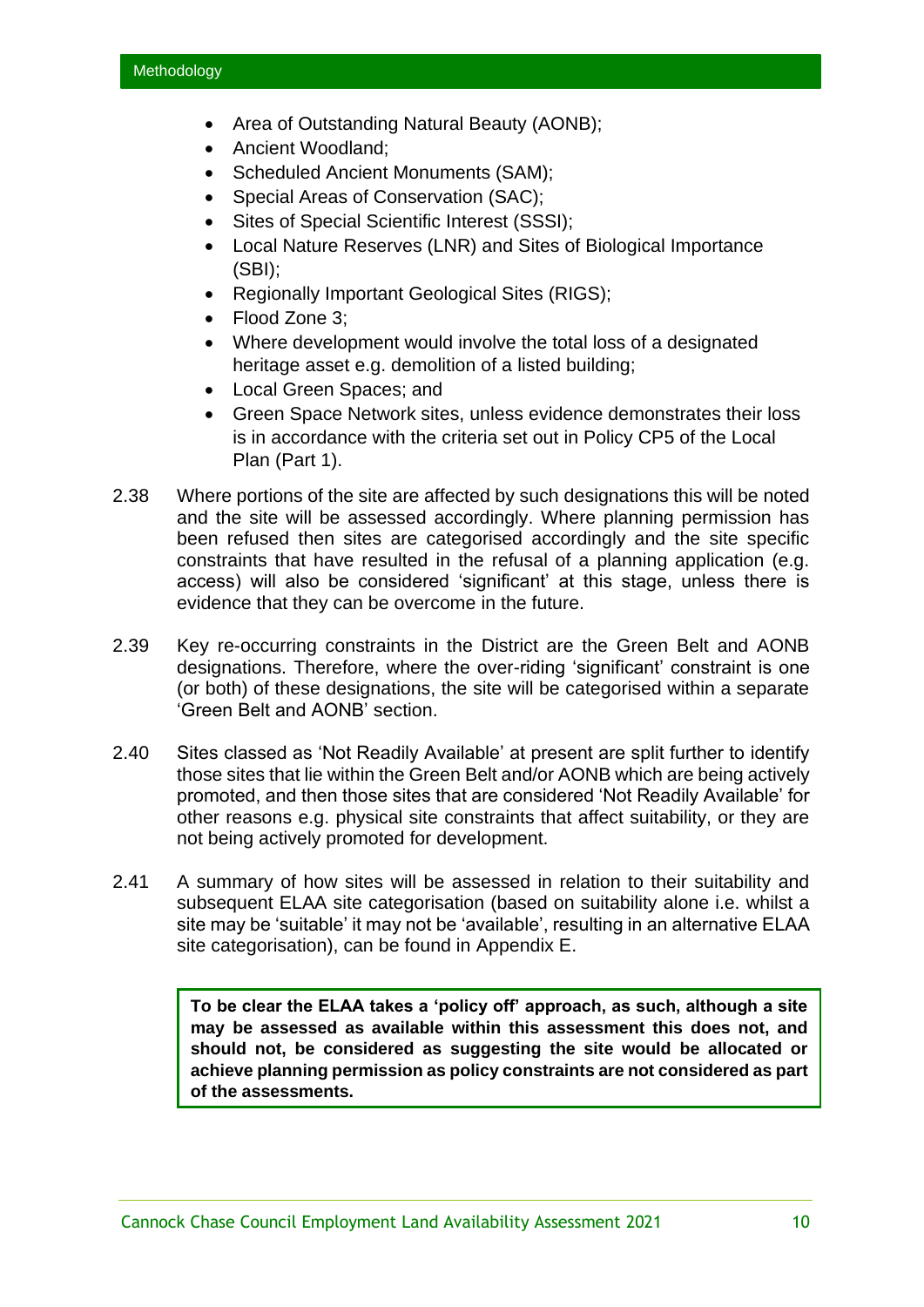### *What factors can be considered when assessing availability?*

- 2.42 The PPG provides guidance on how the availability of a site should be considered through the land availability assessment. A site can be considered available when a developer or landowner has expressed an intention to develop. The assessment of availability has been informed by correspondence with landowners/developers, including their assessment as to when the site could be developed, and consideration of the current planning status of the site. Where a site has planning consent it is generally considered 'available' unless information indicates otherwise. This approach is consistent with the PPG.
- 2.43 The previous planning history of the site is also considered for example where there is evidence of non-delivery of a number of planning consents in previous years this may require further investigation to determine if the site is truly available, including correspondence with the landowner/developer. Where sites are occupied by existing uses, the need to relocate that use and the time it would most likely take to relocate have been considered.
- 2.44 A summary of how sites will be assessed in relation to their availability and subsequent ELAA categorisation (based on availability alone i.e. whilst a site may be 'available' it may not be 'suitable', resulting in an alternative ELAA categorisation), can be found in Appendix E.

### *What factors can be considered when assessing achievability including whether development is viable?*

- *2.45* A site will be considered achievable for development where there is reasonable prospect of the particular type of development being developed on the site at a particular point in time. This is a judgement about the economic viability of a site as if a development opportunity does not realise a viable return on investment, it is very unlikely the site will be brought forward for development.
- *2.46* The District Council has and will update viability evidence to support the progression of the Local Plan and the Community Infrastructure Levy (CIL). The most recent studies from 2014 demonstrated this issue in relation to nonresidential schemes. Viability considerations have therefore principally drawn upon the continued availability of the site (e.g. marketing, planning permissions) and evidence of recent developments as well as supporting information from the site promoters where available. This approach is consistent with the PPG.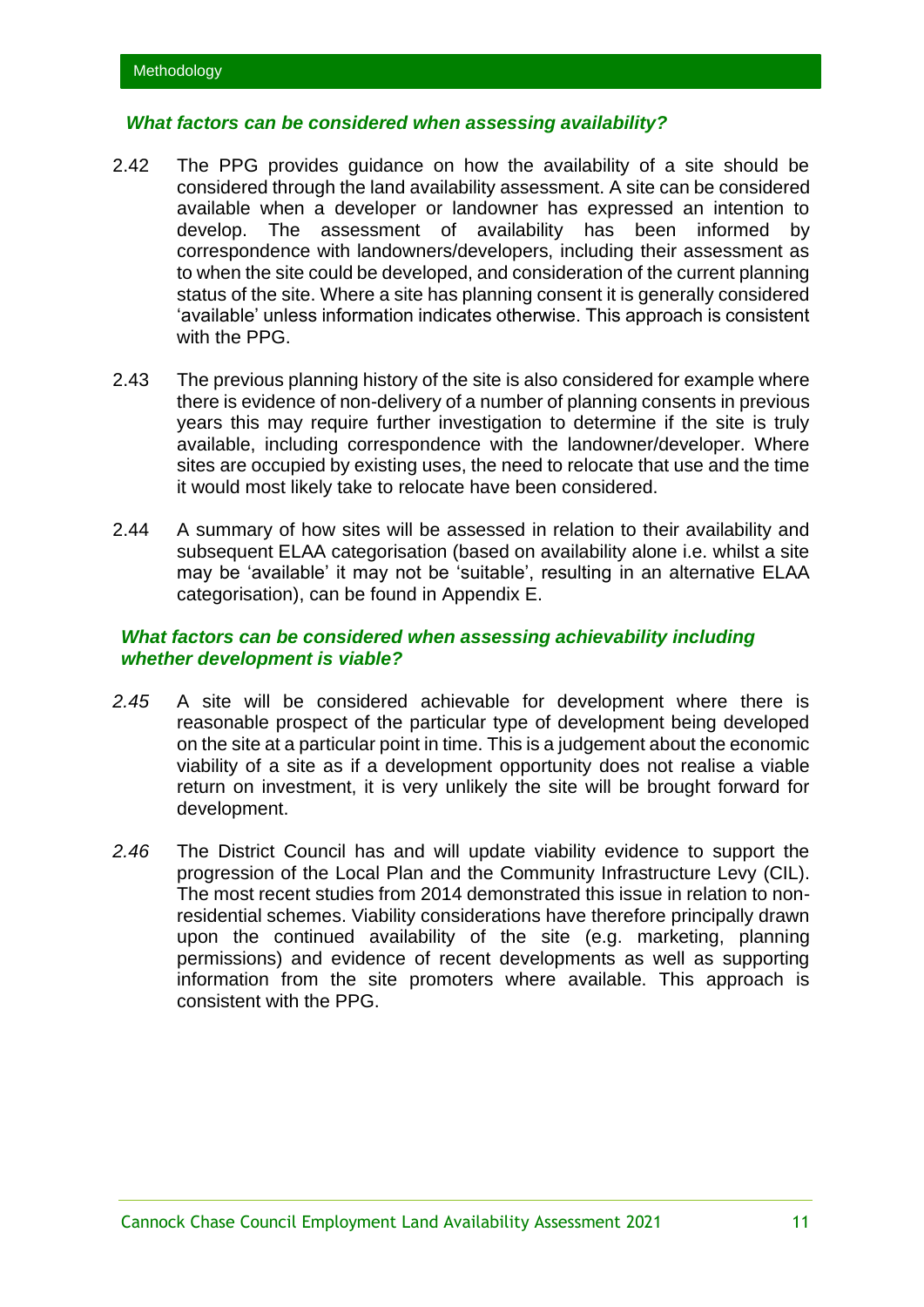## <span id="page-14-0"></span>**Stage 3: Assessment Review**

*Please note that the following two stages correspond to stages 4 and 5 of the PPG methodology. Stage 3 of the PPG relates to the windfall assessment stage which is not used within this ELAA.*

- *2.47* Following the completion of the site assessment the findings will be presented to illustrate the development potential of the sites considered through the ELAA (see [section 3](#page-15-0) of this document).
- *2.48* The outcome of the ELAA illustrates the level of available employment land bearing in mind the policy off approach of the assessment. The assessment of a site does not and should not be considered as suggesting the site would be allocated or achieve planning permission.

### *What happens if the trajectory indicates there are insufficient sites/broad locations to meet need?*

*2.49* This stage involves considering the identified supply against assessed needs. Should the assessment review conclude that there are insufficient sites to meet the development needs of the plan, the PPG suggests the assessment should be revisited with consideration of some of the assessments assumptions on development potential including physical and policy constraints, and where further site options should be investigated to meet any shortfall identified; monitored through the Authority Monitoring Report (AMR).

## <span id="page-14-1"></span>**Stage 4: Final Evidence Base**

- 2.50 The Core outputs are presented in [section 3](#page-15-0) of this document. The standard outputs of the assessments will be as described within the ELAA (in line with the PPG). Sites will be identified within sections of the final assessment document based on 'Readily Available' and 'Not Readily Available' at present. The categories within the Cannock Chase ELAA are further detailed at Appendix D.
- 2.51 The preparation and publication of the ELAA enables a clear base for the monitoring of employment land provision against the requirements set within the Local Plan. The ELAA will be updated and published annually (with data to March 31st). Previous editions of the ELAA will remain available so that progress of the supply and sites can be viewed across editions of the document.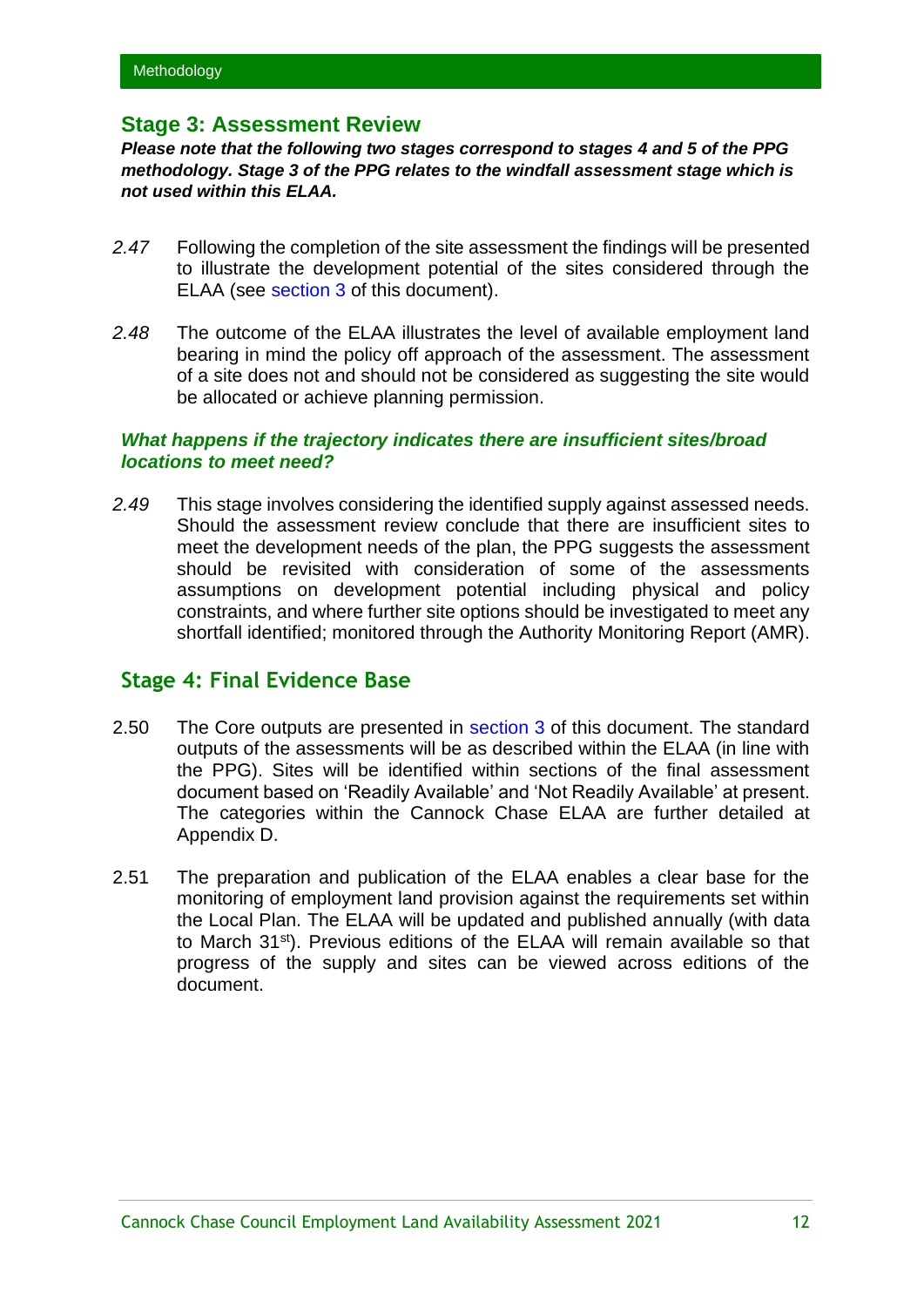## <span id="page-15-0"></span>**3. Final Evidence Base for Cannock Chase District**

- 3.1 The full results of the assessment can be found at Appendix F which provides a comprehensive site list with commentary against each site. It also provides an analysis of the total supply and completions to date.
- 3.2 The results of the assessment identify that there is currently around 26ha of 'Readily Available' employment land across the District. There is approximately 11ha available at Cannock, Hednesford and Heath Hayes; 13ha at Rugeley and Brereton; and 2.5ha at Norton Canes. The main focus of this availability in terms of employment locations is at Towers Business Park and along the A5 Corridor.
- 3.3 The majority of 'Readily Available' supply is located within existing employment locations. These are largely 'good' or 'average' quality locations (As set out in the Existing Employment Areas Assessment 2019) with 17.96ha (68%) being within existing good quality locations.
- 3.4 The size of available sites ranges from less than 0.1ha to around 5ha with the most common size of sites available being the below 1ha range. The around 26ha of 'Readily Available' supply largely consists of comprehensive redevelopment sites which can cater for new bespoke schemes. The land available is split between being primarily for  $E(g)/B2$  uses (29%), B8 uses (23%) and E(g)/B2/B8 uses (23%).
- 3.5 There is around 130ha ha of land which is classed as 'Not Readily Available' at present. A large portion of this total is made up of Green Belt sites (65.23ha – of which 25.3ha is located at Kingswood Lakeside). Some of these sites are not being proposed for  $E(g)/B$  class employment uses but are included within the assessment for completeness and monitoring of non-E(g)/B class use employment proposals.
- 3.6 There are some sites which have previously been considered 'Readily Available' but due to changed circumstances are now considered 'Not Readily Available – Restricted and Excluded' i.e. operations on site have changed meaning a proposed redevelopment is now not likely to come forward in the medium-longer term.
- 3.7 The 2020 ELAA site CE56 Land south of Cannock Road, Norton Road and Wimblebury Road, Heath Hayes for 4.9ha has been removed from the present ELAA due to completion on the site of an alternative non-E(g)/B use, removing the site from coming forward in the longer term as an employment land site.
- 3.8 Completions from 2006-2021 totals 75.78ha and they have been focused at the existing employment locations of Kingswood Lakeside, Towers Business Park, and along the A5 Corridor. Again, completions are dominated by new land schemes (81%). In terms of the types of development, completions by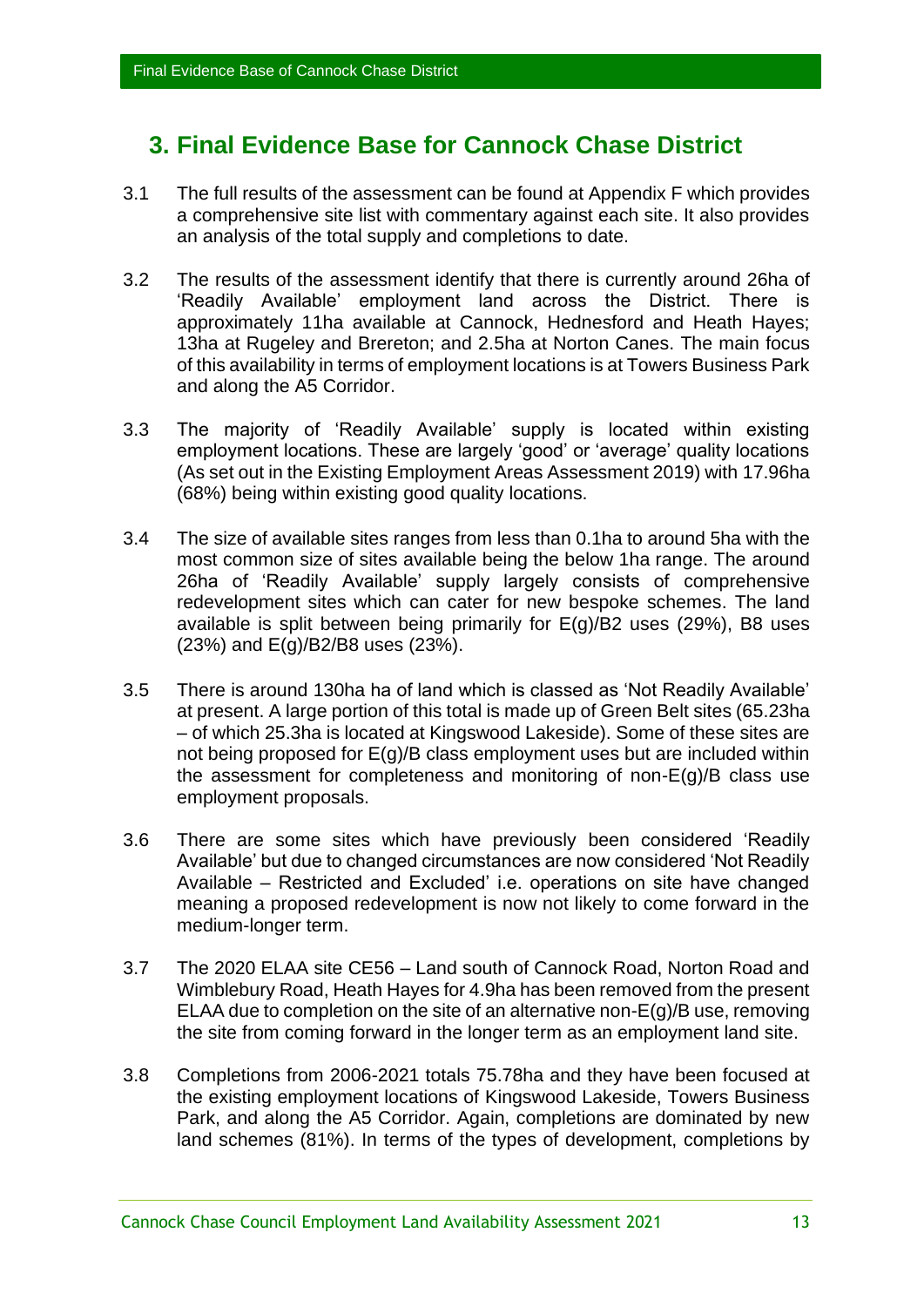E(g)/B8 uses represent 26% together, with limited B2 uses. Mixed E(g)/B2/B8 use schemes represent 33% of completions. Schemes involving non-B class uses account for 8% of completions to date.

- 3.9 Completions for 2020/2021 total 2.33ha and have occurred along the A5 Corridor, at Cannock Enterprise Centre, adjacent to Walsall Road, and at Kingswood Lakeside. The annual rate of provision over the plan period to date is slightly above the Local Plan target range (5.1ha) delivered against a target of 4ha per annum.
- 3.10 Table 3.1 below summarises the current available supply and completions against the Local Plan (Part 1) targets for employment land provision.

|                                                                     |                       |                            | <b>Table 3.1 Employment Land Supply</b> |
|---------------------------------------------------------------------|-----------------------|----------------------------|-----------------------------------------|
|                                                                     | <b>All Sites (ha)</b> | <b>New Sites *</b><br>(ha) | <b>Redevelopments*</b><br>(ha)          |
| Completions 2006-2020                                               | 75.78                 | 31.06                      | 14.72                                   |
| <b>Available Supply</b><br>Outstanding<br>(Under Construction)<br>٠ | 26.37<br>(2.20)       | 6.24                       | 20.13                                   |
| Total Supply (2006-2028)                                            | 102.15                | 37.3                       | 34.85                                   |
| Less Local Plan Part 1 Target<br>(2006-2028)                        | 88                    |                            |                                         |
| <b>Balance</b>                                                      | 14.15                 | $\blacksquare$             |                                         |
| Land 'Not Available'                                                | 129.58                |                            |                                         |

*\*See Appendix D for definitions*

- 3.11 There is currently a surplus of 14.15ha in providing for the Local Plan (Part 1) target.
- 3.12 There is potential for further provision in land considered 'Not Readily Available', however much of this (65.23ha) is subject to the Green Belt and AONB policy constraint. There are some brownfield, urban sites which may be suitable for  $E(g)/B$  class uses (e.g. CE42) but there is uncertainty as to their availability. It is noted that around 2ha of land at Norton Canes (Site NE2) is also being promoted for potential reallocation to residential development. However, the site is the subject of an extant consent and no further assessment work for residential development has been undertake to date.
- 3.13 Nevertheless, this may necessitate further flexibility within the employment land supply. Timescales for the delivery of site RE3 (2.1ha) may also be impacted by redevelopment plans for Rugeley Power Station. In relation to town centre offices, there continue to be a number of sites to be monitored as part of sequential test requirements, however these are limited.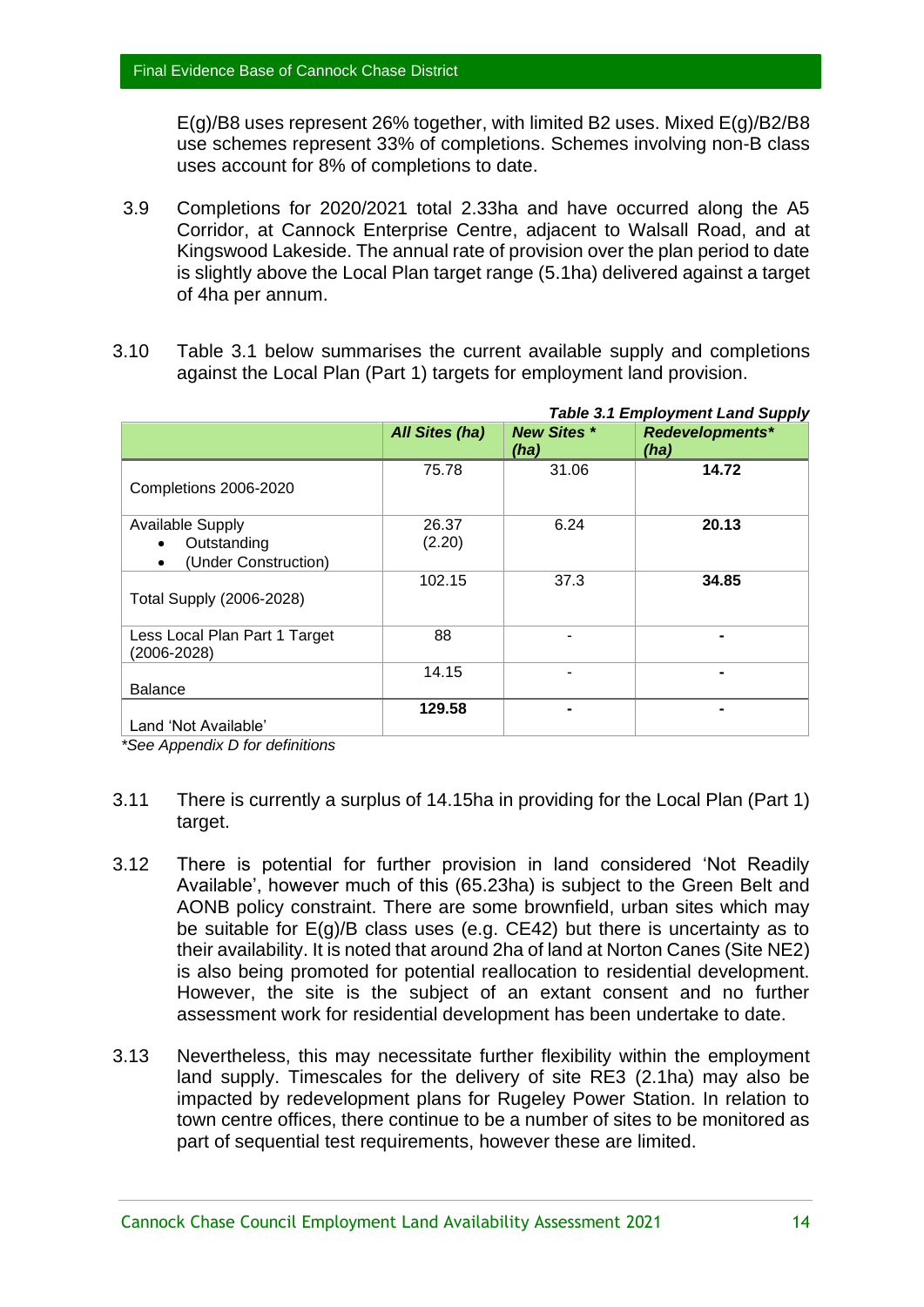3.14 The Local Plan (Part 1) employment land target is a gross target which factors in the need to replace losses of employment land. Monitoring via the Council's AMR (2021) and ELAA (2020) identifies that the rate of losses is in line with the expected rate which informed the Local Plan (Part 1) target (circa 1ha per annum of losses assumed). Ongoing monitoring of losses will continue to inform this and any necessary policy response.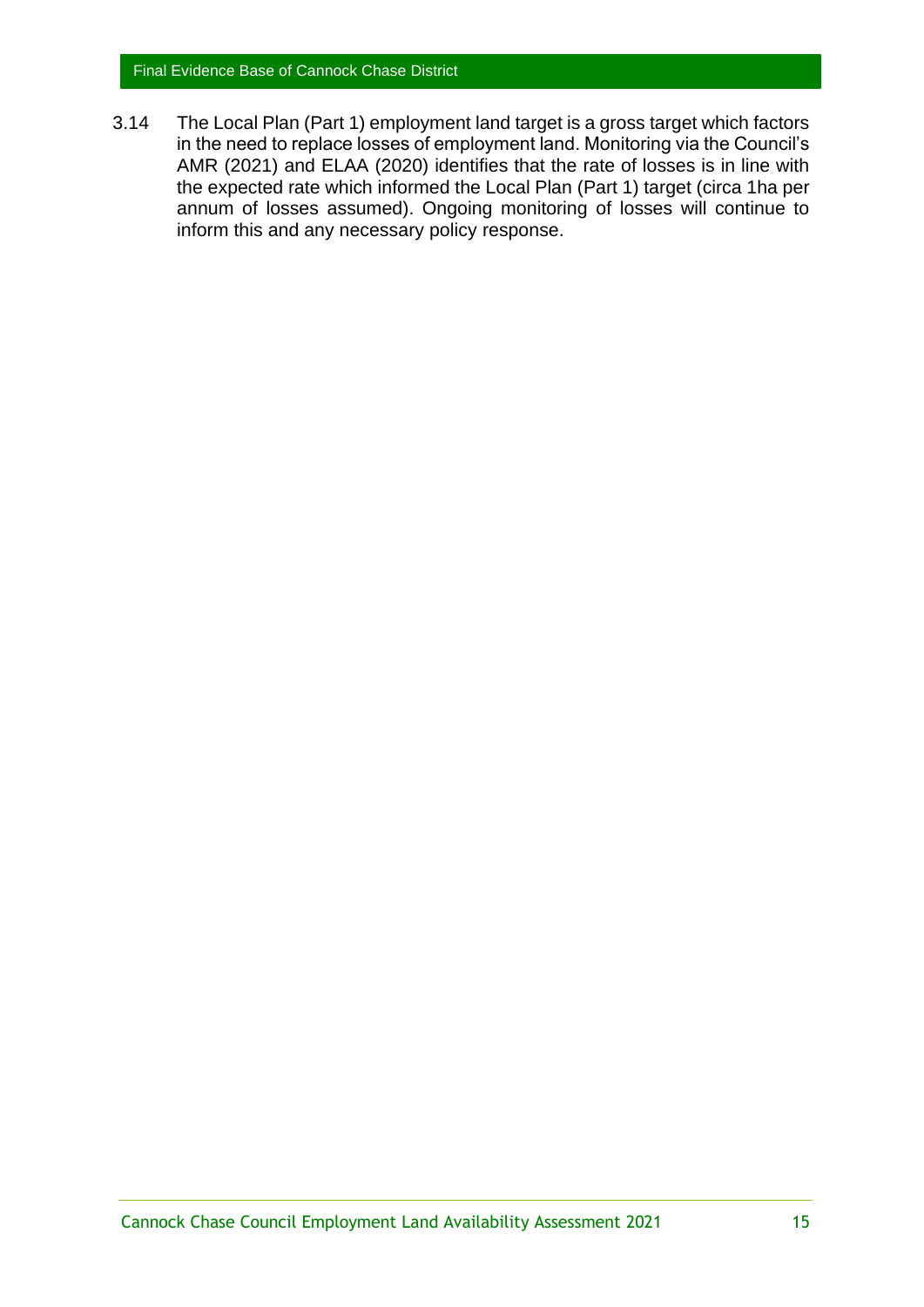## <span id="page-18-0"></span>**4. Key Conclusions**

- 4.1 This ELAA (2021) has identified that there is currently a surplus of 14.15ha of available employment land against the Local Plan (Part 1) target of providing for at least 88ha of new and redevelopment employment land (2006-2028).
- 4.2 Trends indicate that Mixed E(g)/B2/B8 and E(g)/B8 developments have dominated the local employment land provision in recent years, reflecting changes to the employment structure locally and nationally. There have been a number of larger scale E(g)/B8 warehouse-led developments, particularly at the very good employment location of Kingswood Lakeside and the good employment location of Towers Business Park.
- 4.3 There is a mixture of available sites in terms of size and potential employment use. Supply is currently largely available within good/average quality existing employment locations that have the potential to accommodate bespoke new developments. However, it is noted that supply at the very good/good quality employment locations of Kingswood Lakeside and Towers Business Park will be limited upon the completion of currently under construction sites, meaning that the employment land supply will be more reliant upon average quality employment locations (and smaller individual development sites), with the exception of the employment land coming forward at Rugeley Power Station.
- 4.4 This supply should be kept under review to ensure that the employment land target continues to be met and that there is continued availability of a range of employment land sites (particularly those which can provide very good/good quality employment land opportunities). Those sites currently classed as 'not available' should be facilitated to come forward where required (and appropriate) in the context of existing, and reviews of, Local Plan policies. There are a number of brownfield and urban sites to consider further to contribute towards the current land supply. However, a significant proportion of the currently unavailable supply is restricted by Green Belt and AONB policy, which would require consideration via the Local Plan review.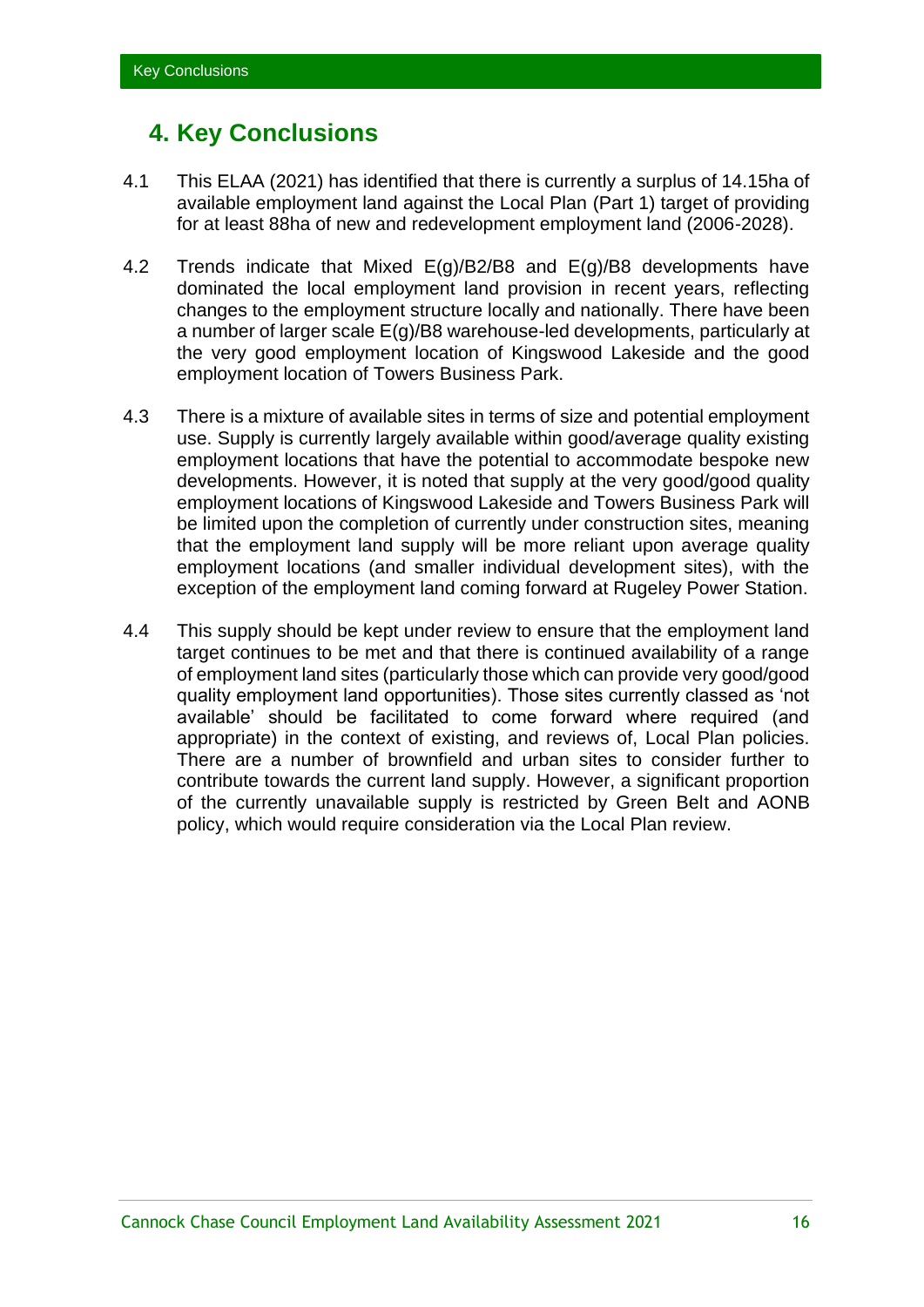## <span id="page-19-0"></span>**Appendix A: Responses to Call for Sites 2020**

| <b>Respondent</b>                        | <b>Comments</b>                                                                                                                                                                                                     | <b>CCDC Officer Action</b> |
|------------------------------------------|---------------------------------------------------------------------------------------------------------------------------------------------------------------------------------------------------------------------|----------------------------|
| <b>Mr Andy Newton</b>                    | Change of boundary of SHLAA site C373<br>resulting in a reduction of the site area, and<br>removed SHLAA sites C404 & C137 from<br>the wider allocation; these sites are now in<br><b>Restricted &amp; Excluded</b> | Site Updated.              |
| Ms J Sumpter (c/o<br><b>CT Planning)</b> | Submission of Land at South Acres Farm to<br>the SHLAA. New Site.                                                                                                                                                   | New Site Added.            |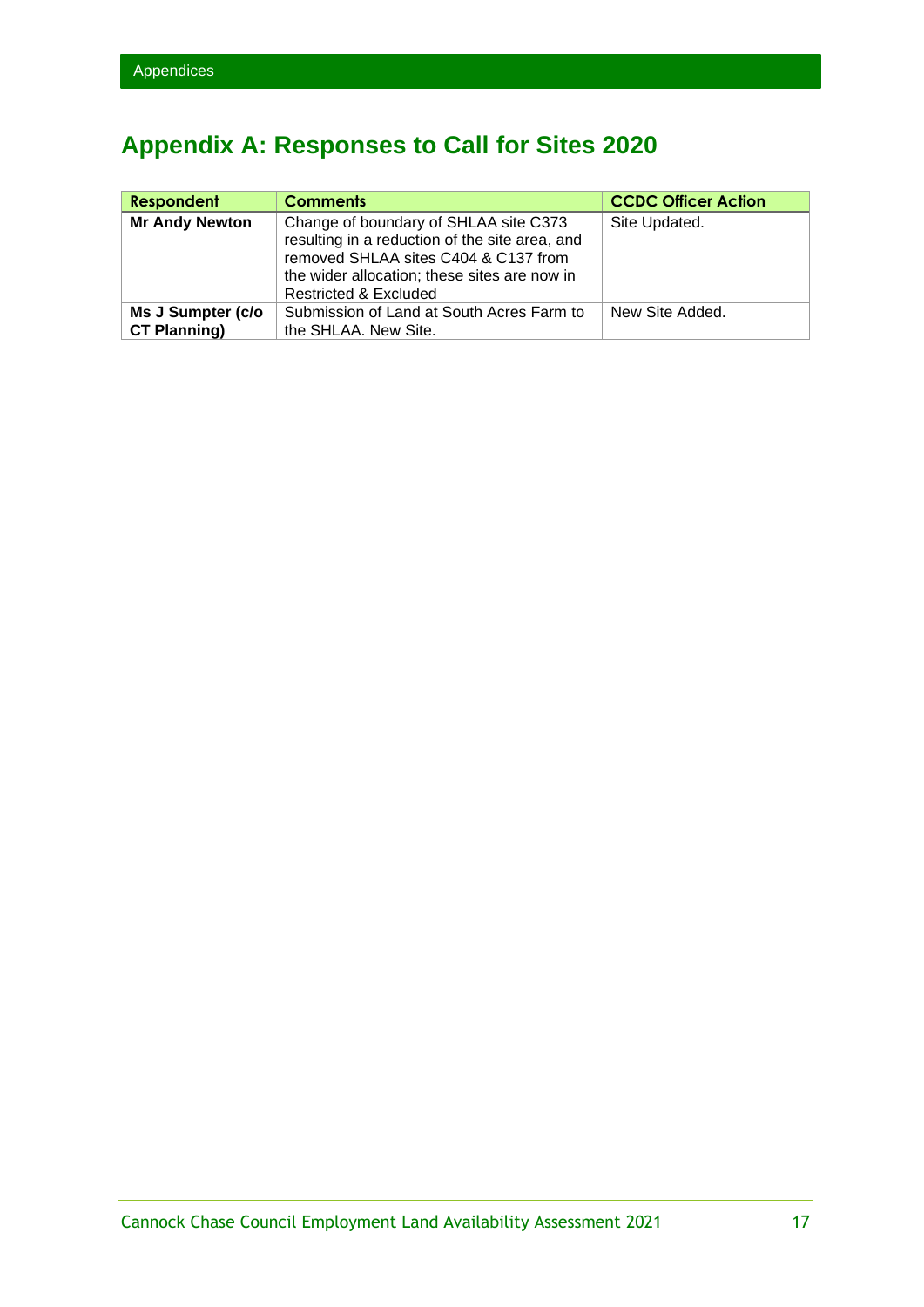## <span id="page-20-0"></span>**Appendix B: ELAA Panel**

### **Cannock Chase District Council (CCDC) & Lichfield District Council (LDC)**

### **Strategic Housing Land Availability Assessment (SHLAA) and Employment Land Availability Assessment (ELAA) Panel (LAA Panel)**

### **Terms of Reference**

### **Context**

The Land Availability Assessment Panel (LAA Panel) is to assist in the production and annual revision of a robust SHLAA and ELAA for both Cannock Chase and Lichfield District Councils (The Councils). The LAA Panel will add value to the Land Availability Assessment (LAA) process through the skills, expertise and knowledge of the Panel members.

### **Purpose/scope**

- To assist in the production of a robust SHLAA and ELAA for The Councils by helping to achieve agreement on the methodology for the LAA's:
- To share information and intelligence on market conditions and viability in relation to housing and employment developments;
- To consider and give advice on the findings of the assessments undertaken by The Councils and to help come to a view on the suitability, deliverability and developability of sites including consideration of site constraints;
- To act as an independent body that is representative of key stakeholders/sectors for the sole purpose of the preparation of the LAA's; and
- To undertake any other tasks agreed with the Panel for the purposes of preparing the LAA reports.

NB – The Panel is not asked to agree the methodology/approach, content or conclusions of the five year housing land supply element of the assessments.

### **Operational matters**

- The Councils will facilitate and chair LAA Panel meetings;
- Membership of the Panel will be undertaken on a voluntary basis and the Councils will not be liable for expenses incurred during the LAA processes;
- The Panel will have regard to current Government practice guidance on Land Availability Assessments.
- Panel members are to act as an independent representative of their sector as a whole and not just the interests of a particular individual or organisation. No commercial or other advantage will be sought by Panel members. Panel members are required to declare any interest they may have on a site when contributing toward its assessment and will not be expected to advise on areas outside of their experience;
- Panel members will be provided with a confidential draft of the SHLAA and ELAA prior to their formal publication by the Councils which shall remain confidential until published by the relevant local authority. Panel members will not seek to gain advantage by having seen the confidential draft reports. Panel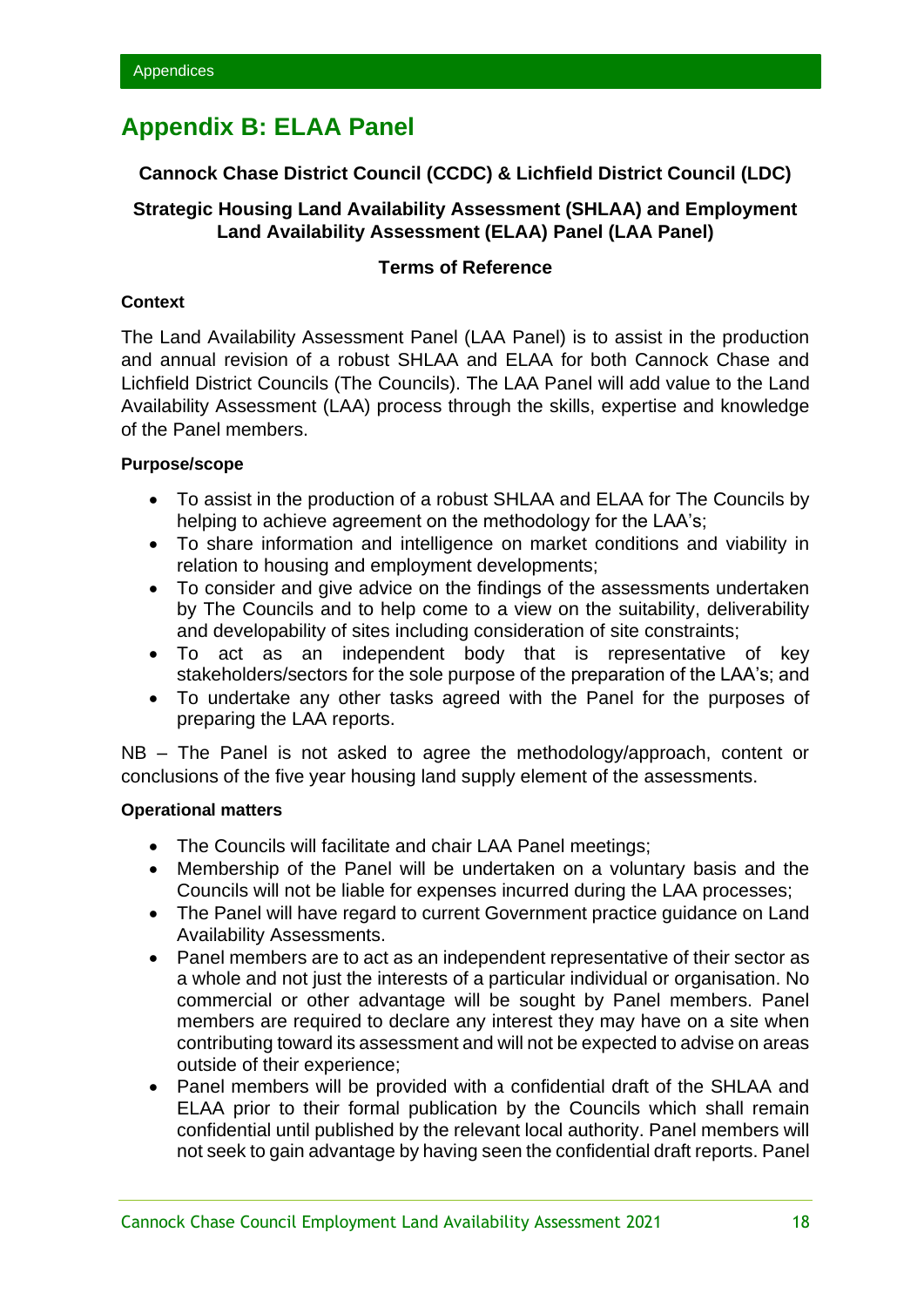members will be invited to comment on and agree to the LAA's prior to their formal publication by the relevant Council. Comments received will be included within an appendix or addendum to the respective LAA along with a response from the Council. Where a Panel member does not agree with an element of the LAA they will be expected to provide justification for this disagreement and the issues will be set out within the same appendix together with a Council response. Where there is no conclusion on any matter, the Council will reserve the right to publish the final LAA;

- The names and contact details of Panel members will be recorded and relevant information will be made available when requested;
- Panel members will be encouraged to send a suitable substitute in the event they cannot attend a Panel meeting and may call additional people to assist them in Panel work outside of meetings (e.g. checking site information etc). Any additional people used will work within this TOR; and
- The SHLAA and ELAA data bases will remain the property of the respective Councils, who will be responsible for changes to the databases and assessments as a result of Panel discussions.

### **Panel membership**

- Membership of the panel is voluntary and Panel members may leave the panel at any time by informing the Councils. In such circumstances replacement Panel members may be sought through any appropriate avenue;
- A reserve list of potential replacement panel members will be maintained at the discretion of the Councils; and
- The Councils will seek to ensure the Panel membership is balanced and reflects a range of stakeholders/sectors in line with Government practice guidance. The Panel will consist of, where possible, representatives from the local authorities (The Councils), local agents, developers and others with property interest/knowledge within the area. Members may include representatives from;
	- o Cannock Chase District Council and Lichfield District Council;
	- $\circ$  The development industry (both in terms of residential and employment development);
	- o Planning consultants (of varying sizes) active in the local area;
	- o The land promotion sector (both in terms of residential and employment development);
	- o The Statutory Consultees (Environment Agency, Historic England & Natural England);
	- o Other Local Planning Authorities (including South Staffordshire District Council, Tamworth Borough Council and Stafford Borough Council.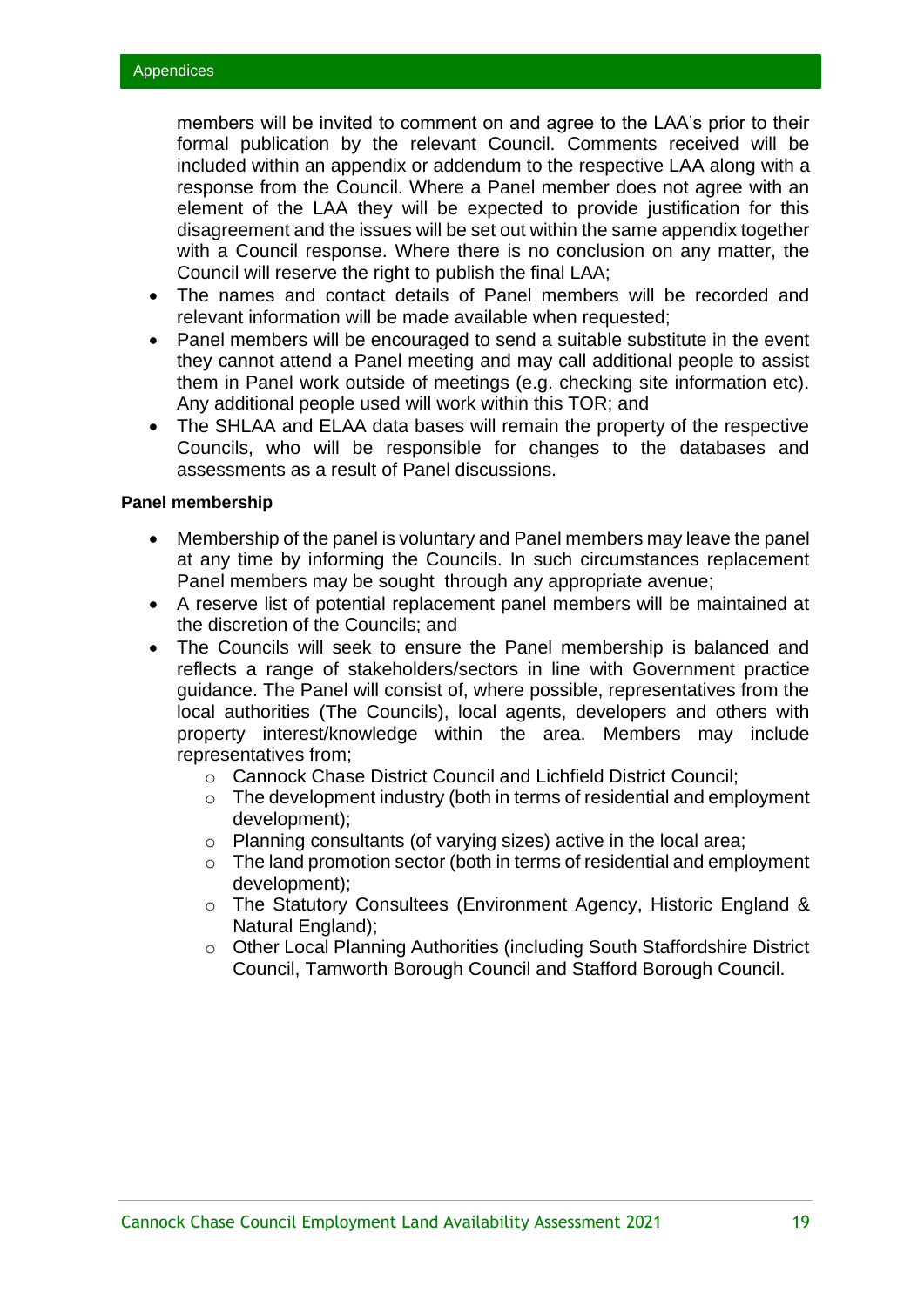## **2021 ELAA Panel Members**

| <b>Organisation</b>                                      |
|----------------------------------------------------------|
| Bromford Housing- Registered Social Housing Provider     |
| Cannock Chase Council- Local Authority                   |
| Griffin Land- Planning agent                             |
| Lichfield District Council- Local Authority              |
| Pegasus Planning Group- Planning agent                   |
| Persimmon Homes - Commercial Housebuilder                |
| Richborough Estates- Land promoter                       |
| RPS/St Modwen- Planning agent/Commercial Developer       |
| Barton Wilmore - Planning Agent                          |
| South Staffordshire District Council- Local Authority    |
| Stafford Borough Council- Local Authority                |
| <b>Staffordshire County Council- Local Authority</b>     |
| Tamworth Borough Council- Local Authority                |
| Barratts and David Wilson Homes- Commercial Housebuilder |
| Cannock Wood Parish Council - Local Authority            |
| First City - Planning Agent                              |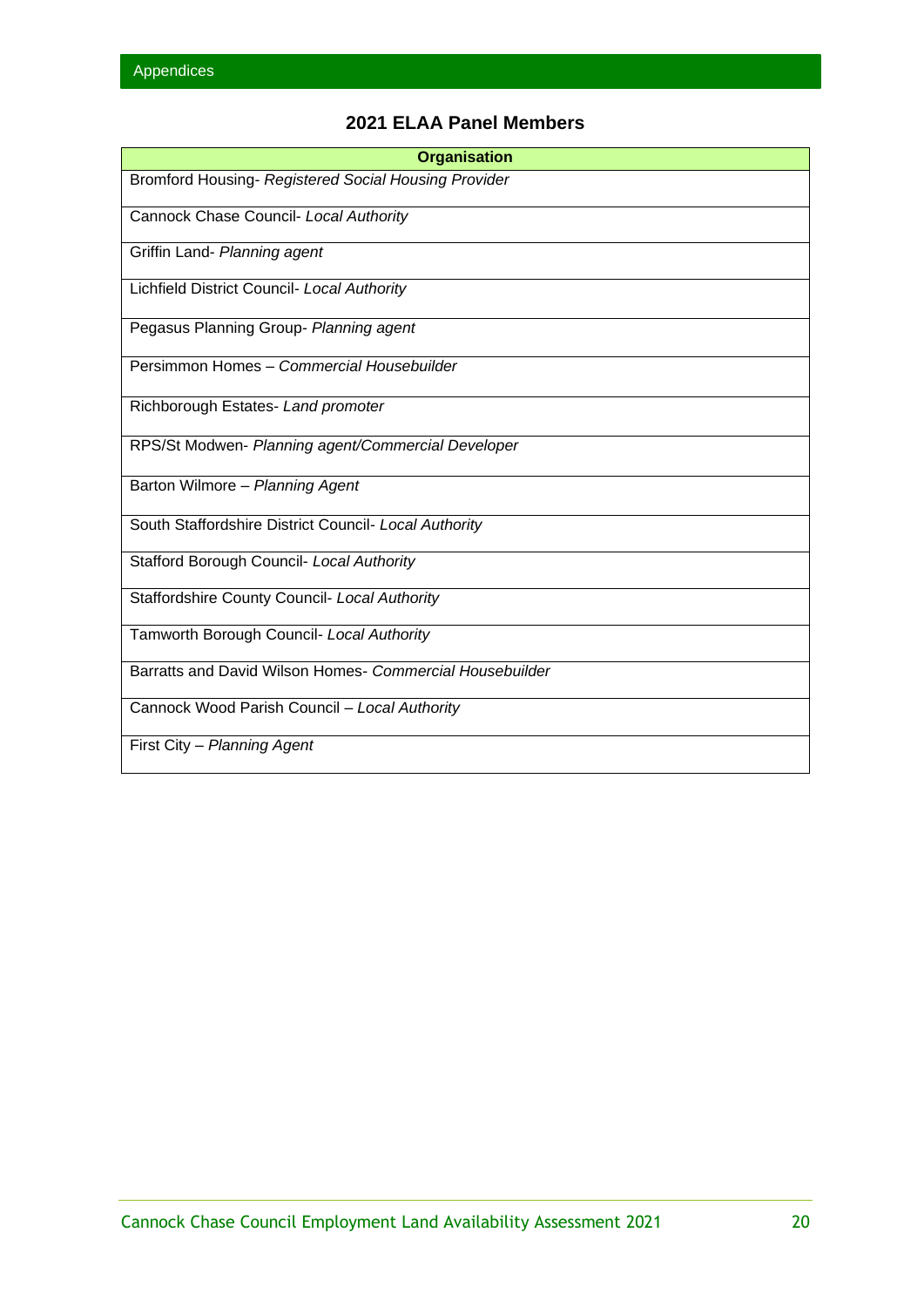## <span id="page-23-0"></span>**Appendix C: ELAA Panel Responses on Draft ELAA**

| <b>Panel Member</b> | <b>Summary of Responses</b>                                                                                                                                                                                                                                                                                                                                                                                                                                                                                                                                                               | <b>CCDC Officer Response and</b><br><b>Action</b>                                                                                                                                                                                                                                                                             |
|---------------------|-------------------------------------------------------------------------------------------------------------------------------------------------------------------------------------------------------------------------------------------------------------------------------------------------------------------------------------------------------------------------------------------------------------------------------------------------------------------------------------------------------------------------------------------------------------------------------------------|-------------------------------------------------------------------------------------------------------------------------------------------------------------------------------------------------------------------------------------------------------------------------------------------------------------------------------|
| <b>RPS</b>          | Paragraph 1.6 - should clarify as set<br>out at 2.24 that separate category for<br>town centre offices is included. Refer<br>to $E(g)$ (i) etc rated than just $E(g)$ .                                                                                                                                                                                                                                                                                                                                                                                                                   | Comment noted. The approach is<br>consistent with the methodology for<br>the ELAA. No differentiation was made<br>in B1 classes in the prior ELAAs<br>differentiation<br>the<br>(occasional<br>in<br>database but not the document)<br>referring to E(g) is therefore consistent<br>with the methodology. No changes<br>made. |
| <b>RPS</b>          | Paragraph 2.5 - should define FEMA<br>and HMA areas                                                                                                                                                                                                                                                                                                                                                                                                                                                                                                                                       | The<br>relevant<br>Comment<br>noted.<br>authorities<br>have<br>been added to<br>Footnote 1.                                                                                                                                                                                                                                   |
| <b>RPS</b>          | Paragraph 2.13 - PPG paragraph 010<br>Reference ID: 3-010-20190722<br>This guidance hasn't been followed. It<br>is understood that this is on the basis<br>Belt Assessment<br>of<br>Green<br>the<br>undertaken by LUC which is clearly a<br>constraints first approach to site<br>identification. Also of relevance is para<br>83 (NPPF, 2021). As sites within and<br>around settlements in the district may<br>not be capable of accommodating<br>larger scale storage and distribution<br>operations consideration should be<br>given to sites across the entirety of the<br>district. | categorised<br>The<br>sites<br>for<br>are<br>referencing ease. Where sites have a<br>current planning permission and also<br>lie within the Green Belt these are<br>categorised<br>available.<br>For<br>as<br>proposals without planning permission<br>Green Belt is a significant constraint.<br>No changes proposed.        |
| <b>RPS</b>          | Paragraph 2.15 - understand the<br>desire for brevity here but would be<br>useful to have a comprehensive list of<br>data sources utilised as an appendix<br>perhaps that is consistent with that at<br>Paragraph: 011 Reference ID: 3-011-<br>20190722 of the PPG                                                                                                                                                                                                                                                                                                                        | Comment Noted. A hyperlink to the<br>PPG List and the paragraph reference<br>has been added.                                                                                                                                                                                                                                  |
| <b>RPS</b>          | Paragraph 2.21 - It should be noted<br>that 'noise from surrounding land use'<br>is not the only potentially relevant<br>factor that could fall under the heading<br>of 'land uses and character of<br>surrounding area' which is identified<br>by paragraph 15: Reference ID: 3-<br>015-20190722 of the PPG as one of<br>the types of information that should be<br>recorded. Suggest that a specific<br>bullet point is inserted into the list<br>stating 'land uses and character of<br>surrounding<br>area'<br>and<br>that<br>assessments are updated to take a<br>wider assessment.  | Comment noted. Bullet point will be<br>incorporated into next version of the<br>ELAA. No changes made                                                                                                                                                                                                                         |
| <b>RPS</b>          | Paragraph 2.23 - Clarity should be<br>provided here with regards to the<br>factors that will be considered when                                                                                                                                                                                                                                                                                                                                                                                                                                                                           | Comment noted. Appendix E provides<br>of<br>suitability<br>summary<br>and<br>a<br>availability<br>This<br>assessments.                                                                                                                                                                                                        |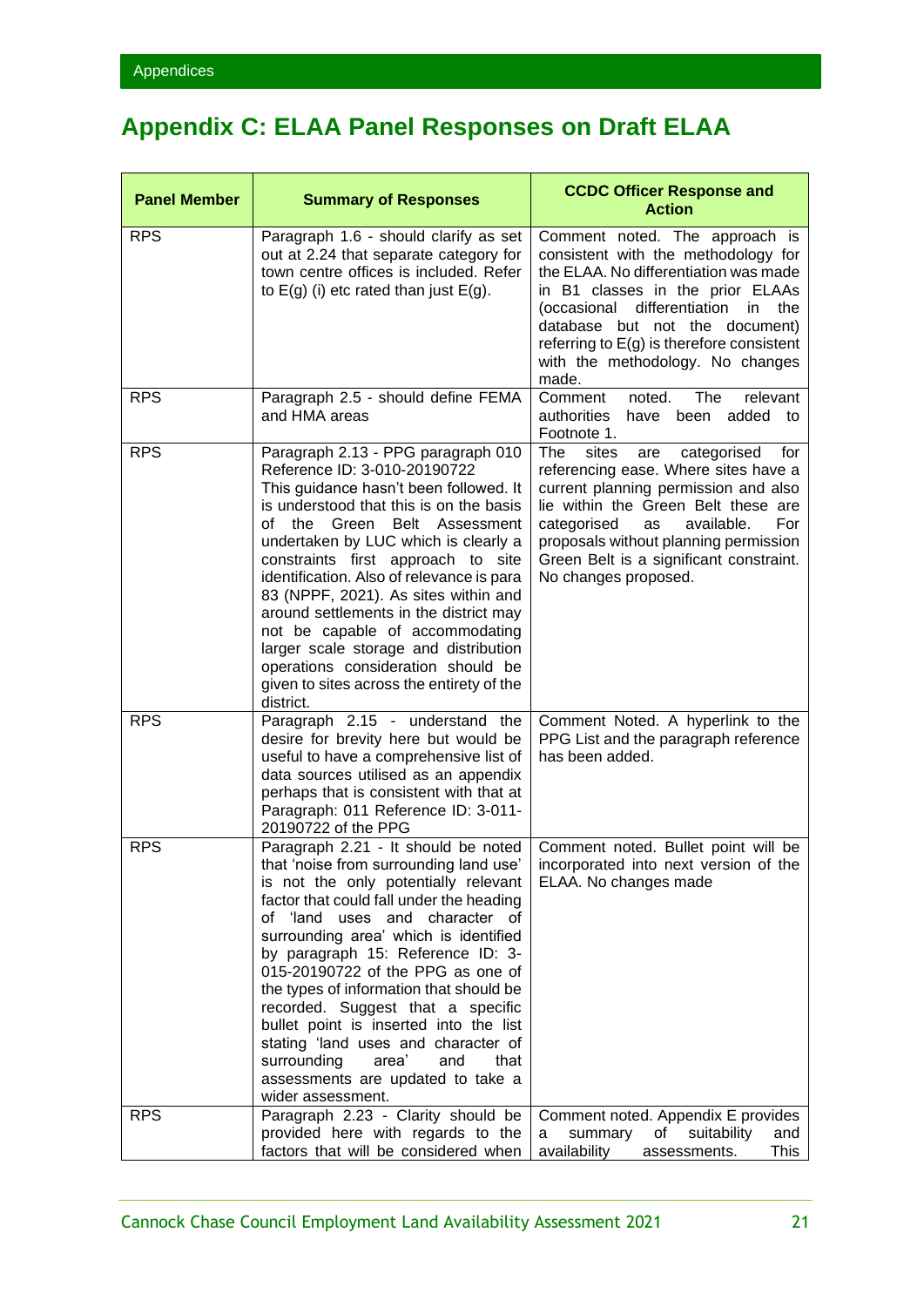|            | whether<br>sites/broad<br>assessing<br>locations are likely to be developed as<br>set out at paragraph: 017 Reference<br>ID: 3-017-20190722 of the PPG.                                                                                                                                                                                                                                                                                                                           | appendix has been identified within<br>the paragraph.                                                                                                                                                                                                                                                                                                                                                                                                                                                                                   |
|------------|-----------------------------------------------------------------------------------------------------------------------------------------------------------------------------------------------------------------------------------------------------------------------------------------------------------------------------------------------------------------------------------------------------------------------------------------------------------------------------------|-----------------------------------------------------------------------------------------------------------------------------------------------------------------------------------------------------------------------------------------------------------------------------------------------------------------------------------------------------------------------------------------------------------------------------------------------------------------------------------------------------------------------------------------|
| <b>RPS</b> | Paragraph 2.27 - Would be helpful<br>here to clarify the approach taken if a<br>site has been put forward through the<br>call for sites for both employment and<br>residential use or has been identified<br>as potentially suitable by the Council<br>for both categories of use. Suggest<br>that this should also include clarity on<br>the relationship between the SHLAA<br>and ELAA, although this could also be<br>expanded in the introductory section<br>of the document. | Comment<br>noted. If<br>site<br>a<br>İS.<br>submitted/identified with potential for<br>both residential and employment<br>development, it is assessed under<br>both the ELAA and SHLAA and a note<br>made providing the corresponding<br>reference A sites consideration under<br>one LAA does not<br>affect<br>its<br>assessment for suitability under the<br>other LAA i.e a site not considered<br>suitable for residential development<br>may be considered<br>suitable<br>for<br>employment<br>development.<br>No<br>changes made. |
| <b>RPS</b> | Paragraph 2.28 - This could be<br>strengthened by clarifying the key<br>local issues referred to briefly at the<br>end of the paragraph.                                                                                                                                                                                                                                                                                                                                          | Comment noted. No changes made.                                                                                                                                                                                                                                                                                                                                                                                                                                                                                                         |
| <b>RPS</b> | Paragraph 2.30 - Implies<br>that<br>alternative potential uses as such as<br>residential<br>will<br>presumably<br>be<br>priorities. While we anticipate that<br>most landowners would be supportive<br>of this due to the differential in and<br>values it could be more robust to<br>explicitly state this.                                                                                                                                                                      | Comment noted. It is not for the ELAA<br>to make this judgment. No change<br>proposed.                                                                                                                                                                                                                                                                                                                                                                                                                                                  |
| <b>RPS</b> | Paragraphs 2.33 and 2.37 - should be<br>updated to refer to footnote 7 of the<br>NPPF as per the July 2021 version of<br>the NPPF.                                                                                                                                                                                                                                                                                                                                                | Comment noted. Paragraphs updated<br>to show Footnote 7.                                                                                                                                                                                                                                                                                                                                                                                                                                                                                |
| <b>RPS</b> | Paragraph 2.37 - Do not agree with<br>the inclusion of the following so called<br>'locally relevant designations' being<br>identified as being of the same status<br>as land covered by policies in the<br>framework under footnote 7. It is<br>recognised<br>however<br>that<br>local<br>development plan policies<br>either<br>adopted or emerging are important in<br>the assessment of sites through an<br>ELAA, but this should be a separate<br>step in the process.        | Comment noted. All constraints are<br>assessed at the same time in this step<br>of the process as it relies on mapping.<br>Changes have been made to the<br>paragraph to delineate between NPPF<br>Footnote 7 and locally<br>relevant<br>designations constraints.                                                                                                                                                                                                                                                                      |
| <b>RPS</b> | Paragraph 2.46 - We question the<br>view that there has been a trend<br>towards 'design and build', indeed the<br>Lichfields (April 2019) Cannock Chase<br>EDNA states that the district is home<br>to both very large logistics employers<br>(such as Amazon), as well as SMEs.                                                                                                                                                                                                  | Comment noted. Paragraph has been<br>removed.                                                                                                                                                                                                                                                                                                                                                                                                                                                                                           |
| <b>RPS</b> | Paragraph 2.47 - Following<br>this<br>section and to ensure consistency with<br>the PPG we suggest that explanations<br>should be set out regarding the<br>approach<br>constraints<br>when<br>are                                                                                                                                                                                                                                                                                 | Suggestion noted.                                                                                                                                                                                                                                                                                                                                                                                                                                                                                                                       |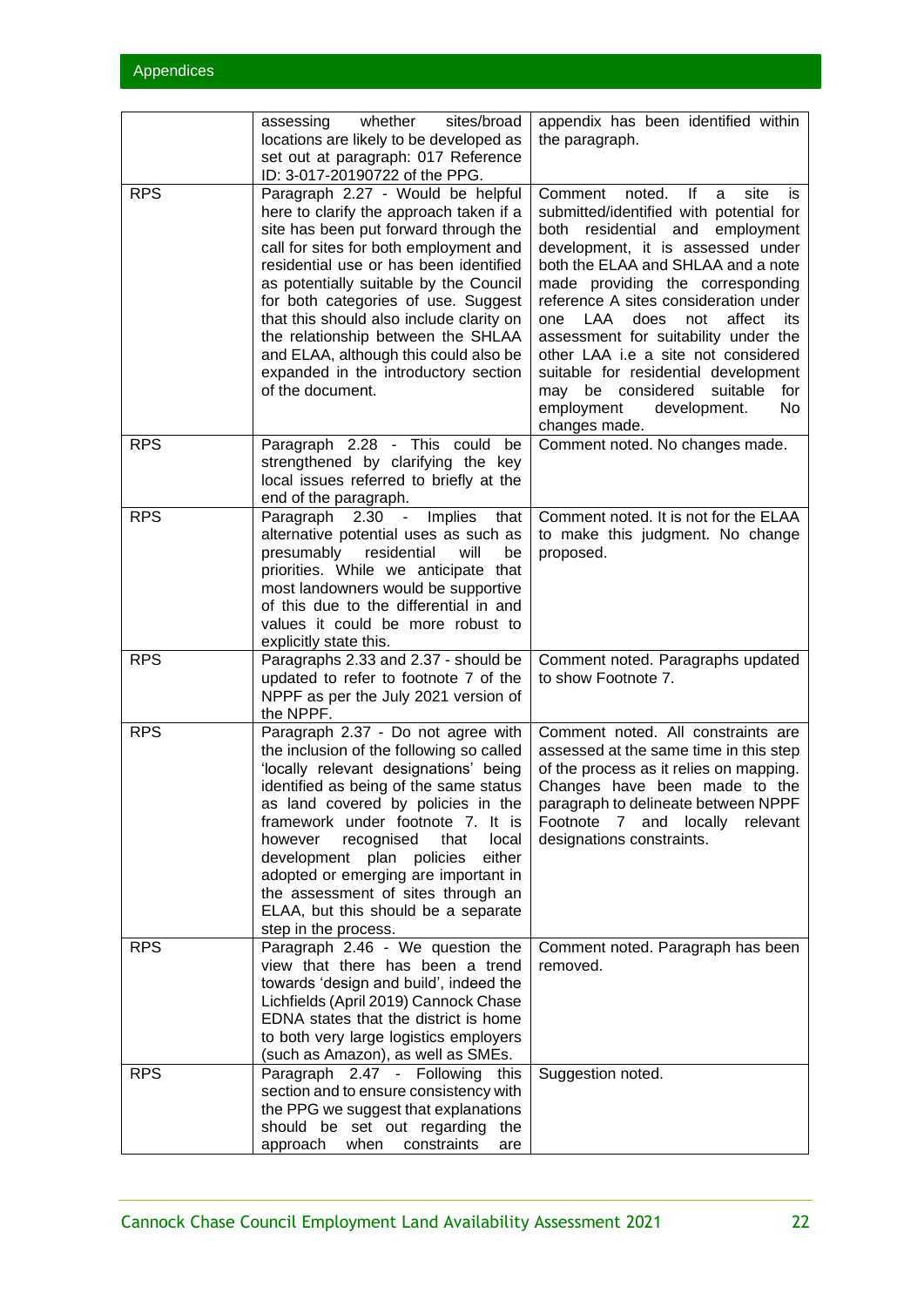|            | identified that impact on the suitability,<br>availability and achievability of sites<br>and also on how the timescale and<br>rare of development is assessed.                                                                                                                                                                                                                                       |                                                                                                                                                                                                                                                                                                                                                                                                                                                                                                                                                    |
|------------|------------------------------------------------------------------------------------------------------------------------------------------------------------------------------------------------------------------------------------------------------------------------------------------------------------------------------------------------------------------------------------------------------|----------------------------------------------------------------------------------------------------------------------------------------------------------------------------------------------------------------------------------------------------------------------------------------------------------------------------------------------------------------------------------------------------------------------------------------------------------------------------------------------------------------------------------------------------|
| <b>RPS</b> | Paragraph 2.48 - Paragraph: 024<br>Reference ID: 3-024-20190722 of the<br>PPG sets out that an indicative<br>cumulative trajectory should<br>be<br>identified along with an overall risk<br>assessment as to whether or sites will<br>come forwards as anticipated. The<br>ELAA should be updated to include<br>important parts of<br>the<br>these<br>assessment process.                            | Comments noted. The ELAA is linked<br>to the Authority Monitoring Report<br>which monitors the annual average<br>delivery. Table 3.1 also considers the<br>amount of readily available<br>land<br>against completions and the required<br>Local Plan target, to show whether<br>there is a current surplus or deficit of<br>land in relation to employment land;<br>this is re-assessed each year to<br>identify whether there is currently<br>sufficient 'potential' supply to come<br>forward in line with the plan targets. No<br>changes made. |
| <b>RPS</b> | Section 3 and appendices - We note<br>that contrary to paragraph: 026<br>Reference ID: 3-026-20190722 which<br>standard outputs<br>out the<br>sets<br>expected to be produced that there is<br>currently neither an estimate of build<br>out rates nor an indicative trajectory.<br>These should both be included in the<br>ELAA to ensure that it is robust and to<br>reduce the risk of challenge. | Comment noted. Table 3.1 records the<br>available<br>current<br>supply<br>and<br>completions against the Local Plan<br>(Part 1) targets for employment<br>provision.                                                                                                                                                                                                                                                                                                                                                                               |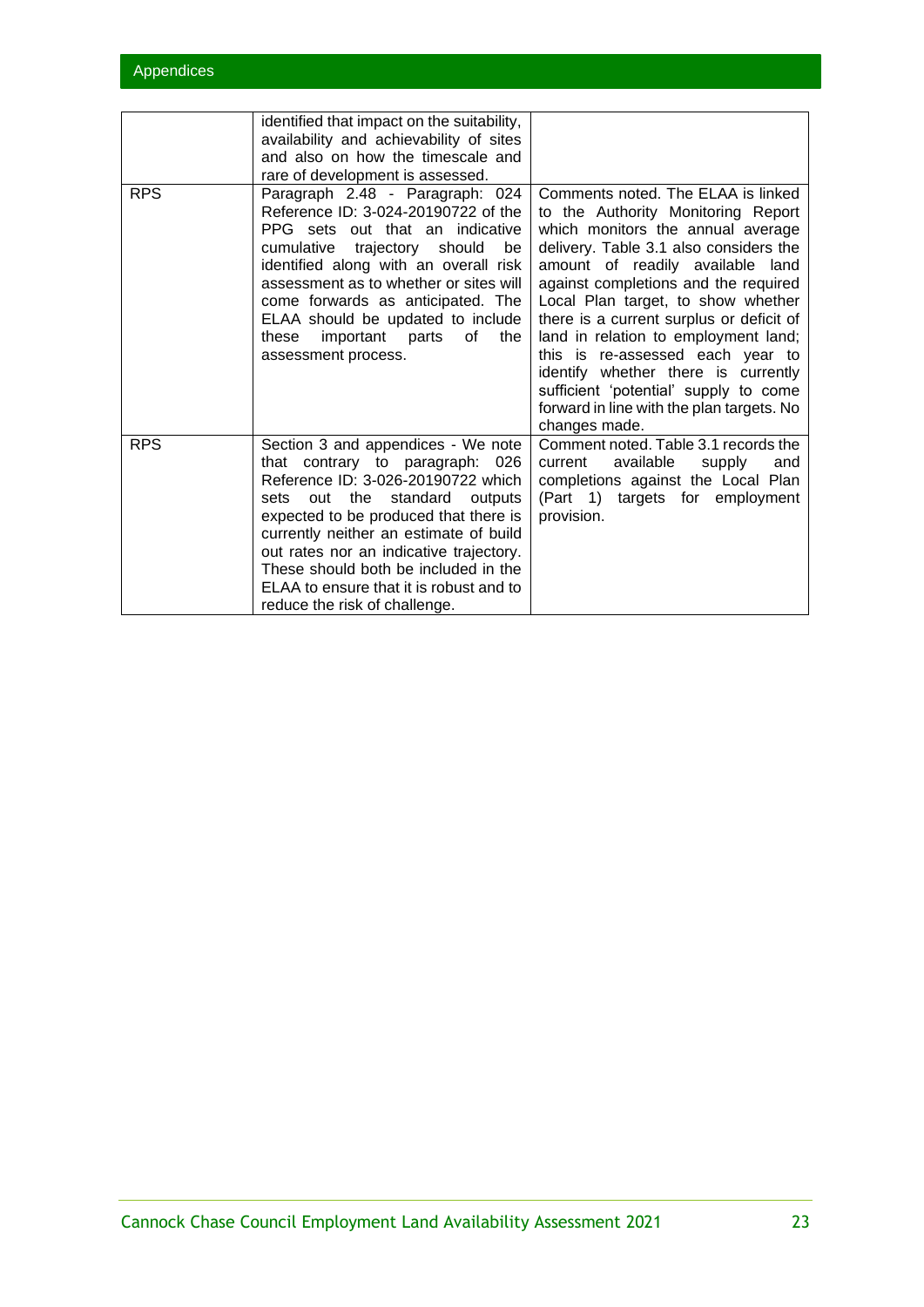## <span id="page-26-0"></span>**Appendix D: Notes to Employment Land Availability Assessment**

### *Definition of Developable Areas (by development types)*

- D.1 Standard 'Developable Area' definition: the amount of land that is available for development, including on site landscaping and infrastructure to support the specific scheme within its boundary e.g. car parking and on-site access roads.
	- New Land/Comprehensive redevelopment (i.e. demolition and rebuild) see standard 'Developable Area' definition. Where small scale employment developments (circa  $500<sup>m²</sup>$  or less) are included as part of wider mixed use scheme then include floorspace/immediate site area only.
	- Units brought into employment use from non employment uses- see standard 'Developable Area' definition.
	- Refurbishments- see standard 'Developable Area' definition. If refurbishment to main building is minor and extensions form main part of works then should be classed as 'extension to premises' instead (see below).
	- Extensions to premises- floorspace/immediate site area only (unless additional parking etc forms part of works then include additional infrastructure as per standard 'Developable Area' definition).
- D.2 Bespoke open storage yard proposals will be treated on their merits dependent upon the extent of structural changes on site. Whilst it is recognised that these can be employment generating sites the often large-scale level of land take for open storage purposes only could result in the artificial skewing of employment land provision targets. It is considered that these proposals differ to that of B8 storage facilities as by their nature they do not often provide buildings (with associated landscaping and services etc) which could be made available for future use and thus add value to the local economy by contributing to portfolio of properties for occupation. It may therefore be appropriate to only count the contribution of any new buildings/landscaping provided on site. However, where open storage is proposed as ancillary to a development then this is included as per the standard 'Developable Area' definition.

### *Definition of Previous Use Categories*

- D.3 This identifies the nature of the site, primarily whether it is Greenfield or Brownfield. This draws upon previous sub-regional monitoring and previous regional monitoring classifications. Sites are classed as follows:
	- 1. Greenfield/Not previously developed
	- 2. Greenfield/Re-use of agricultural building
	- 3. Brownfield/Redeveloped from industry/employment
	- 4. Brownfield/Redeveloped from other (e.g. restored from open cast coal mining)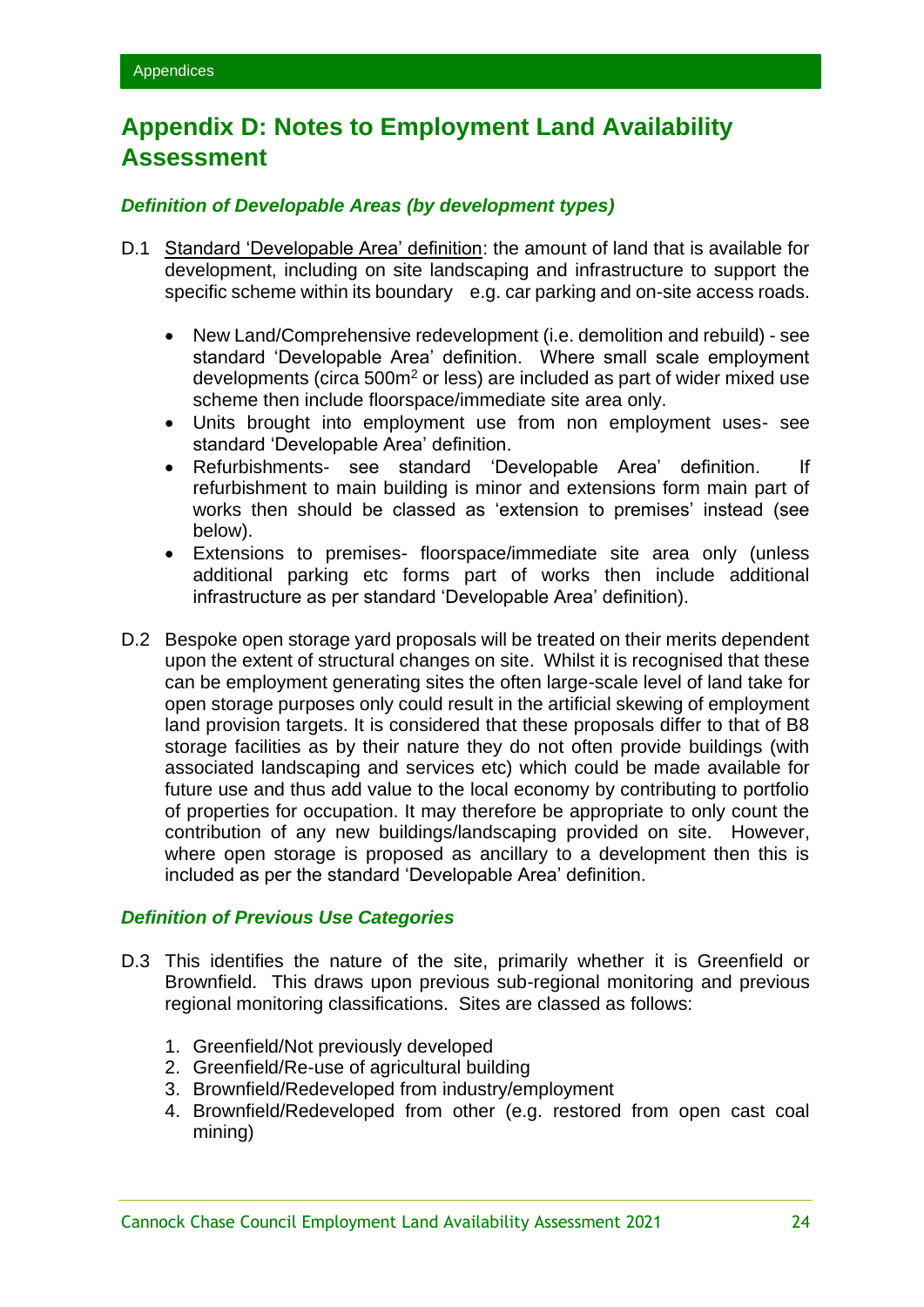D.4 In determining the proportion of developments that have come forward on 'new' land this refers to categories 1 and 4 (with judgements to be made on category 2). 'Redeveloped' land is therefore primarily classed as category 3, with some developments in category '2' potentially also forming part of this dependent upon their nature.

### *Definition of Employment Land Portfolio*

- D.5 This identifies the characteristics of a site utilising a classification system previously used by former sub-regional monitoring. Sites are classed as follows:
	- 1. Regional Logistics Site
	- 2. Major Investment Site
	- 3. Regional Investment Site
	- 4. Sub-Regional Employment Site
	- 5. Good Quality Employment Site
	- 6. Other Local Site
- D.6 In the Cannock Chase District context, categories 4-6 are applicable and have been interpreted as follows:
	- Sub-Regional Employment Site- high quality attractive sites, generally 10- 20 hectares in size in sustainable urban locations. Should be suitable to attract clients with an international/national/regional choice of location. Would usually need to be located on or have a direct link to the strategic highway network be, or proposed to be, well served by public transport.
	- Good Quality Employment Site- good quality sites most likely suitable for locally based investment and/or with potential for regional investors, likely to exceed 0.4 hectares. May include larger sites located further from the strategic highway network.
	- Other Local Site- land likely to be of interest to local investors only. Likely to be small and suitable for 'marginal' activities.
- D.7 The Council will keep under review the appropriateness of these classifications. In determining the classification of the site regard has also been paid to its location i.e. what existing employment area it is within and the quality of that area (see below).

### *Definition of Existing Employment Areas/Quality*

D.8 The Cannock Chase Existing Employment Areas Assessment (2019) identifies the various employment locations across the District. It assesses their quality and potential for continued employment use to inform policy responses in the future. Where a site is located within an existing employment location then that is recorded. Please see the Existing Employment Areas Assessment (2019) for full list and quality appraisals of employment locations.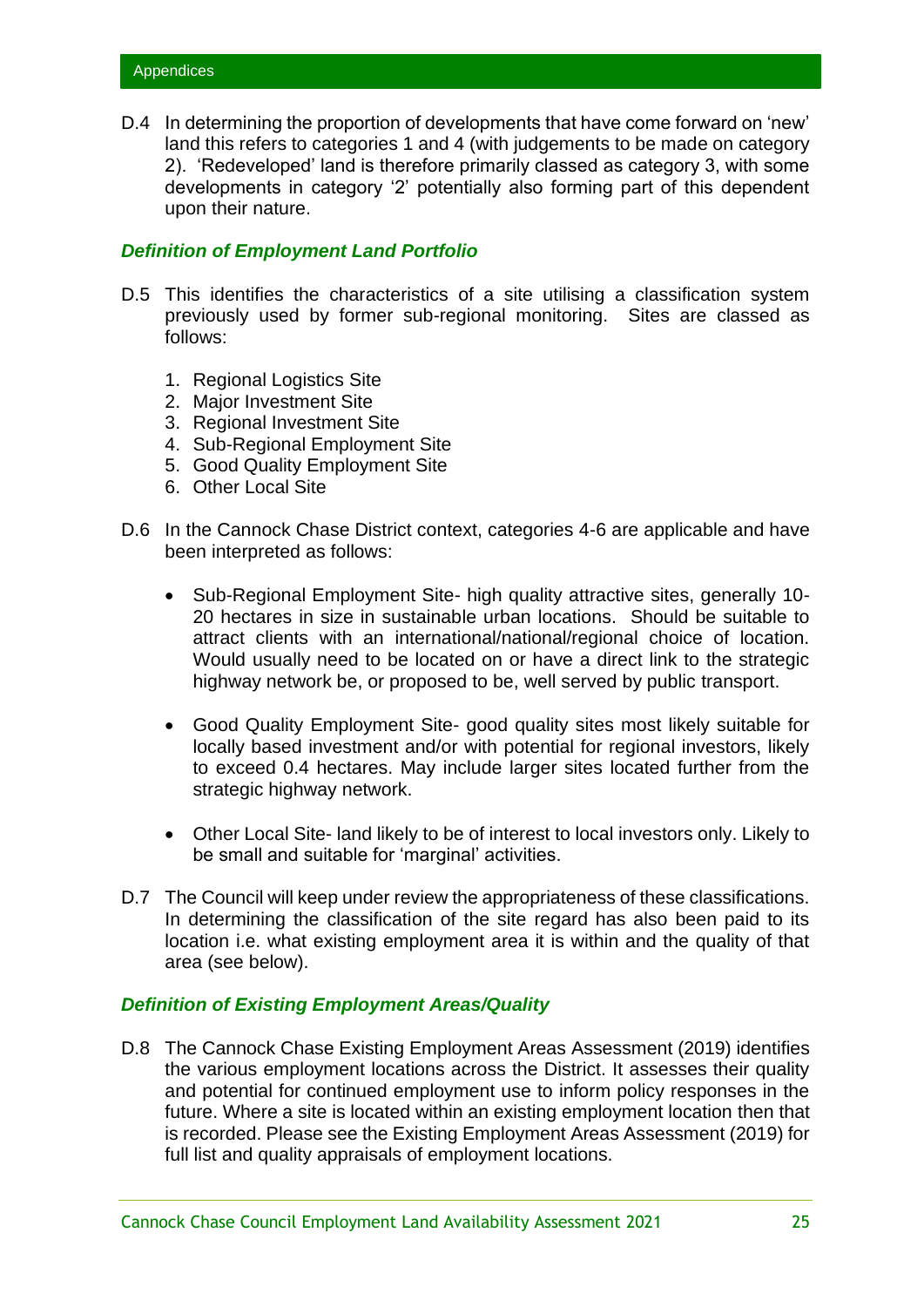### *Definition of Centre/Edge of Centre/Not in Centre*

D.9 This identifies the location of the site in relation to the District's town centres (Cannock, Rugeley and Hednesford). Regard has been paid to town centre boundaries (as identified in Local Plan Part 1).

### *Definition of Short/Medium/Long Term*

D.10 For all other sites without planning permission, consideration will be given as to the likely delivery timescales of each site. This will give a broad location as to whether the site would come forward in the short term (1-5years), medium term (6-10years) or longer term (11 years or over).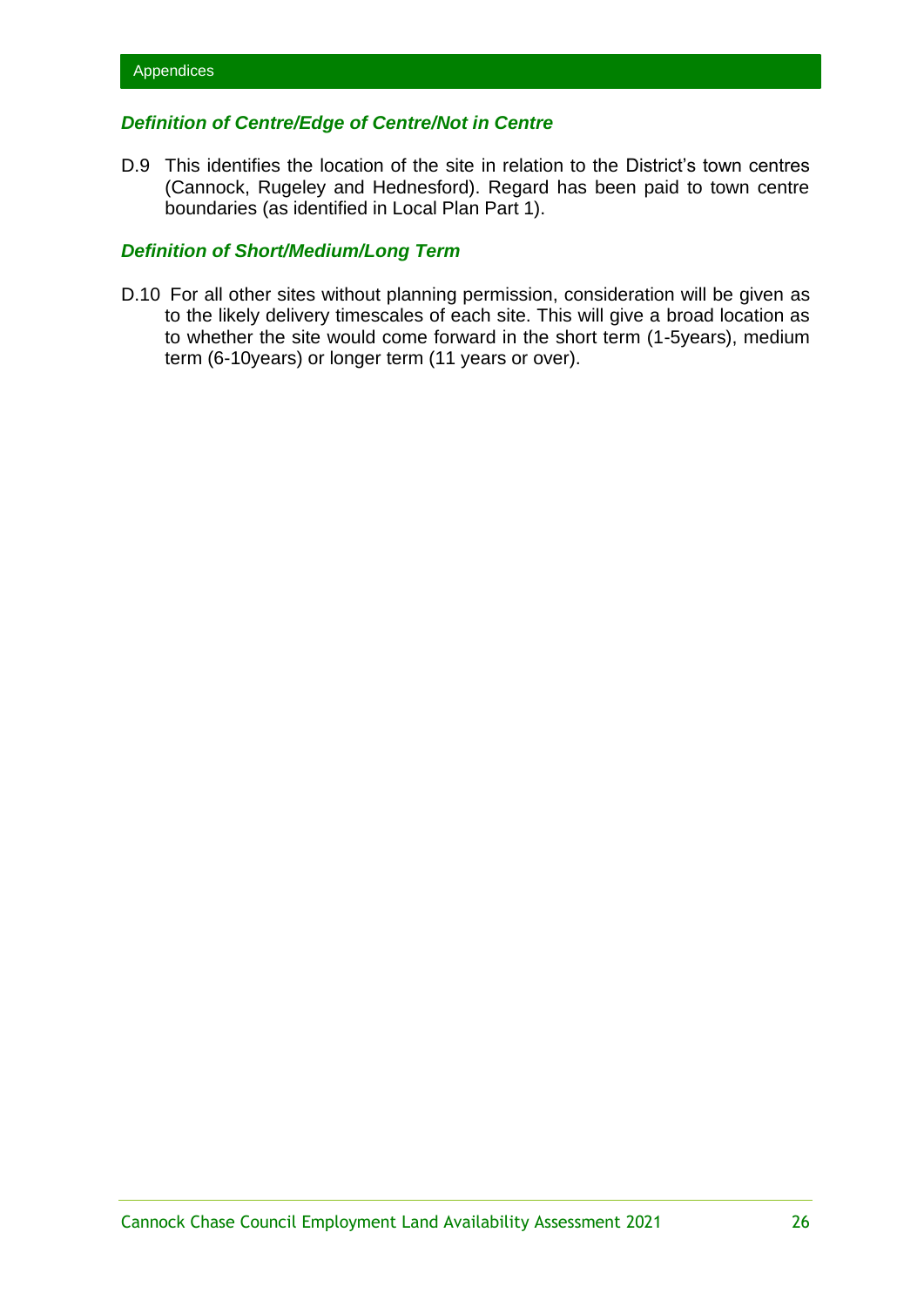## <span id="page-29-0"></span>**Appendix E: Cannock Chase – Summary of Suitability and Availability Assessments**

### *Table E.1: Summary of Suitability Assessment*

| <b>Suitability</b>                    | Level and type of<br>constraint                                                                                                                                                                                                                                   | <b>Planning status evidence</b>                                                                                                                                                                          | <b>ELAA Site</b><br><b>Category</b>                            |
|---------------------------------------|-------------------------------------------------------------------------------------------------------------------------------------------------------------------------------------------------------------------------------------------------------------------|----------------------------------------------------------------------------------------------------------------------------------------------------------------------------------------------------------|----------------------------------------------------------------|
| <b>Suitable</b><br>(YES)              | No/minimal policy, physical<br>or environmental constraints<br>identified, or constraints have<br>been overcome <i>i.e.</i> via<br>detailed planning permission                                                                                                   | Planning permission granted/no<br>planning permission but subject<br>of planning application or pre<br>application discussions<br>Key location/allocation in Local<br>Plan                               | Readily Available<br>(within short-<br>medium term)            |
| <b>Suitable</b><br>(YES)              | Minimal/some policy,<br>physical or environmental<br>constraints identified, but not<br>significant and evidence they<br>can be overcome e.g. via<br>appropriate layout (or<br>constraints have been<br>overcome <i>i.e.</i> via detailed<br>planning permission) | Subject of pre-application<br>enquiries<br>Key location/allocation in Local<br>Plan                                                                                                                      | Readily Available<br>(within medium-<br>long term)             |
| <b>Not</b><br><b>Suitable</b><br>(NO) | Green Belt/AONB significant<br>constraint applies and is the<br>over-riding significant<br>constraint                                                                                                                                                             | No planning<br>permission/planning permission<br>refused (note may be subject of<br>pre application discussions but<br>until permission is granted,<br>remain subject to Green<br>Belt/AONB constraints) | Not Readily<br>Available (Green<br>Belt and AONB)              |
| <b>Not</b><br><b>Suitable</b><br>(NO) | Significant policy, physical or<br>environmental constraints<br>(other than Green Belt/AONB<br>policy apply e.g. flood risk)                                                                                                                                      | No planning<br>permission/planning permission<br>refused                                                                                                                                                 | Not Readily<br>Available<br>(Restricted and<br>Excluded sites) |

### *Table E.2: Summary of Availability Assessment*

| <b>Availability</b>    | <b>Planning status and/or correspondence</b><br>evidence                                                                                                                                                                                                                                                                                                                                                                                                                                                                                                                                                                              | <b>ELAA Site Category</b>                |
|------------------------|---------------------------------------------------------------------------------------------------------------------------------------------------------------------------------------------------------------------------------------------------------------------------------------------------------------------------------------------------------------------------------------------------------------------------------------------------------------------------------------------------------------------------------------------------------------------------------------------------------------------------------------|------------------------------------------|
| <b>Available (YES)</b> | Detailed planning permission granted.<br>Outline planning permission/permission in principle<br>granted and/or Local Plan key location or allocation<br>with no planning permission (where supported by<br>additional evidence of delivery).<br>Reserved matters applications.<br>Discharge of conditions applications.<br>Starts on site including land preparation works.<br>Correspondence with developer/landowner<br>Sites that are currently the subject of planning<br>applications.<br>No planning permission but landowner/developer<br>expressed interest and site subject of more detailed<br>pre application discussions. | Readily Available<br>(short-medium term) |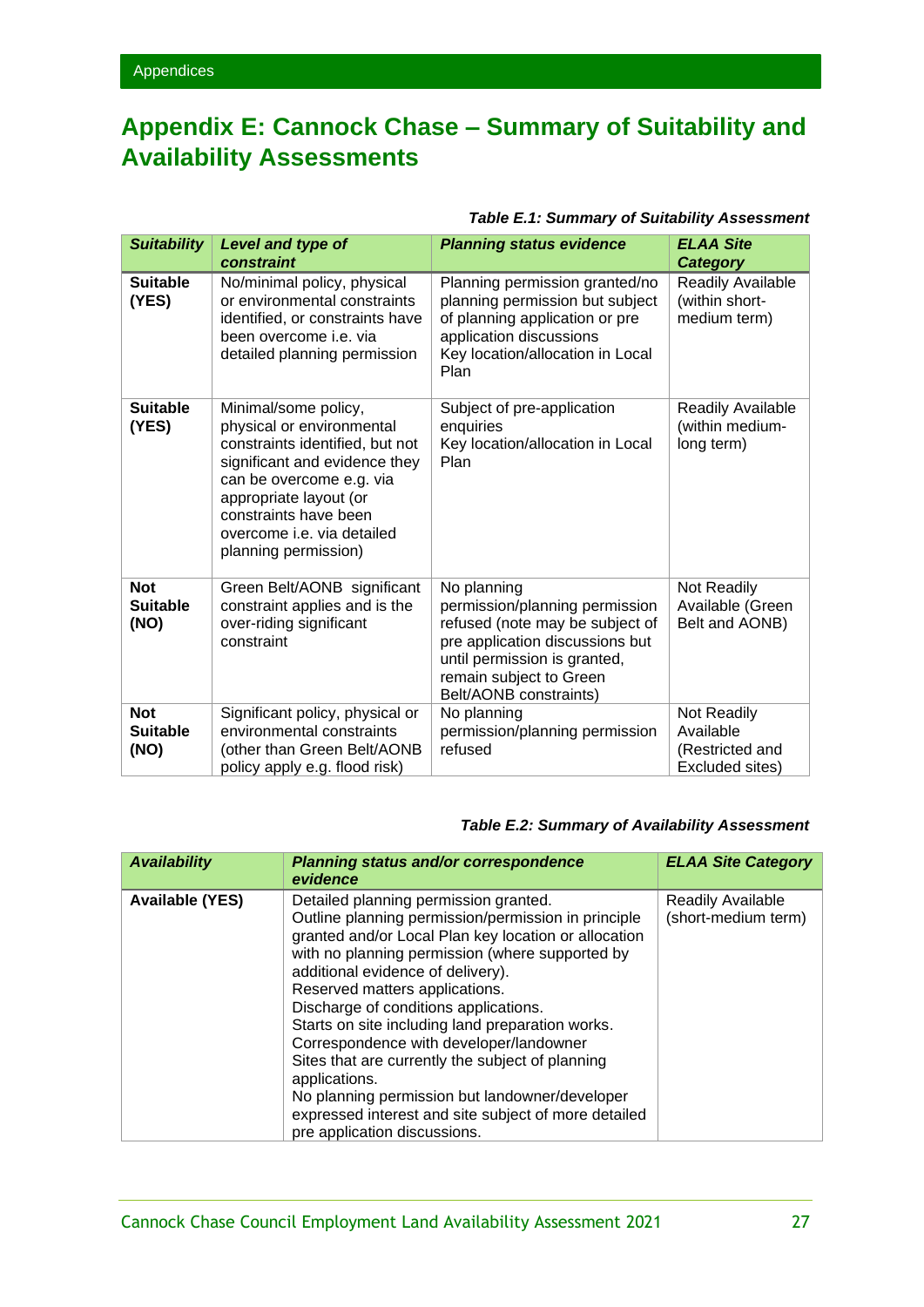| <b>Available (YES)</b> | Local Plan key location or allocation with no<br>planning permission (where no evidence of delivery<br>in short term).<br>No planning permission but landowner/developer<br>expressed interest e.g. call for sites, Local Plan<br>representations.<br>Correspondence with developer/landowner                                           | Readily Available<br>(medium-long term)               |
|------------------------|-----------------------------------------------------------------------------------------------------------------------------------------------------------------------------------------------------------------------------------------------------------------------------------------------------------------------------------------|-------------------------------------------------------|
| <b>Available (YES)</b> | Sites within the Green Belt/AONB being actively<br>promoted<br>No planning permission but landowner/developer<br>expressed interests e.g. call for sites, Local Plan<br>representations, pre application discussions.<br>Sites that are currently the subject of planning<br>applications.                                              | Not Readily Available<br>(Green Belt and<br>AONB)     |
| <b>Available (NO)</b>  | No recent interest expressed by<br>landowner/developer (typically within last 5 years)<br>e.g. call for sites, Local Plan representations, pre<br>application discussions<br>Expired planning consents that have not been<br>taken forward (typically within last 3 years) and no<br>further interest expressed by landowner/developer. | Not Readily Available<br>(Restricted and<br>Excluded) |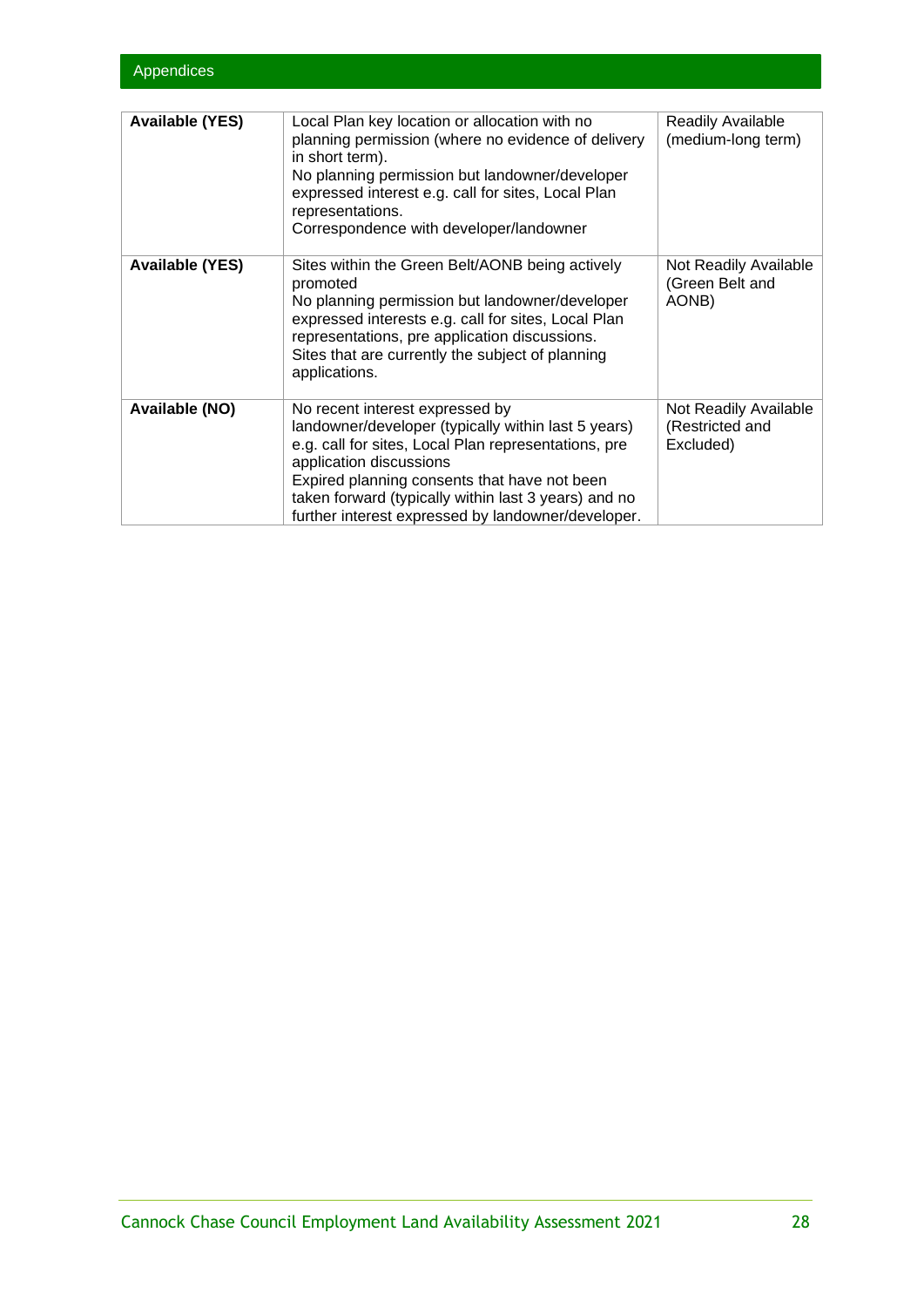full planning permission for the erection of an industrial unit for B1/B2/B8 use, granted September 2016. Discharge of conditions application approved October 2017. TPOs on boundary of

ing Permission for redevelopment for B1/B2/B8 use granted July 2008- now expired.<br>prward in parcels- see sub references. Site previously had full planning consent for the<br>hotel, now expired (CH/13/0080). Old CCDC Site Ref

a full planning aplciation for the construction of a new light industrial unit with car parking & associated works, granted October 2020

full planning permission for a two phase development including the demolition of five existing buildings and the partial demolition of one building, removal of protected trees, formation of or the stroage and display of cars, landscaping, external alterations to retained buildings and change of use of site to car dealership including repair and maintenance and associated works Phase 1 to comprise of demolition of the existing George Wimpery building, realignment of the line, removal of trees, external alterations to retained building A to facilitate use as a vehicle display area with associated ancillary cafe/office alterations to the retained building E for use reparation area, creation of new landscaping, formation and making good of hardstanding and replacement of existing gatehouse. Phase 2 to comprise of demolition of buildings C1, C2, D and E, regrading of land to remove existing ramp and embankment and creation of new ramp, negating, new gatemon<br>tehouse to Wolverhampton Road, formation and making good of hardstanding for v/storage and external alterations to building B to facilitate use of vehicle maintenace/repair - granted May 2020. Proximity to AQMA.

full planning permission for the installation of a railhead and expansion of the depot site<br>ning former Rumer Hill Industrial Estate, granted July 2019. Coal Authority High Risk<br>Area. TPOs.

full planning permission to retain bays 1 & 2 partially cinverted former covered<br>ys into light industrial units B1 & B2, granted October 2020. CH/20/256 is full planning<br>convert former aggregate bays 3-8 into Light Industr

full planning permission for change of use from F2 to E including first floor extension, ary 2021.

s a planning application for the construction of a portal framed warehouse extensions to ide of existing warehouse premises, inlcuding associated external works, not yet

|                   |                 |                                                                              |      |          |                               |        |                  |                                       |    |                                                        |                                                                             | <b>APPENDIX F - SITE LISTS</b>                          |                                                 |                                                                         |                                                                               |                                                                        |                                             |                                                                                                                                                                                                                                                                                                                                                                                                                                                                                                                                                                                                                                                                                                                                                                                                                                                                                                                             |
|-------------------|-----------------|------------------------------------------------------------------------------|------|----------|-------------------------------|--------|------------------|---------------------------------------|----|--------------------------------------------------------|-----------------------------------------------------------------------------|---------------------------------------------------------|-------------------------------------------------|-------------------------------------------------------------------------|-------------------------------------------------------------------------------|------------------------------------------------------------------------|---------------------------------------------|-----------------------------------------------------------------------------------------------------------------------------------------------------------------------------------------------------------------------------------------------------------------------------------------------------------------------------------------------------------------------------------------------------------------------------------------------------------------------------------------------------------------------------------------------------------------------------------------------------------------------------------------------------------------------------------------------------------------------------------------------------------------------------------------------------------------------------------------------------------------------------------------------------------------------------|
|                   |                 |                                                                              |      |          |                               |        |                  |                                       |    |                                                        |                                                                             |                                                         |                                                 | <b>EMPLOYMENT LAND AVAILABILITY ASSESSMENT- READILY AVAILABLE SITES</b> |                                                                               |                                                                        |                                             |                                                                                                                                                                                                                                                                                                                                                                                                                                                                                                                                                                                                                                                                                                                                                                                                                                                                                                                             |
|                   |                 |                                                                              |      |          |                               |        |                  |                                       |    |                                                        |                                                                             |                                                         |                                                 |                                                                         | <b>Status</b>                                                                 |                                                                        |                                             |                                                                                                                                                                                                                                                                                                                                                                                                                                                                                                                                                                                                                                                                                                                                                                                                                                                                                                                             |
| County<br>Site ID | <b>CCDC Ref</b> | <b>Site Name/Location</b>                                                    | Unit | (Ha) NDA | Site Area Floorspace<br>(sqm) |        | Easting Northing | <b>Previous</b><br>Use (See<br>Notes) |    | Employment<br>Green Belt Land Portfolio<br>(See Notes) | <b>Existing</b><br><b>Employment</b><br><b>Area/ Quality</b><br>(See Notes) | <b>Centre/ Edge/Not</b><br><b>Centre (See</b><br>Notes) | <b>Use Class</b><br>(potential or<br>permitted) | No planning<br>permission (ha-<br>net developable<br>area)              | <b>Outline Planning</b><br><b>Permission (ha-</b><br>net developable<br>area) | <b>Full Planning</b><br>Permission (ha-<br>net<br>developable<br>area) | <b>Under</b><br><b>Construction</b><br>(ha) | <b>Notes/Potential Constraints</b>                                                                                                                                                                                                                                                                                                                                                                                                                                                                                                                                                                                                                                                                                                                                                                                                                                                                                          |
|                   |                 |                                                                              |      |          |                               |        |                  |                                       |    |                                                        |                                                                             | <b>CANNOCK, HEDNESFORD AND HEATH HAYES</b>              |                                                 |                                                                         |                                                                               |                                                                        |                                             |                                                                                                                                                                                                                                                                                                                                                                                                                                                                                                                                                                                                                                                                                                                                                                                                                                                                                                                             |
| 43048             | CE3             | Ridings Park (plots 8-10),<br>Eastern Way, Hawks Green,<br>Cannock           |      | 0.69     | 2,029                         | 399437 | 310975           | 3                                     | No | 5                                                      | Hawks Green<br>South/Good                                                   | Not Centre                                              | <b>B2</b>                                       |                                                                         |                                                                               | 0.69                                                                   |                                             | CH/18/020 is full planning permission for the erection of 2 industria<br>CCDC Reference ELA 32                                                                                                                                                                                                                                                                                                                                                                                                                                                                                                                                                                                                                                                                                                                                                                                                                              |
|                   | CE7(d)          | Former Hawkins Works,<br>Watling Street, Bridgtown,<br>Cannock               |      | 0.8      | 2,536                         | 397529 | 308478           | $\mathbf{3}$                          | No | 5                                                      | A5 Corridor/ Good                                                           | Not Centre                                              | E(g)/2/8                                        |                                                                         |                                                                               |                                                                        | 0.8                                         | CH/16/156 is full planning permission for the erection of an indust<br>September 2016. Discharge of conditions application approved C<br>site. Proximity to AQMA.                                                                                                                                                                                                                                                                                                                                                                                                                                                                                                                                                                                                                                                                                                                                                           |
|                   | <b>CE7(f)</b>   | Former Hawkins Works,<br>Watling Street, Bridgtown,<br>Cannock               |      | 0.4      | $\sim$                        | 397656 | 308676           | 3                                     | No | 5                                                      | A5 Corridor/ Good                                                           | Not Centre                                              | E(g)/2/8                                        | 0.4                                                                     | $\sim$                                                                        | $\sim$                                                                 | $\sim$                                      | Outline Planning Permission for redevelopment for B1/B2/B8 use<br>Site coming forward in parcels- see sub references. Site previous<br>erection of a hotel, now expired (CH/13/0080). Old CCDC Site R                                                                                                                                                                                                                                                                                                                                                                                                                                                                                                                                                                                                                                                                                                                       |
|                   | CE69            | Delta Way Business Park,<br>Longford Road, Cannock,<br><b>WS11 0LJ</b>       |      | 0.47     | $\sim$                        | 397889 | 308931           | 3                                     | No | 6                                                      | Bridgtown<br><b>Business</b><br>Area/Good                                   | Edge/Not Centre                                         | <b>B2</b>                                       | 0.47                                                                    | $\sim$                                                                        |                                                                        | $\sim$                                      | CH/20/073 is a full planning aplciation for the construction of a nev<br>& associated works, granted October 2020                                                                                                                                                                                                                                                                                                                                                                                                                                                                                                                                                                                                                                                                                                                                                                                                           |
|                   | <b>CE72</b>     | Albion Works, Gestamp Tallent,<br>Wolverhampton Road,<br>Cannock, WS11 1LY   |      | 0.691    | 14,040                        | 397184 | 309148           | $\mathbf{3}$                          | No | 5                                                      |                                                                             | A5 Corridor/ Good Edge/Not Centre                       | Sui Generis/B8                                  | $\sim$                                                                  | $\blacksquare$                                                                | 0.69                                                                   | $\sim$                                      | CH/20/058 is full planning permission for a two phase developmer<br>existing buildings and the partial demolition of one building, remov<br>hardstanding for the stroage and display of cars, landscaping, ext<br>buildings and change of use of site to car dealership including rep<br>works Phase 1 to comprise of demolition of the existing George W<br>existing fence line, removal of trees, external alterations to retaine<br>vehicle display area with associated ancillary cafe/office alteration<br>as a vehicle preparation area, creation of new landscaping, forma<br>hardstanding and replacement of existing gatehouse. Phase 2 to<br>C1, C2, D and E, regrading of land to remove existing ramp and e<br>ramp, new gatehouse to Wolverhampton Road, formation and ma<br>vehicle display/storage and external alterations to building B to fad<br>maintenace/repair - granted May 2020. Proximity to AQMA. |
|                   | <b>CE63</b>     | Former Rumer Hill Industrial<br>Estate, Cannock                              | 1.00 | 4.11     | $\sim$                        | 398712 | 309382           | 3                                     | No | 5                                                      | Intermodal<br>site/Good                                                     | Not Centre                                              | B <sub>8</sub>                                  | $\blacksquare$                                                          |                                                                               | 4.92                                                                   |                                             | CH/19/280 is full planning permission for the installation of a railhe<br>onto the adjoining former Rumer Hill Industrial Estate, granted Jul<br>Development Area. TPOs.                                                                                                                                                                                                                                                                                                                                                                                                                                                                                                                                                                                                                                                                                                                                                    |
|                   | <b>CE75</b>     | Cannock Wood Industrial<br>Estate, Cannock Wood Street,<br>Cannock, WS12 0PL | 1.00 | 1.85     | 1,717                         | 403105 | 312704           | 3                                     | No |                                                        | Cannock<br>Enterprise<br>Centre/Average                                     | Not Centre                                              | E(g)/B2                                         |                                                                         |                                                                               | 1.85                                                                   | $\overline{\phantom{a}}$                    | CH/20/255 is full planning permission to retain bays 1 & 2 partially<br>aggregate bays into light industrial units B1 & B2, granted Octobe<br>permission to convert former aggregate bays 3-8 into Light Indust<br>mezaanine floors into all units 1-8, add toilet block extensions to a<br>Proximity to AONB and GB.                                                                                                                                                                                                                                                                                                                                                                                                                                                                                                                                                                                                       |
|                   | <b>CE76</b>     | Cannock Elim Church, Girton<br>Road, Rumer Hill, Cannock,<br><b>WS11 0EB</b> | 1.00 | 0.08     | 463                           | 398402 | 309747           | $\overline{4}$                        | No | 6                                                      |                                                                             | Not Centre                                              | E(g)                                            | $\sim$                                                                  |                                                                               | 0.08                                                                   | $\sim$                                      | CH/20/390 is full planning permission for change of use from F2 to<br>granted January 2021.                                                                                                                                                                                                                                                                                                                                                                                                                                                                                                                                                                                                                                                                                                                                                                                                                                 |
|                   | <b>CE77</b>     | Partsworld Group Ltd, Orbital<br>Way, Cannock, WS11 8JB                      | 1.00 | 0.35     | 2228                          | 399071 | 308679           | 3                                     | No |                                                        | Kingswood<br>Lakeside/Very<br>Good                                          | Not Centre                                              | <b>B8</b>                                       | 0.35                                                                    |                                                                               |                                                                        |                                             | CH/21/0050 is a planning application for the construction of a por<br>the rear and side of existing warehouse premises, inlcuding assoc<br>determined.                                                                                                                                                                                                                                                                                                                                                                                                                                                                                                                                                                                                                                                                                                                                                                      |

full planning permission for the erection of 2 industrial units, granted May 2018. Old<br>Ince ELA 32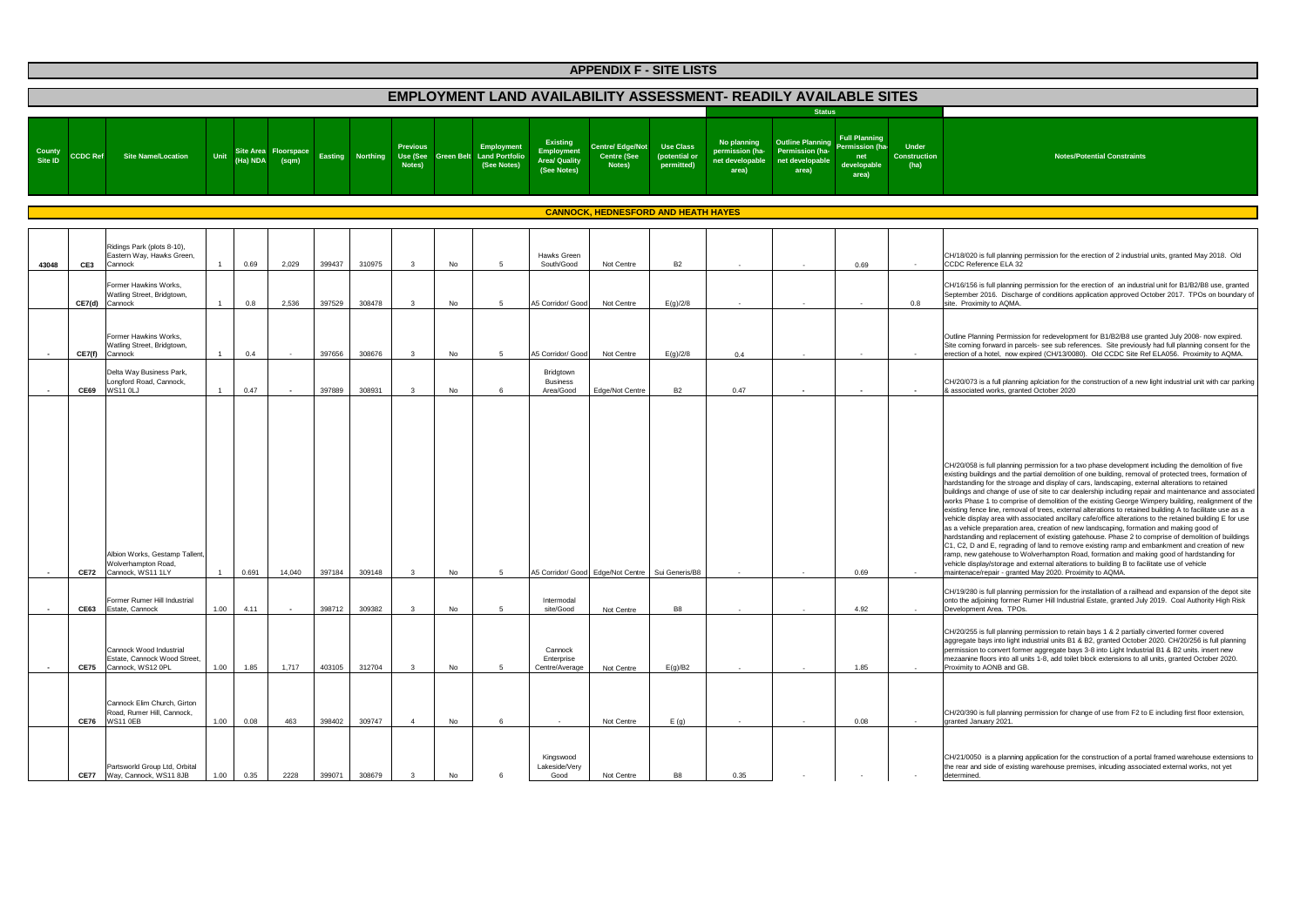|                   |                 |                                                                                                         |      |          |                               |          |                         |                                       |     |                                                               |                                                                      | <b>APPENDIX F - SITE LISTS</b>                   |                                                 |                                                                         |                                                                               |                                                                             |                                             |                                                                                                                                                                                                                                                                                                                                                                                                                                                                                                                                                                                                                                                                                                                                                                              |
|-------------------|-----------------|---------------------------------------------------------------------------------------------------------|------|----------|-------------------------------|----------|-------------------------|---------------------------------------|-----|---------------------------------------------------------------|----------------------------------------------------------------------|--------------------------------------------------|-------------------------------------------------|-------------------------------------------------------------------------|-------------------------------------------------------------------------------|-----------------------------------------------------------------------------|---------------------------------------------|------------------------------------------------------------------------------------------------------------------------------------------------------------------------------------------------------------------------------------------------------------------------------------------------------------------------------------------------------------------------------------------------------------------------------------------------------------------------------------------------------------------------------------------------------------------------------------------------------------------------------------------------------------------------------------------------------------------------------------------------------------------------------|
|                   |                 |                                                                                                         |      |          |                               |          |                         |                                       |     |                                                               |                                                                      |                                                  |                                                 | <b>EMPLOYMENT LAND AVAILABILITY ASSESSMENT- READILY AVAILABLE SITES</b> |                                                                               |                                                                             |                                             |                                                                                                                                                                                                                                                                                                                                                                                                                                                                                                                                                                                                                                                                                                                                                                              |
|                   |                 |                                                                                                         |      |          |                               |          |                         |                                       |     |                                                               |                                                                      |                                                  |                                                 |                                                                         | <b>Status</b>                                                                 |                                                                             |                                             |                                                                                                                                                                                                                                                                                                                                                                                                                                                                                                                                                                                                                                                                                                                                                                              |
| County<br>Site ID | <b>CCDC Ref</b> | <b>Site Name/Location</b>                                                                               | Unit | (Ha) NDA | Site Area Floorspace<br>(sqm) |          | <b>Easting</b> Northing | <b>Previous</b><br>Use (See<br>Notes) |     | <b>Employment</b><br>Green Belt Land Portfolio<br>(See Notes) | <b>Existing</b><br>Employment<br><b>Area/ Quality</b><br>(See Notes) | Centre/ Edge/Not<br><b>Centre (See</b><br>Notes) | <b>Use Class</b><br>(potential or<br>permitted) | No planning<br>permission (ha-<br>net developable<br>area)              | <b>Outline Planning</b><br><b>Permission (ha-</b><br>net developable<br>area) | <b>Full Planning</b><br><b>ermission (ha</b><br>net<br>developable<br>area) | <b>Under</b><br><b>Construction</b><br>(ha) | <b>Notes/Potential Constraints</b>                                                                                                                                                                                                                                                                                                                                                                                                                                                                                                                                                                                                                                                                                                                                           |
|                   | <b>CE78</b>     | Asda, Avon Road, Cannock,<br><b>WS11 1LH</b>                                                            | 1.00 | 0.21     | 191.8                         | 398030.6 | 309790                  | $\cdot$ 3                             | No  |                                                               |                                                                      | Centre                                           | B <sub>8</sub>                                  |                                                                         |                                                                               | 0.21                                                                        |                                             | CH/20/179 is planning permission for the reconfiguration of the home shopping facility including new<br>storage building and van canopy. Replacement click & collect canopy, granted July 2020.                                                                                                                                                                                                                                                                                                                                                                                                                                                                                                                                                                              |
|                   |                 |                                                                                                         |      |          |                               |          |                         |                                       |     |                                                               |                                                                      | Cannock, Hednesford and Heath Hayes Sub-Totals   |                                                 | 1.22<br>Cannock, Hednesford and Heath                                   | 0.00                                                                          | 8.44                                                                        | 0.80                                        |                                                                                                                                                                                                                                                                                                                                                                                                                                                                                                                                                                                                                                                                                                                                                                              |
|                   |                 |                                                                                                         |      |          |                               |          |                         |                                       |     |                                                               |                                                                      |                                                  |                                                 | <b>Hayes Total</b>                                                      | 10.46                                                                         |                                                                             |                                             |                                                                                                                                                                                                                                                                                                                                                                                                                                                                                                                                                                                                                                                                                                                                                                              |
|                   |                 |                                                                                                         |      |          |                               |          |                         |                                       |     |                                                               |                                                                      | <b>RUGELEY</b>                                   |                                                 |                                                                         |                                                                               |                                                                             |                                             |                                                                                                                                                                                                                                                                                                                                                                                                                                                                                                                                                                                                                                                                                                                                                                              |
| 43052             | <b>RE2</b> (a)  | Towers Business Park Phase<br>II, Wheelhouse Lane, Rugeley                                              |      | 1.4      | 1074                          | 404992   | 317626                  | $\overline{4}$                        | No  |                                                               | <b>Towers Business</b><br>Park/Good                                  | Edge/Not Centre                                  | <b>B2</b>                                       |                                                                         | $\sim$                                                                        | 1.4                                                                         |                                             | Site remaining from Towers Business Park development. Currently being marketed for employment<br>development. CH/17/255 is full planning permission for the Erection of a transport workshop, granted<br>October 2017. Old CCDC Site Ref ELA079. Adjacent to Conservation Area. Dicharge of Conditions<br>submitted October 2020.                                                                                                                                                                                                                                                                                                                                                                                                                                            |
| 43052             | RE3             | Former Power Station off<br>A51(adjacent to Towers<br>Business Park), Rugeley                           |      | 2.1      |                               | 405904   | 317201                  | $\mathbf{R}$                          | No  |                                                               | Adj.Towers<br><b>Business</b><br>Park/Good                           | Not Centre                                       | E(g)/B2/B8                                      | 2.1                                                                     |                                                                               |                                                                             |                                             | Site part of larger mixed use redevelopment of former Power Station Land granted outline planning<br>permission September 2005 (CH/03/0378)- residential element of site is being developed. Site still<br>being considered for employment redevelopment by landowner. Given site location this may become<br>linked into future redevelopment of Rugeley Power Station site RE24. Historic Landfill. Old CCDC<br>Site Ref ELA081.                                                                                                                                                                                                                                                                                                                                           |
| 43052             | RE4             | Towers Business Park Phase<br>I, Wheelhouse Lane, Rugeley                                               |      | 0.53     |                               | 405112   | 317699                  | $\overline{4}$                        | No  |                                                               | Adj.Towers<br><b>Business</b><br>Park/Good                           | Edge/Not Centre                                  | E(g)/B2/B8                                      | $\overline{a}$                                                          | 0.53                                                                          |                                                                             |                                             | Site remaining from Towers Business Park development. Site still being considered for employment<br>redevelopment by landowner. Old CCDC Site Ref ELA036. CH/19/123 is outline planning permission<br>for the erection of a storage facility, granted May 2019. Site reduction in consideration of developmen<br>RE4(a).                                                                                                                                                                                                                                                                                                                                                                                                                                                     |
| 43052             | RE4(a) Rugeley  | Land off Power Station Road,                                                                            |      | 0.31     | 886                           | 405129   | 317720                  | $\overline{4}$                        | No  |                                                               | Adj.Towers<br><b>Business</b><br>Park/Good                           | Edge/Not Centre                                  | E(g)/B2/B8                                      | 0.31                                                                    |                                                                               |                                                                             |                                             | CH/20/064 is a full planning application for the erection of B1/B2/B8. Site does not cover entirety of<br>site RE4 - not yet determined. Proximity to Conservation Area.                                                                                                                                                                                                                                                                                                                                                                                                                                                                                                                                                                                                     |
|                   | <b>RE24</b>     | Rugeley Power Station,<br>Rugeley                                                                       |      | 5        |                               | 405601   | 317840                  | $\mathbf{R}$                          | No  |                                                               | Adj.Towers<br><b>Business</b><br>Park/Good                           | Not Centre                                       | E(g)/B2                                         | 3.5                                                                     |                                                                               |                                                                             |                                             | Whole site (cross boundary with Lichfield DC) proposed for residential led mixed use redevelopment<br>following closure of the power station in the short term. Site subject of adopted development brief<br>Supplementary Planning Document (adopted jointly with Lichfield DC) and outline planning application<br>CH/19/201 which includes 5ha of employment land for B1/B2 class use, which is cross boundary<br>(circa 3.5ha indicative only within CCDC). Decommissioning and site clearance expected within circa<br>4 years. Site also included within SHLAA Site Ref R127. Part of site (forming golf course) lies within<br>Flood Zone 2/3. Green Space Network. Historic Landfill. Significant demolition required. Ground<br>remediation works will be required. |
|                   | <b>RE28</b>     | Granurite Ltd and Rugeley Tyre<br>Service, Bostons Industrial<br>Estate, Power Station Road,<br>Rugeley |      | 0.7      | 2,794                         | 404682   | 318539                  | $\mathbf{3}$                          | No  |                                                               | Power Station<br>Road/Average                                        | Not Centre                                       | E(g)(ii)                                        |                                                                         |                                                                               | 0.7                                                                         |                                             | CH/17/080 is full planning permission for the demolition of 2no. Existing employment buildings and the<br>erection of 20no. Light industrial units, granted December 2017. Lies within Flood Zones 2. Adjacent<br>to Conservation Area. Discharge of Conditions submitted March 2021.                                                                                                                                                                                                                                                                                                                                                                                                                                                                                        |
|                   | <b>RE29</b>     | Land at the Academy Early<br>Years Childcare (Former Talbot<br>Public House), Main Road,<br>Brereton    |      | 0.14     | 500                           | 405568   | 318111                  |                                       | No. |                                                               |                                                                      | Not Centre                                       | E(g)(i)                                         |                                                                         |                                                                               | 0.14                                                                        |                                             | CH/18/261 is full planning permission for the demolition of an existing public house and the erection of<br>a replacement office building with mixed D1/B1 use, granted November 2018. Discharge of<br>Conditions submitted December 2018, not yet determined. Circa 500sqm of office floorspace. Within<br>Conservation Area. In proximity to listed buildings. Building of local historic interest.                                                                                                                                                                                                                                                                                                                                                                        |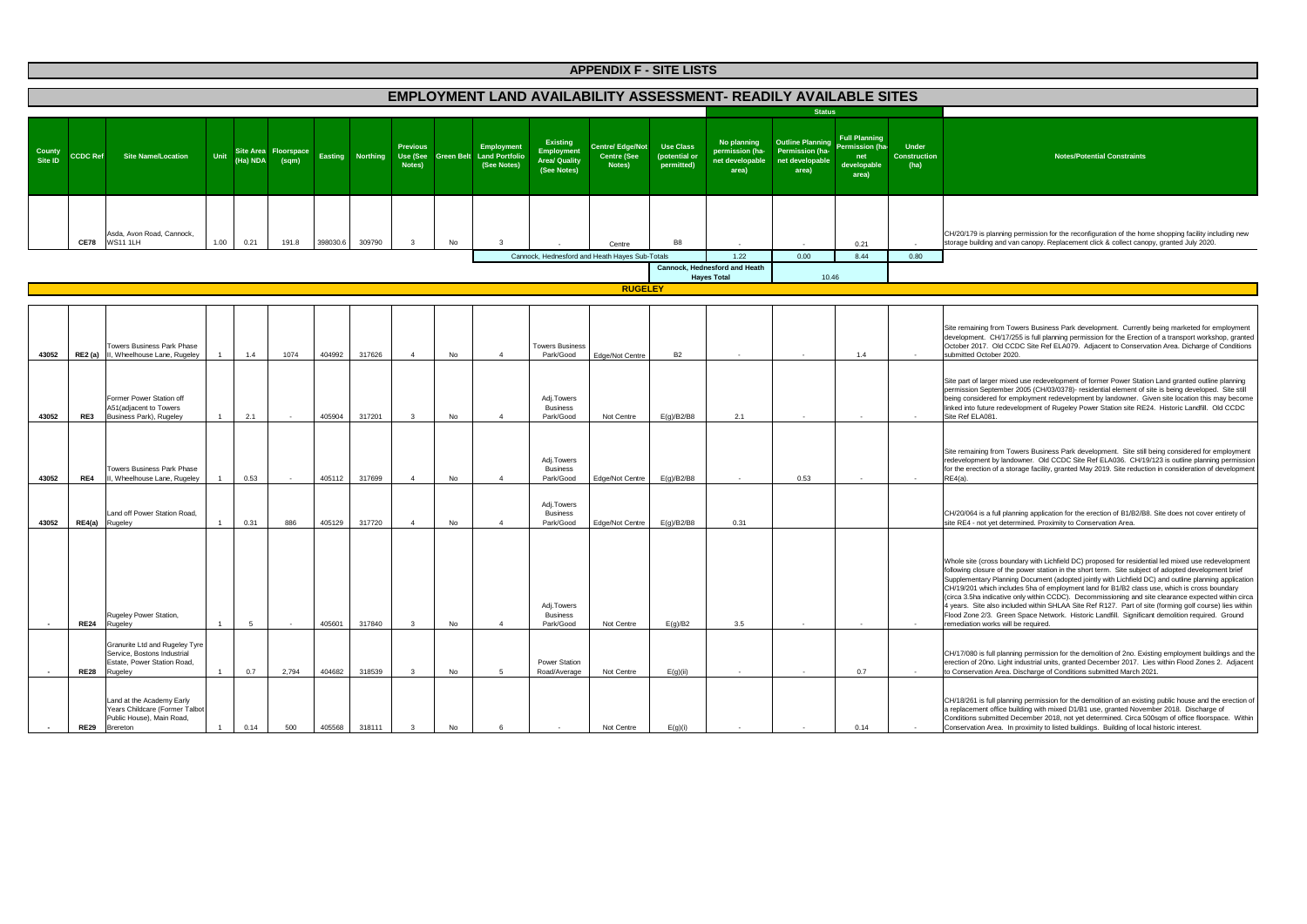Site adjacent to existing Towers Business Park and Rugeley Power Station. Disccssions have been had with the landowner/developer promoting development on site. Historic Landfills border site. CH/20/306 is an application for removal of existing hardstanding and erection of a retail foodstore,

CH/21/0085 is a planning application for proposed use of buildings and land for B2 and B8 with ancillary offices, not yet determined.

g Permission for mixed use development (residential and employment) granted May 2015<br>4) - now expired. Site owners are also promoting land for potential residential use. Site is<br>arketing exercise as part of planning consen

CH/18/027 is full planning permission for part demolition of existing building and erection of one pair of<br>industrial/warehouse units for B1 and B8 use, granted March 2018. CH/19/029 is resubmission,<br>granted May 2019. Pr

s full planning permission for the erection of a proposed storage unit, granted September

|                   |                 |                                                                                           |                |          |                               |         |                 |                                       |           |                                                        |                                                               | <b>APPENDIX F - SITE LISTS</b>                   |                                                 |                                                                  |                                                                        |                                                                        |                                             |                                                                                                         |
|-------------------|-----------------|-------------------------------------------------------------------------------------------|----------------|----------|-------------------------------|---------|-----------------|---------------------------------------|-----------|--------------------------------------------------------|---------------------------------------------------------------|--------------------------------------------------|-------------------------------------------------|------------------------------------------------------------------|------------------------------------------------------------------------|------------------------------------------------------------------------|---------------------------------------------|---------------------------------------------------------------------------------------------------------|
|                   |                 |                                                                                           |                |          |                               |         |                 |                                       |           |                                                        |                                                               |                                                  |                                                 | EMPLOYMENT LAND AVAILABILITY ASSESSMENT- READILY AVAILABLE SITES |                                                                        |                                                                        |                                             |                                                                                                         |
|                   |                 |                                                                                           |                |          |                               |         |                 |                                       |           |                                                        |                                                               |                                                  |                                                 |                                                                  | <b>Status</b>                                                          |                                                                        |                                             |                                                                                                         |
| County<br>Site ID | <b>CCDC Ref</b> | <b>Site Name/Location</b>                                                                 | Unit           | (Ha) NDA | Site Area Floorspace<br>(sqm) | Easting | <b>Northing</b> | <b>Previous</b><br>Use (See<br>Notes) |           | Employment<br>Green Belt Land Portfolio<br>(See Notes) | Existing<br>Employment<br><b>Area/ Quality</b><br>(See Notes) | Centre/ Edge/Not<br><b>Centre (See</b><br>Notes) | <b>Use Class</b><br>(potential or<br>permitted) | No planning<br>permission (ha-<br>net developable<br>area)       | <b>Outline Planning</b><br>Permission (ha-<br>net developable<br>area) | <b>Full Planning</b><br>Permission (ha-<br>net<br>developable<br>area) | <b>Under</b><br><b>Construction</b><br>(ha) |                                                                                                         |
| $\sim$            | <b>RE27</b>     | Land at Power Station<br>Road/A51, Rugeley                                                | $\overline{1}$ | 1.8      | $\sim$                        | 405063  | 317942          | $\overline{4}$                        | No        | Δ                                                      | Adj.Towers<br><b>Business</b><br>Park/Good                    | Not Centre                                       | E(q)/B2/B8/Mixed                                | 1.8                                                              | $\sim$                                                                 | $\overline{a}$                                                         | $\sim$                                      | Site adjacent to existing<br>had with the landowner<br>CH/20/306 is an applic<br>granted January 2021.  |
|                   | <b>RE30</b>     | Former JCB Cab Systems<br>Building & Unit 27, Power<br>Station Road, Rugeley, WS15<br>2WA |                | 2.88     | 19,513                        | 404909  | 318439          | 3                                     | No        | 5                                                      | <b>Power Station</b><br>Road/Average                          | Not Centre                                       | <b>B2/B8</b>                                    | 2.88                                                             |                                                                        |                                                                        | $\blacksquare$                              | CH/21/0085 is a planni<br>ancillary offices, not yet                                                    |
|                   |                 |                                                                                           |                |          |                               |         |                 |                                       |           |                                                        |                                                               |                                                  | Rugeley and Brereton Sub-Totals                 | 10.59                                                            | 0.53                                                                   | 2.24                                                                   | 0.00                                        |                                                                                                         |
|                   |                 |                                                                                           |                |          |                               |         |                 |                                       |           |                                                        |                                                               |                                                  |                                                 | <b>Rugeley and Brereton Total</b>                                | 13.36                                                                  |                                                                        |                                             |                                                                                                         |
|                   |                 |                                                                                           |                |          |                               |         |                 |                                       |           |                                                        |                                                               | <b>NORTON CANES</b>                              |                                                 |                                                                  |                                                                        |                                                                        |                                             |                                                                                                         |
|                   |                 |                                                                                           |                |          |                               |         |                 |                                       |           |                                                        |                                                               |                                                  |                                                 |                                                                  |                                                                        |                                                                        |                                             |                                                                                                         |
| 43085             | NE <sub>2</sub> | Land off Norton Hall Lane. Butts<br>Lane, Norton Canes                                    |                | 2.2      | 6,300                         | 401159  | 307495          | $\overline{1}$                        | No        | 5                                                      | $\sim$                                                        | Not Centre                                       | E(g)/B2                                         |                                                                  | 2.2                                                                    |                                                                        | $\sim$                                      | <b>Full Planning Permissio</b><br>(CH/10/0294) - now ex<br>subject to marketing ex<br>Proximity to AQMA |
| $\sim$            | <b>NE13</b>     | Norton House, Norton Canes<br>Business Park. Norton Green<br>Lane, Norton Canes           | $\overline{1}$ | 0.18     | 390                           | 401752  | 307664          | 3                                     | No        | 6                                                      | Norton Canes<br><b>Business</b><br>Area/Average               | Not Centre                                       | E(g)/B8                                         | $\sim$                                                           | $\sim$                                                                 | 0.18                                                                   | $\sim$                                      | CH/18/027 is full planni<br>industrial/warehouse ur<br>granted May 2019. Pro                            |
|                   | <b>NE14</b>     | The Lead Mill, Rolling Mill<br>Road, Cannock, WS11 9UJ                                    |                | 0.17     | 67                            | 401914  | 307529          | 3                                     | <b>No</b> |                                                        | Norton Canes<br><b>Business</b><br>Area/Average               | Not Centre                                       | <b>B2</b>                                       |                                                                  |                                                                        | 0.17                                                                   |                                             | CH/20/150 is full planni<br>2020.                                                                       |

| E(g)/B2/B8   | 5.94  | 23%  |
|--------------|-------|------|
| E(g)         | 0.92  | 3%   |
| <b>B2</b>    | 2.73  | 10%  |
| <b>B8</b>    | 6.17  | 23%  |
| E(g)/B2      | 7.55  | 29%  |
| E(g)/B8      | 0.18  | 1%   |
| <b>B2/B8</b> | 2.88  | 11%  |
| Other        |       | 0.0% |
| <b>Total</b> | 26.37 | 100% |

#### **Notes/Potential Constraints**

| <b>New Land</b>         | 6.24  | 24%  |
|-------------------------|-------|------|
| <b>Redeveloped Land</b> | 20.13 | 76%  |
| Total                   | 26.37 | 100% |

| Norton Canes Sub-Totals    | 0.00                      | 2.20 | 0.35  | 0.00 |
|----------------------------|---------------------------|------|-------|------|
|                            | <b>Norton Canes Total</b> | 2.55 |       |      |
| <b>District Sub-Totals</b> | $1.8^{\circ}$             | 2.73 | 11.03 | 0.80 |

26.37

**District Total**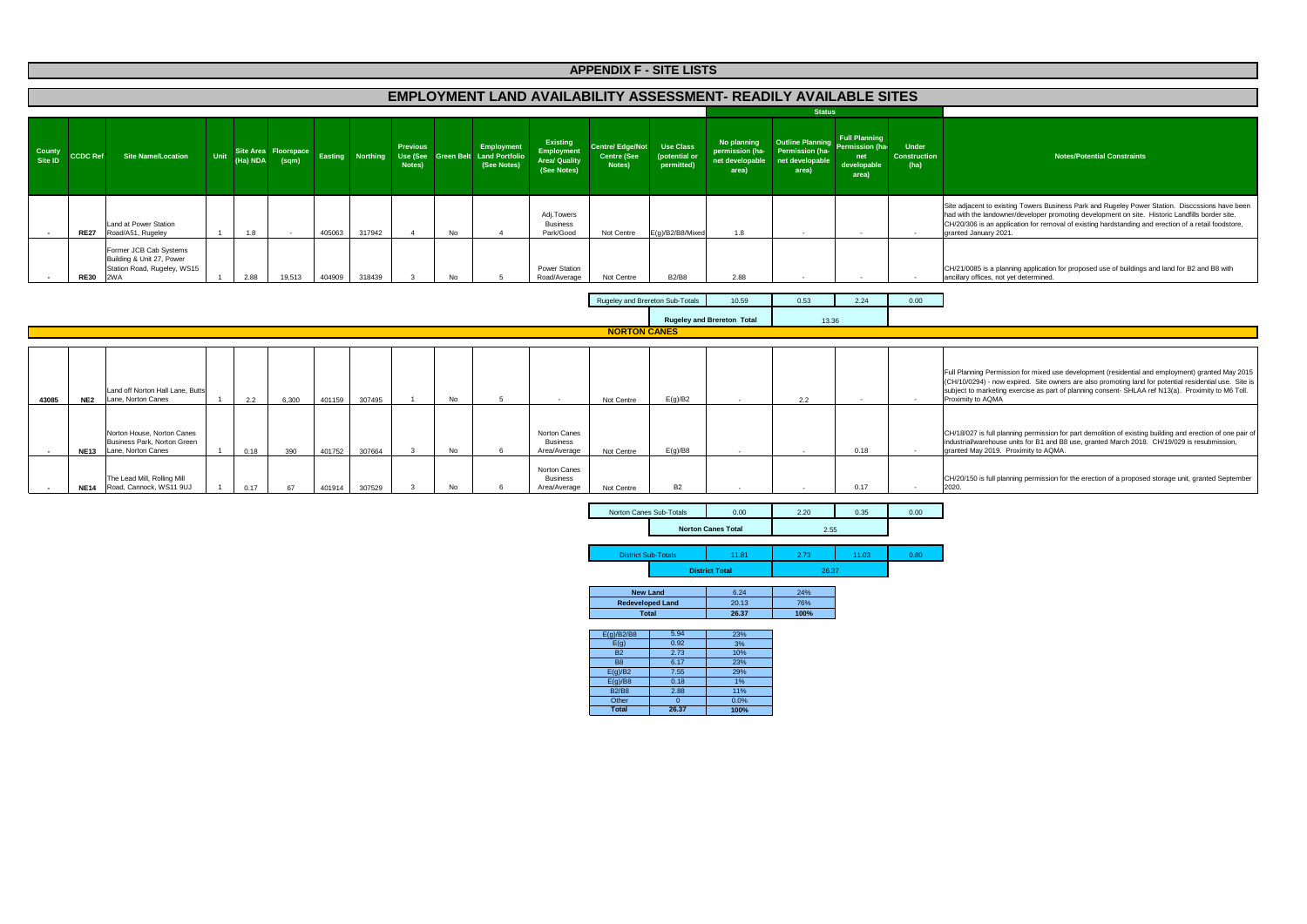

|                 | Turf Field, Watling Street/Walsall |      |       |        |        |     |  |            |       |      |  | Sole landowner promoting site, not developer. Green Belt site put<br>forward as potential development opportunity. Site is greenfield,<br>currently in agricultural use. Suggested for A1-A5/B2/B8/Sui generis<br>uses. Owners consider Green Belt revision should be considered<br>given the sites relationship to existing road network and that the land<br>no longer performs a Green Belt function. Proximity to AQMA. |
|-----------------|------------------------------------|------|-------|--------|--------|-----|--|------------|-------|------|--|-----------------------------------------------------------------------------------------------------------------------------------------------------------------------------------------------------------------------------------------------------------------------------------------------------------------------------------------------------------------------------------------------------------------------------|
| NE <sub>5</sub> | Road, Norton Canes                 | 2.12 | 8.500 | 401758 | 307143 | Yes |  | Not Centre | Mixed | 2.12 |  | Proximity to Cannock Chase Extension Canal SAC and SBIs. TPOs.                                                                                                                                                                                                                                                                                                                                                              |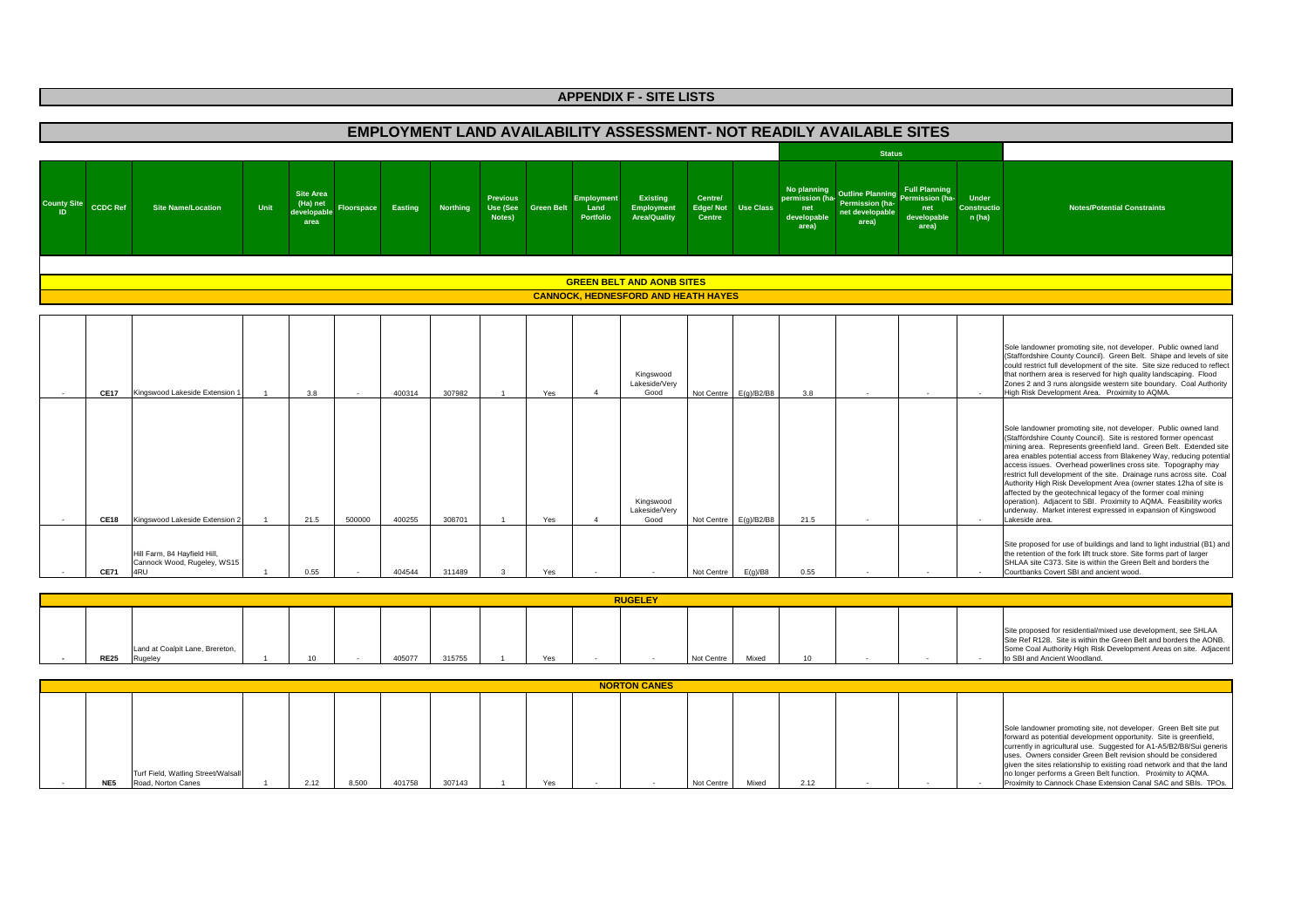#### **EMPLOYMENT LAND AVAILABILITY ASSESSMENT- NOT READILY AVAILABLE SITES**

|                    |                 |                                                                                    |      |                                                     |            |         |                 |                                             |                   |                                        |                                                          |                                      |                  |                                                | <b>Status</b>                                                               |                                                                        |                                             |                                                                                                                                                                                                                                                                                                                                                                                                                                                                                                                                                                                                                                                                                                                                                                                                                           |
|--------------------|-----------------|------------------------------------------------------------------------------------|------|-----------------------------------------------------|------------|---------|-----------------|---------------------------------------------|-------------------|----------------------------------------|----------------------------------------------------------|--------------------------------------|------------------|------------------------------------------------|-----------------------------------------------------------------------------|------------------------------------------------------------------------|---------------------------------------------|---------------------------------------------------------------------------------------------------------------------------------------------------------------------------------------------------------------------------------------------------------------------------------------------------------------------------------------------------------------------------------------------------------------------------------------------------------------------------------------------------------------------------------------------------------------------------------------------------------------------------------------------------------------------------------------------------------------------------------------------------------------------------------------------------------------------------|
| <b>County Site</b> | <b>CCDC Ref</b> | <b>Site Name/Location</b>                                                          | Unit | <b>Site Area</b><br>(Ha) net<br>developable<br>area | Floorspace | Easting | <b>Northing</b> | <b>Previous</b><br>Use (See<br><b>Notes</b> | <b>Green Belt</b> | <b>Employment</b><br>Land<br>Portfolio | <b>Existing</b><br>Employment<br><b>Area/Quality</b>     | Centre/<br>Edge/Not<br><b>Centre</b> | <b>Use Class</b> | permission (ha-<br>net<br>developable<br>area) | No planning Outline Planning<br>Permission (ha-<br>net developable<br>area) | <b>Full Planning</b><br>Permission (ha-<br>net<br>developable<br>area) | <b>Under</b><br><b>Constructio</b><br>n(ha) | <b>Notes/Potential Constraints</b>                                                                                                                                                                                                                                                                                                                                                                                                                                                                                                                                                                                                                                                                                                                                                                                        |
|                    | NE6             | Jubilee Field, Lime Lane/Watling<br><b>Street, Norton Canes</b>                    |      | 5.08                                                | 20,000     | 402087  | 306737          |                                             | Yes               |                                        | Adj. Watling Street<br><b>Business</b><br>Park/Average   | Not Centre                           | E(q)/B2/B8       | 5.08                                           |                                                                             |                                                                        |                                             | Sole landowner promoting site, not developer. Green Belt site put<br>forward as potential development opportunity. Site is greenfield,<br>currently in agricultural use. Suggested for B2/B8 with ancillary<br>offices. Green Belt site put forward as potential development<br>opportunity. Owners consider Green Belt revision should be<br>considered given the sites relationship to existing road network and<br>that the land no longer performs a Green Belt function. Adjacent to<br>Cannock Chase Extension Canal SAC and SBIs. Proximity to AQMA                                                                                                                                                                                                                                                                |
|                    | NE8             | Wyrley Grove, Lime Lane, Little<br>Wyrley                                          |      | 3.2                                                 |            | 401899  | 306123          | $\overline{1}$                              | Yes               |                                        |                                                          | Not Centre                           | Mixed            | 3.2                                            |                                                                             |                                                                        |                                             | Sole landowner promoting site, not developer. Green Belt site<br>suggested for mixed use development- see SHLAA Site N57.<br>Currently partly occupied by travelling showpeople. Lies adjacent to<br>Cannock Chase Extension Canal SAC. Some Coal Authority High<br>Risk Development Areas on site. Historic Landfill. Proximity to<br>AQMA.                                                                                                                                                                                                                                                                                                                                                                                                                                                                              |
|                    | NE9             | Land at Norton Canes between<br>the A5 and M6 Toll                                 |      | 0.3                                                 |            | 403009  | 306563          | $\overline{1}$                              | Yes               |                                        |                                                          | Not Centre                           | E(q)/B2/B8       | 0.3                                            |                                                                             |                                                                        |                                             | Site is Green Belt land. Site proposed for industrial use. Site also<br>proposed for residential use- see SHLAA Site Ref N49(a).                                                                                                                                                                                                                                                                                                                                                                                                                                                                                                                                                                                                                                                                                          |
|                    | <b>NE10</b>     | Land south of A5, Norton Canes                                                     |      | 8.8                                                 |            | 403117  | 306368          | $\overline{1}$                              | Yes               |                                        |                                                          | Not Centre                           | E(q)/B2/B8       | 8.8                                            |                                                                             |                                                                        |                                             | Site is Green Belt land. Historic Landfill, some Coal Authority High<br>Rish areas on site, adjacent to SBI. Proximity to AQMA. Existing<br>business on site- machinery hire firm. Third party right of access.                                                                                                                                                                                                                                                                                                                                                                                                                                                                                                                                                                                                           |
|                    | <b>NE12</b>     | <b>Watling Street Business Park</b>                                                |      | 5.5                                                 | 15,000     | 402313  | 306589          | $\overline{1}$                              | Yes               | 6                                      | <b>Watling Street</b><br><b>Business</b><br>Park/Average | Not Centre                           | E(g)/B2/B8       | 5.5                                            |                                                                             |                                                                        |                                             | Sole landowner promoting site, who is also developer. Green Belt.<br>Site put forward as future development opportunity to extend existing<br>site. Total site area is 9.7ha- 5.45ha developable area, remainder<br>proposed as green infrastructure provision. Possible highway<br>constraints to intensification of development on site as access is<br>directly off A5 (Trunk Road) although evidence submitted by<br>landowner/developer to suggest solution in place. Existing site is<br>Green Belt location but represents an existing developed site which<br>could be enhanced/extended appropriately subject to Green Belt<br>policy. Site currently being marketed- both for vacant units and<br>'design and build' opportunities. In proximity/adjacent to Cannock<br>Extension Canal SAC. Proximity to AQMA. |
|                    | <b>NE15</b>     | Land south of A5, Norton Canes                                                     |      | $\overline{\mathbf{3}}$                             |            | 402722  | 306539          | $\overline{1}$                              | Yes               | 6                                      | Adj. Watling Street<br><b>Business</b><br>Park/Average   | Not Centre                           | E(g)/B2/B8       | 3                                              |                                                                             |                                                                        |                                             | Sole landowner promoting site, not developer. Green Belt. Site is<br>greenfield. Suggests could form extension to Watling Street<br>Business Park. Access off trunk road. Proximity to AQMA. Circa<br>2ha of site is SBI designation. Site area reduced from 5ha to 3ha<br>accordingly. Adjacent to SBI.                                                                                                                                                                                                                                                                                                                                                                                                                                                                                                                  |
|                    | <b>NE17</b>     | Yates Bros Sports and Social<br>Club, Lime Lane, Pelsall, Walsal<br><b>WS3 5AS</b> |      | 1.38                                                |            | 401914  | 306875          | $\mathbf{A}$                                | No                | 5                                      | Lime Lane/ Poor                                          | Not Centre                           | E(q)             | 1.38                                           |                                                                             |                                                                        |                                             | CH/20/401 is a planning application for prior approval for change of<br>use to Offices (Class E), refused January 2021.                                                                                                                                                                                                                                                                                                                                                                                                                                                                                                                                                                                                                                                                                                   |

Green Belt Sites Sub-total65.23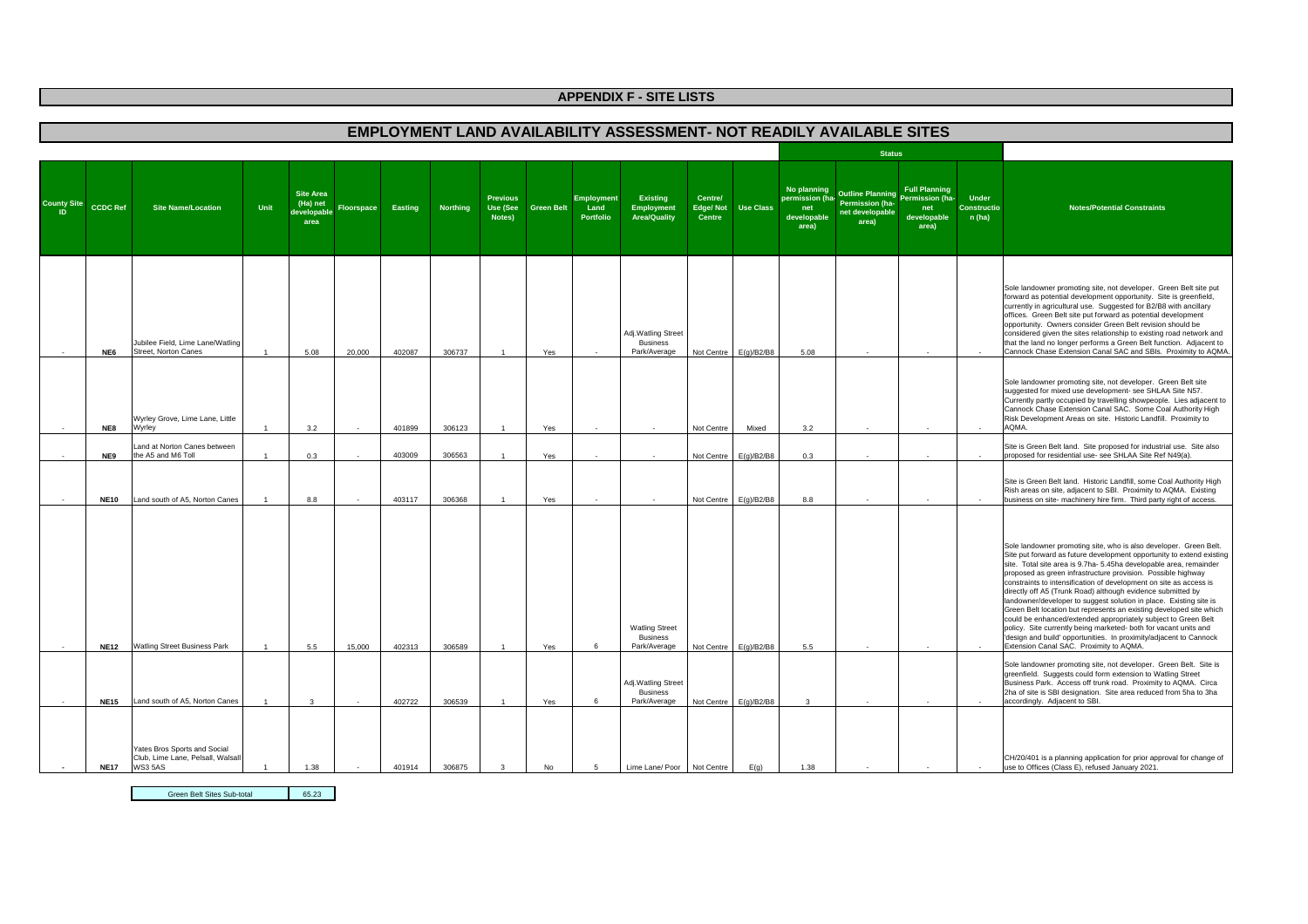|                          |                 |                                                            |                |                                                     |            |         |          |                                       |                   |                                        | <b>EMPLOYMENT LAND AVAILABILITY ASSESSMENT- NOT READILY AVAILABLE SITES</b> |                               |                         |                                            |                                                                                                           |                             |                                              |                                                                                                                                                                                                                                                                                                                                                                                                                                                                                                                                                                                                                                                                            |
|--------------------------|-----------------|------------------------------------------------------------|----------------|-----------------------------------------------------|------------|---------|----------|---------------------------------------|-------------------|----------------------------------------|-----------------------------------------------------------------------------|-------------------------------|-------------------------|--------------------------------------------|-----------------------------------------------------------------------------------------------------------|-----------------------------|----------------------------------------------|----------------------------------------------------------------------------------------------------------------------------------------------------------------------------------------------------------------------------------------------------------------------------------------------------------------------------------------------------------------------------------------------------------------------------------------------------------------------------------------------------------------------------------------------------------------------------------------------------------------------------------------------------------------------------|
|                          |                 |                                                            |                |                                                     |            |         |          |                                       |                   |                                        |                                                                             |                               |                         |                                            | <b>Status</b>                                                                                             |                             |                                              |                                                                                                                                                                                                                                                                                                                                                                                                                                                                                                                                                                                                                                                                            |
| <b>County Site</b><br>ID | <b>CCDC Ref</b> | <b>Site Name/Location</b>                                  | Unit           | <b>Site Area</b><br>(Ha) net<br>developable<br>area | Floorspace | Easting | Northing | <b>Previous</b><br>Use (See<br>Notes) | <b>Green Belt</b> | <b>Employment</b><br>Land<br>Portfolio | <b>Existing</b><br>Employment<br><b>Area/Quality</b>                        | Centre/<br>Edge/Not<br>Centre | <b>Use Class</b>        | No planning<br>net<br>developable<br>area) | Outline Planning<br>Permission (ha-<br>permission (ha- <b>Permission (ha-</b><br>net developable<br>area) | net<br>developable<br>area) | <b>Under</b><br><b>Constructio</b><br>n (ha) | <b>Notes/Potential Constraints</b>                                                                                                                                                                                                                                                                                                                                                                                                                                                                                                                                                                                                                                         |
|                          |                 |                                                            |                |                                                     |            |         |          |                                       |                   |                                        | <b>RESTRICTED AND EXCLUDED SITES</b>                                        |                               |                         |                                            |                                                                                                           |                             |                                              |                                                                                                                                                                                                                                                                                                                                                                                                                                                                                                                                                                                                                                                                            |
|                          |                 |                                                            |                |                                                     |            |         |          |                                       |                   |                                        | <b>CANNOCK, HEDNESFORD AND HEATH HAYES</b>                                  |                               |                         |                                            |                                                                                                           |                             |                                              |                                                                                                                                                                                                                                                                                                                                                                                                                                                                                                                                                                                                                                                                            |
| 43090                    | <b>CE15(b)</b>  | Former Porcelain Works, Old<br>Hednesford Road, Hednesford | $\overline{1}$ | 0.54                                                | 814        | 399698  | 311288   | $\overline{3}$                        | No                | -5                                     | Hawks Green<br>North/Good                                                   |                               | Not Centre E(g)/B8,E(b) |                                            | 0.25                                                                                                      |                             | $\sim$                                       | Full planning permission granted for KFC restaurant (approx 0.29ha)<br>and outline planning permission granted for B1/B8<br>workshop/warehouse (CH/11/0179), April 2012. KFC has since been<br>completed. Metal working yard currently occupies area granted<br>outline planning permission for workshop/warehouse. Old CCDC<br>Site Ref CH/08/0101.                                                                                                                                                                                                                                                                                                                       |
|                          | <b>CE19</b>     | Site between A5 and M6 Toll                                | $-1$           | 9.4                                                 | in 1919.   | 399276  | 308110   | $\overline{1}$                        | Yes               |                                        | $\sim$                                                                      | Not Centre                    | E(q)/B2/B8              | 9.4                                        |                                                                                                           |                             |                                              | Sole landowner promoting site, not developer. Public owned land<br>(Staffordshire County Council). Green Belt. Possible highway<br>constraints as access would be directly off A5 (Trunk Road). Site<br>since assessed further via landowner (County Council) investigations<br>into feasibility of development. Not currently considered viable (in<br>longer term) due to number of constraints including access, ground<br>conditions, and other environmental features. Coal Authority High<br>Risk Development Area. Historic Landfill. Flood zones 2 and 3 to<br>southern area of site. Hatherton Branch canal safeguarded route<br>runs via site. Proximity to AQMA |
|                          | <b>CE42</b>     | Former ATOS Origin Site,<br>Walsall Road, Cannock          |                | 3.2                                                 |            | 398443  | 309277   | $\mathbf{3}$                          | No                | -5                                     | Walsall Road/Good                                                           | Not Centre                    | B1(a)                   | 3.2                                        |                                                                                                           |                             |                                              | Site of former office building housing ATOS Origin. Site has now<br>been cleared. Preference would be to retain in employment use<br>given former use of site and its location. Landowner intentions<br>unclear. Flood Zones 2 and 3 to front of site. TPOs along boundary<br>of site. Proximity to AQMA.                                                                                                                                                                                                                                                                                                                                                                  |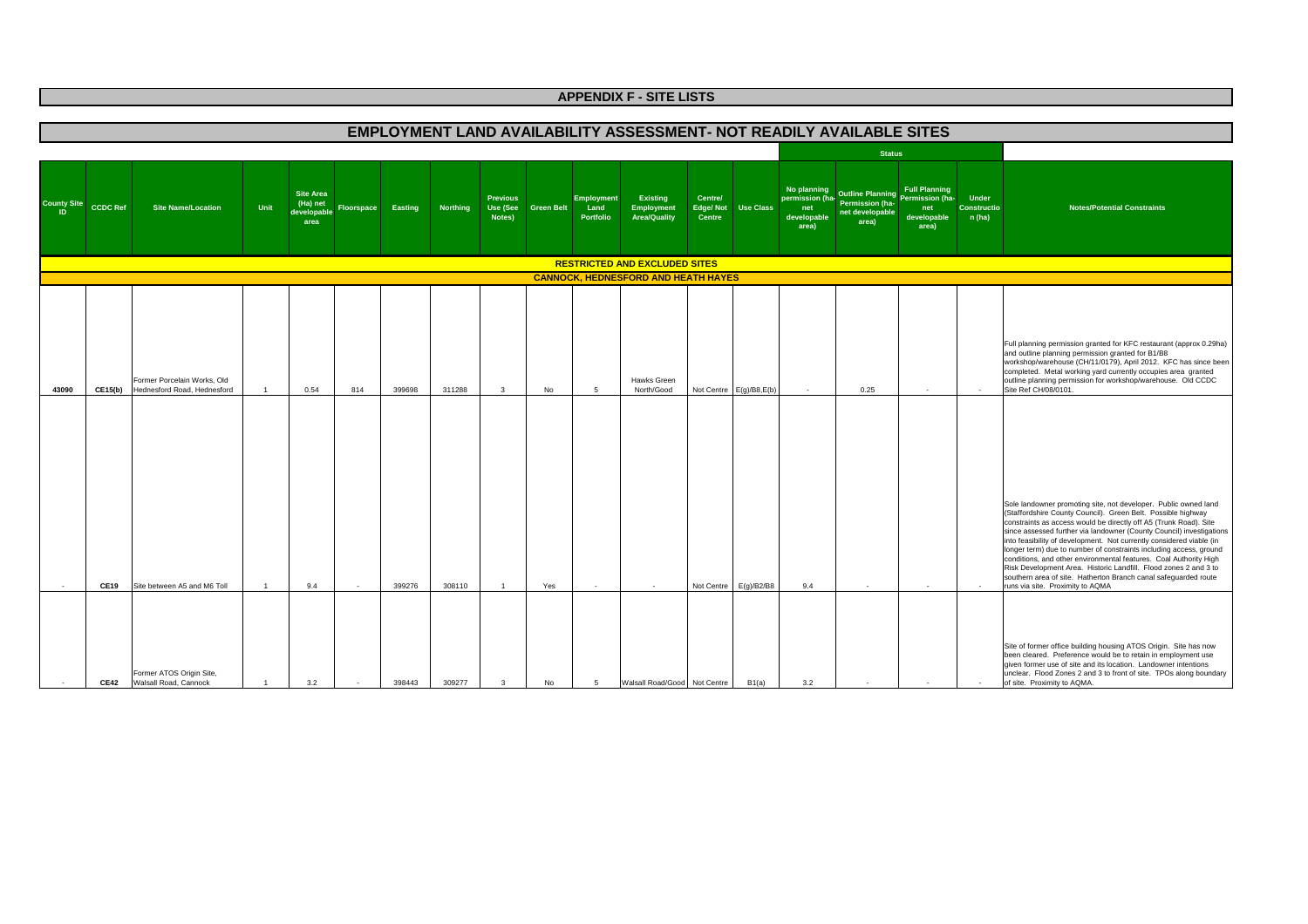|                          |                 |                                                           |      |                                                     |                   |         |          |                                       |                   |                                        | EMPLOYMENT LAND AVAILABILITY ASSESSMENT- NOT READILY AVAILABLE SITES |                               |                  |                                                               |                                                                                    |                                                     |                                             |                                                                                                                                                                                                                                                                                                                                                                                                                                                                                                                            |
|--------------------------|-----------------|-----------------------------------------------------------|------|-----------------------------------------------------|-------------------|---------|----------|---------------------------------------|-------------------|----------------------------------------|----------------------------------------------------------------------|-------------------------------|------------------|---------------------------------------------------------------|------------------------------------------------------------------------------------|-----------------------------------------------------|---------------------------------------------|----------------------------------------------------------------------------------------------------------------------------------------------------------------------------------------------------------------------------------------------------------------------------------------------------------------------------------------------------------------------------------------------------------------------------------------------------------------------------------------------------------------------------|
|                          |                 |                                                           |      |                                                     |                   |         |          |                                       |                   |                                        |                                                                      |                               |                  |                                                               | <b>Status</b>                                                                      |                                                     |                                             |                                                                                                                                                                                                                                                                                                                                                                                                                                                                                                                            |
| <b>County Site</b><br>ID | <b>CCDC Ref</b> | <b>Site Name/Location</b>                                 | Unit | <b>Site Area</b><br>(Ha) net<br>developable<br>area | <b>Floorspace</b> | Easting | Northing | <b>Previous</b><br>Use (See<br>Notes) | <b>Green Belt</b> | <b>Employment</b><br>Land<br>Portfolio | <b>Existing</b><br>Employment<br><b>Area/Quality</b>                 | Centre/<br>Edge/Not<br>Centre | <b>Use Class</b> | No planning<br>permission (ha-<br>net<br>developable<br>area) | Outline Planning<br>Permission (ha-<br>Permission (ha-<br>net developable<br>area) | <b>Full Planning</b><br>net<br>developable<br>area) | <b>Under</b><br><b>Constructio</b><br>n(ha) | <b>Notes/Potential Constraints</b>                                                                                                                                                                                                                                                                                                                                                                                                                                                                                         |
| $\sim$                   | <b>CE54</b>     | Former Severn Trent Plc Land.<br><b>Wedges Mills</b>      |      | 2.3                                                 |                   | 396996  | 308782   |                                       | Yes               |                                        | A5 Corridor/ Good Not Centre                                         |                               | Mixed            | 2.3                                                           | $\sim$                                                                             |                                                     |                                             | Greenbelt policy, access issues, Flood Zones 2 and 3 cover site,<br>Potential contamination (former effluent lagoon). Proximity to AQMA.<br>Hatherton Branch canal safeguarded route runs via site. Cross<br>boundary site with South Staffordshire- total site area is approx<br>7.4ha. Removal from the greenbelt was suggested in site allocations<br>(site 14). Also suggested for residential use-SHLAA ref C119.<br>Considered significantly constrained by flood Zone 3 which covers<br>whole of site in CCDC area. |
| $\sim$                   | CE61            | Gestamp, Watling<br>Street/Wolverhampton Road,<br>Cannock |      | 0.8                                                 | 3,716             | 397177  | 308990   |                                       | No                |                                        | A5 Corridor/ Good Not Centre                                         |                               | $E(q)$ (ii)/B8   | 0.8                                                           |                                                                                    |                                                     |                                             | Site to be vacated by current occupier and was being proposed for<br>redevelopment (residential led with element of employment-<br>CH/17/323) - Withdrawn June 2019. However, site is no longer being<br>promoted for this redevelopmet. May be future opportunities for<br>employment led redevelopment. Proximity to AQMA. See SHLAA<br>site C432.                                                                                                                                                                       |
|                          | <b>CE62</b>     | Northwood Court, Hollies<br>Avenue, Cannock               |      | 0.1                                                 | 658               | 398592  | 310139   |                                       | No                |                                        | <b>Hollies Business</b><br>Park/Good                                 | Edge/Not<br>Centre            | $E(g)$ (i)(ii)   |                                                               |                                                                                    | 0.1                                                 |                                             | CH/16/374 is full planning permission for the demolition of existing<br>building and erection of new light industrial unit and offices, granted<br>April 2017. Has now expired.                                                                                                                                                                                                                                                                                                                                            |

|       |     |                                                                           |      |     |        |        |    | <b>RUGELEY AND BRERETON</b>          |            |      |      |  |                                                                                                                                                                                                                                                                                                                                                               |
|-------|-----|---------------------------------------------------------------------------|------|-----|--------|--------|----|--------------------------------------|------------|------|------|--|---------------------------------------------------------------------------------------------------------------------------------------------------------------------------------------------------------------------------------------------------------------------------------------------------------------------------------------------------------------|
| 43055 | RE7 | Power Station Road (Land South<br>of Rugeley Eastern By-pass),<br>Rugeley | 0.37 | 200 | 405055 | 318318 | No | <b>Power Station</b><br>Road/Average | Not Centre | E(q) | 0.37 |  | Full Planning Permission for office development granted in April 2009<br>(CH/09/0041). Has now expired. No indications at present that site<br>will again come forward for redevelopment in short-medium term.<br>Flood Zone 2 around site. Old CCDC Site Ref ELA029.                                                                                         |
| 43094 | RE8 | Power Station Road, Rugeley                                               | 0.28 | 200 | 405083 | 318359 | Nο | Power Station<br>Road/Average        | Not Centre | E(a) | 0.28 |  | Full Planning Permission for office development granted in<br>September 2005 (CH/05/0324)- has now expired. Extension to time<br>limit application withdrawn (CH/10/0206) due to Flood Risk<br>Assessment issues. No indications at present that site will come<br>forward for redevelopment in short-medium term. Flood Zone 2. Old<br>CCDC Site Ref ELA067. |

#### **EMPLOYMENT LAND AVAILABILITY ASSESSMENT- NOT READILY AVAILABLE SITES**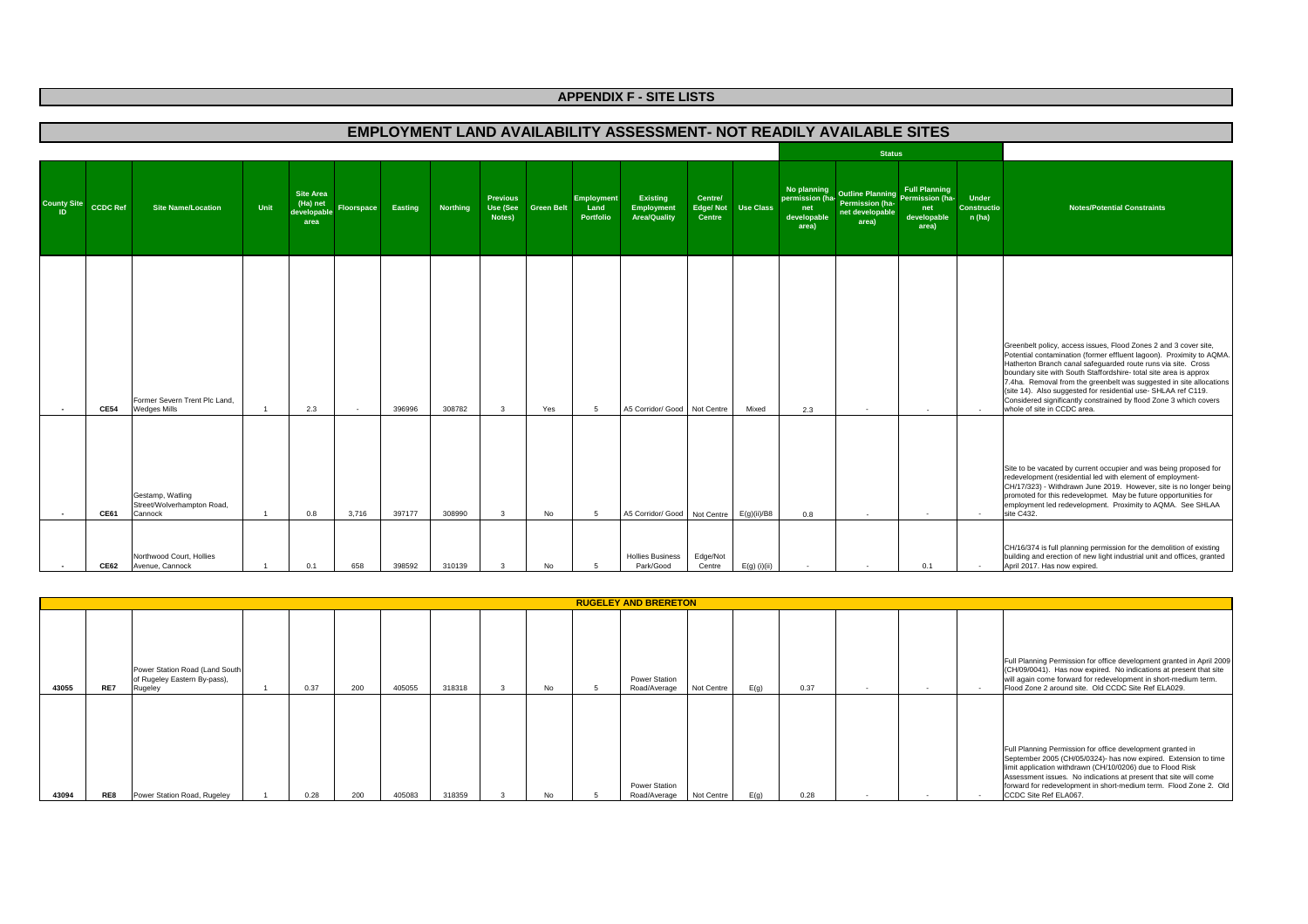### **EMPLOYMENT LAND AVAILABILITY ASSESSMENT- NOT READILY AVAILABLE SITES**

|                                 |                 |                                                     |      |                                                     |            |         |                 |                                       |                   |                                 |                                               |                                                |       |                                            | <b>Status</b>                                                                                   |                                                     |                                              |                                                                                                                                                                                                                                                                                                 |
|---------------------------------|-----------------|-----------------------------------------------------|------|-----------------------------------------------------|------------|---------|-----------------|---------------------------------------|-------------------|---------------------------------|-----------------------------------------------|------------------------------------------------|-------|--------------------------------------------|-------------------------------------------------------------------------------------------------|-----------------------------------------------------|----------------------------------------------|-------------------------------------------------------------------------------------------------------------------------------------------------------------------------------------------------------------------------------------------------------------------------------------------------|
| <b>County Site</b><br><b>ID</b> | <b>CCDC Ref</b> | Site Name/Location                                  | Unit | <b>Site Area</b><br>(Ha) net<br>developable<br>area | Floorspace | Easting | <b>Northing</b> | <b>Previous</b><br>Use (See<br>Notes) | <b>Green Belt</b> | Employment<br>Land<br>Portfolio | Existing<br>Employment<br><b>Area/Quality</b> | Centre/<br>Edge/Not Use Class<br><b>Centre</b> |       | No planning<br>net<br>developable<br>area) | Outline Planning Permission (ha-<br>permission (ha- Permission (ha-<br>net developable<br>area) | <b>Full Planning</b><br>net<br>developable<br>area) | <b>Under</b><br><b>Constructio</b><br>n (ha) | <b>Notes/Potential Constraints</b>                                                                                                                                                                                                                                                              |
|                                 | <b>RE23</b>     | Former Brereton Colliery,<br>Colliery Road, Rugeley |      | 38                                                  |            | 404567  | 315227          |                                       | Yes               |                                 |                                               | Not Centre                                     | Mixed | 38                                         |                                                                                                 |                                                     |                                              | Site promoted for leisure development of approx 100 holiday lodges<br>with visitor centre, car park and green space. Not available for B<br>class employment use. Green Belt. AONB. Some Coal Authority<br>High Risk Development Areas, Ancient Woodland and TPOs on site.<br>Adjacent to SBIs. |

|                 |                                                 |       |           |        |        |     | <b>NORTON CANES</b>                             |                       |              |     |      |                                                                                                                                                                                                                                                                                                                                                                                                             |
|-----------------|-------------------------------------------------|-------|-----------|--------|--------|-----|-------------------------------------------------|-----------------------|--------------|-----|------|-------------------------------------------------------------------------------------------------------------------------------------------------------------------------------------------------------------------------------------------------------------------------------------------------------------------------------------------------------------------------------------------------------------|
| NE <sub>1</sub> | Land off Norton Green Lane.<br>Norton Canes     | 0.56  | circa 400 | 401674 | 307391 | No  | Norton Canes<br><b>Business</b><br>Area/Average | Not Centre E(g)/B2/B8 |              |     | 0.56 | Full Planning Permission for the erection of industrial units granted<br>Oct 2004 (CH/01/0703). Part of site implemented- 2 units remain to<br>be developed on site (approx 0.56ha). Historic Landfill. Proximity to<br>AQMA. Site is currently being used as a construction test/training<br>site by tenant of unit 17 (Central Construction Training Ltd) so<br>unavailable for further units at present. |
| <b>NE11</b>     | Land at Former Grove Colliery,<br>Little Wyrley | 8.1   |           | 401813 | 306225 | Yes | $\sim$                                          | Not Centre            | Mixed        | 8.1 |      | Site is Green Belt land. Historic Landfill. Proximity to AQMA.<br>Adjacent to Cannock Extension Canal SAC. Part of site Coal<br>Authority High Risk Area. Site suggested for leisure-related/tourism<br>uses in previous 1997 Local Plan. Not promoted recently and no<br>specific proposals put forward. No authority to sell.                                                                             |
| NE7             | Unit 12, Conduit Road, Norton<br>Canes          | 0.7   | 2,540     | 402078 | 307893 | No. | Norton Canes<br><b>Business</b><br>Area/Average | Not Centre            | <b>B2/B8</b> |     | 0.7  | CH/15/0102 is full planning permission for the refurbishment of an<br>existing warehouse (B8) and the construction of no.5 industrial units<br>(B2), granted June 2015. Historic Landfill. Has now expired.                                                                                                                                                                                                 |
|                 | Non Green Belt Sites Sub-Total                  | 64.35 |           |        |        |     |                                                 |                       |              |     |      |                                                                                                                                                                                                                                                                                                                                                                                                             |

**TOTAL NOT AVAILABLE SITES**129.58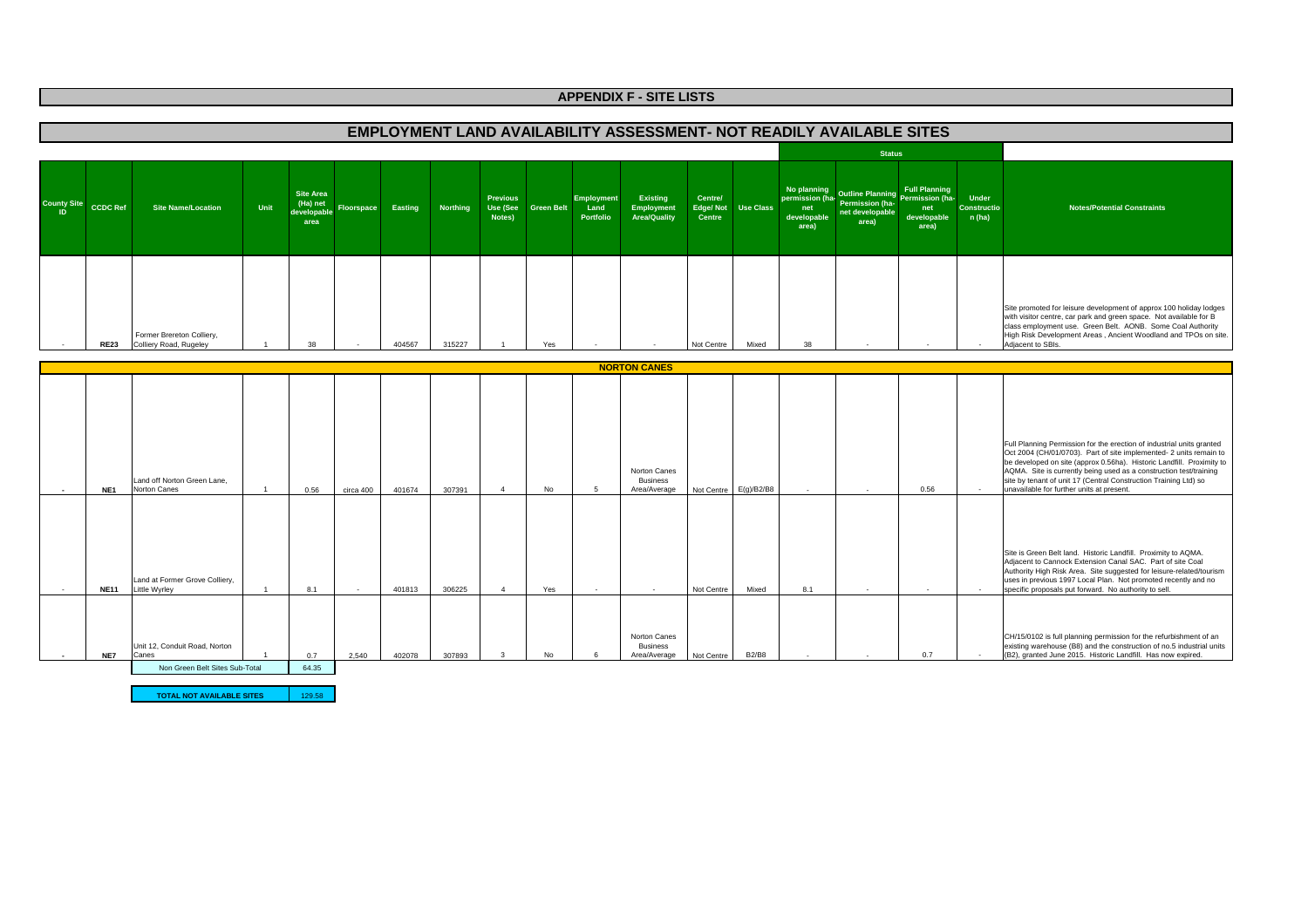**County Site ID**<sup>ty Site</sup> CCDC Ref Name/Locatio<br>D n **Site n UnitSite Area (Ha) net developable areaFloorspace (sqm) Easting Northing Previous Use (See Notes)Green Belt Employment Land Portfolio Existing Employment Area/QualityCentre/ No planning Outline Planning Full Planning<br>
Edge/ Not Use Class permission (ha- Permission (ha- Centre<br>
Centre developable aret developable area)<br>
area) Outline Pranning Permission (ha- permission (ha- net developable area)**<br>
Intertational Planning Permission (ha- net developable Construction (ha)<br> **Area)** area) areal areal areal areal areal areal areal areal areal areal  **CE70**87 High Green Cannock, WS11 1BJ 1 0.13 <sup>390</sup> <sup>397846</sup> <sup>310214</sup> <sup>3</sup> No <sup>6</sup> - Centre E(g)/E(a) 0.13 - - - Full planning application CH/20/116 for change of use to part A1 retail and Part B1(b) Research & development of products and processes. Proximity to CA. Proximity to LBs.  **CE73**Multi Storey Car Park, Market Hall and Retail Units, Church Street, Cannock Cannock <sup>1</sup> 0.78 4,000 398140 310254 3 No <sup>5</sup>5 | Centre E(g) 0.78 - - - Identified in the Cannock Development Prospectus as a site for redevelopment as part of Town Centre redevelopment for circa 4,000sqm office space, to be pursued in short term. Part of wider site redevelopment scheme comprising circa 5,000sqm retail/F&B units, 5screen cinema. Site also included in SHLAA Ref: C504.Proximity to CA. Promxity to LB.**CE40**Beecroft Road Car Park, Cannockk | 1 | 0.68 | 3,500 | 398142 | 310377 | 4 | No | 5 | - | Centre | E(g) | 0.68 | - | - | - | -Identified in the Cannock Development Prospectus as a site for redevelopment as part of Town Centre redevelopment. Part of a potential wider site redevelopment scheme comprising 300+ deck parking spaces. Site also included in SHLAA C506.**APPENDIX F - SITE LISTS EMPLOYMENT LAND AVAILABILITY ASSESSMENT- TOWN CENTRE OFFICE SITES Status AVAILABLE**

**1.59 7890.00Available Totals**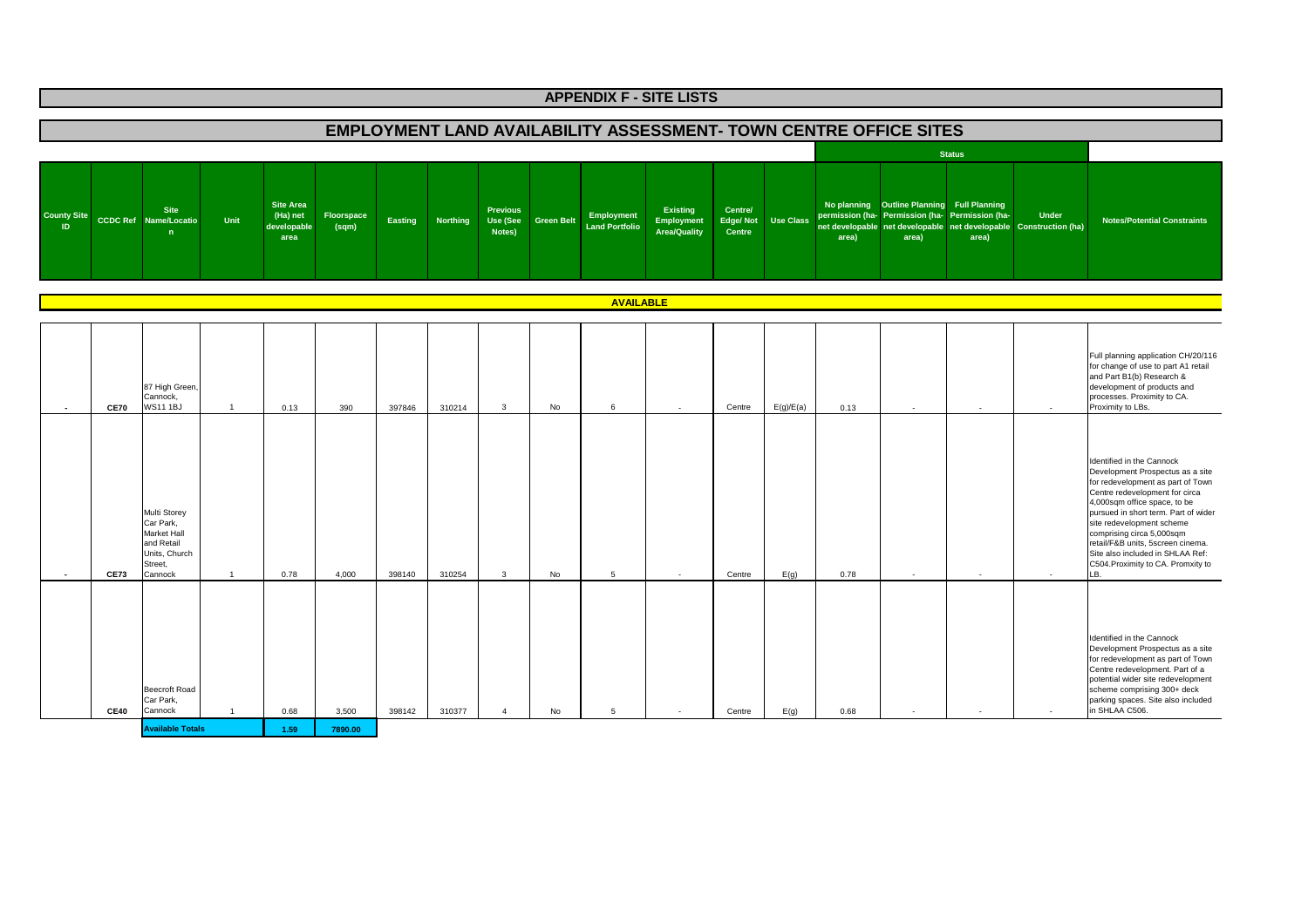### **EMPLOYMENT LAND AVAILABILITY ASSESSMENT- TOWN CENTRE OFFICE SITES**

|                          |             |                                                                |                |                                                     |                     |                |                 |                                       |                   |                                     |                                               |                                      |                  |        | <b>Status</b>                                                                                          |                          |                                                                                   |                                                                                                                                                                                                                                                   |
|--------------------------|-------------|----------------------------------------------------------------|----------------|-----------------------------------------------------|---------------------|----------------|-----------------|---------------------------------------|-------------------|-------------------------------------|-----------------------------------------------|--------------------------------------|------------------|--------|--------------------------------------------------------------------------------------------------------|--------------------------|-----------------------------------------------------------------------------------|---------------------------------------------------------------------------------------------------------------------------------------------------------------------------------------------------------------------------------------------------|
| <b>County Site</b><br>ID |             | <b>Site</b><br><b>CCDC Ref</b> Name/Locatio<br>$\mathbf{n}$    | Unit           | <b>Site Area</b><br>(Ha) net<br>developable<br>area | Floorspace<br>(sqm) | <b>Easting</b> | <b>Northing</b> | <b>Previous</b><br>Use (See<br>Notes) | <b>Green Belt</b> | Employment<br><b>Land Portfolio</b> | Existing<br>Employment<br><b>Area/Quality</b> | Centre/<br><b>Edge/Not</b><br>Centre | <b>Use Class</b> | area)  | No planning Outline Planning Full Planning<br>permission (ha- Permission (ha- Permission (ha-<br>area) | area)                    | <b>Under</b><br>net developable net developable net developable Construction (ha) | <b>Notes/Potential Constraints</b>                                                                                                                                                                                                                |
|                          |             |                                                                |                |                                                     |                     |                |                 |                                       |                   | <b>NOT AVAILABLE</b>                |                                               |                                      |                  |        |                                                                                                        |                          |                                                                                   |                                                                                                                                                                                                                                                   |
|                          |             |                                                                |                |                                                     |                     |                |                 |                                       |                   |                                     |                                               |                                      |                  |        |                                                                                                        |                          |                                                                                   |                                                                                                                                                                                                                                                   |
|                          | <b>CE37</b> | Mill Street to<br>Hednesford<br>Street,<br>Cannock             | $\overline{1}$ | 0.51                                                | 1,664               | 398333         | 310091          | $\overline{4}$                        | No                | $\sim$                              | $\sim$                                        | Centre                               | E(g)/E(c)        | $\sim$ | $\overline{\phantom{a}}$                                                                               | $\overline{\phantom{a}}$ |                                                                                   | Site identified in Offices Study.<br>Currently consists of occupied older<br>terraced property units. Not<br>currently being marketed for<br>redevelopment. Adjacent to existing<br>offices at Pioneer House so could<br>be suitable location.    |
|                          | <b>CE39</b> | Corner of<br>Morrisons Car<br>Park, Cannock                    |                | 0.10                                                | 568                 | 398245         | 310082          | $\overline{4}$                        | No                | $\sim$                              |                                               | Centre                               | E(g)/E(c)        | $\sim$ |                                                                                                        |                          |                                                                                   | Site identifed in Offices Study. Not<br>currently being marketed for<br>redevelopment.                                                                                                                                                            |
| $\overline{\phantom{a}}$ | <b>CE43</b> | Former Car<br>Showroom,<br>Walsall Road,<br>Cannock            | $\overline{1}$ | 0.18                                                | 1,033               | 398349         | 309762          | $\mathbf{3}$                          | No                | 6                                   | Walsall<br>Road/Average                       | Edge                                 | E(g)/E(c)        | $\sim$ | $\sim$                                                                                                 | $\epsilon$               |                                                                                   | Site identified in Offies Study.<br>Currently occupied by car wash<br>operations. Not currently being<br>marketed for redevelopment. No<br>other indications at present that site<br>will come forward for redevelopment<br>in short-medium term. |
|                          | <b>CE44</b> | Telephone<br>Exchange,<br><b>Eskrett Street,</b><br>Hednesford |                | 0.09                                                | 488                 | 400099         | 312275          | $\mathbf{3}$                          | No                |                                     |                                               | Centre                               | E(g)/E(c)        |        |                                                                                                        |                          |                                                                                   | Site identified in Offices Study.<br>Currently occupied by BT Telephone<br>Exchange. No current plans for<br>redevelopment.                                                                                                                       |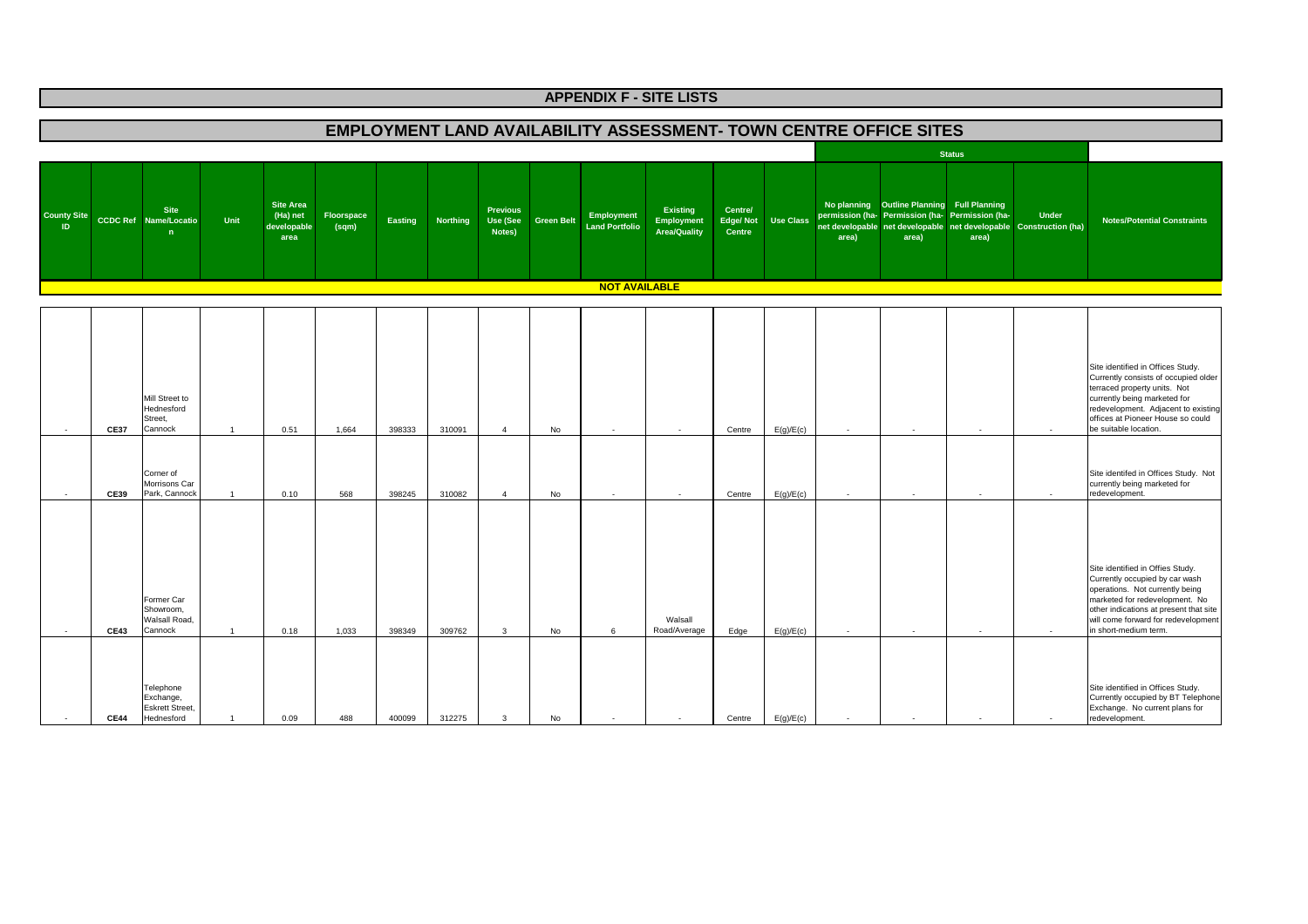### **EMPLOYMENT LAND AVAILABILITY ASSESSMENT- TOWN CENTRE OFFICE SITES**

|                                 |             |                                                                                      |                |                                                     |                     |                |          |                                              |                   |                                     |                                                      |                                      |                  |        |                                                                                                        | <b>Status</b>            |                                                                                   |                                                                                                                                                                                                                                                                                                    |
|---------------------------------|-------------|--------------------------------------------------------------------------------------|----------------|-----------------------------------------------------|---------------------|----------------|----------|----------------------------------------------|-------------------|-------------------------------------|------------------------------------------------------|--------------------------------------|------------------|--------|--------------------------------------------------------------------------------------------------------|--------------------------|-----------------------------------------------------------------------------------|----------------------------------------------------------------------------------------------------------------------------------------------------------------------------------------------------------------------------------------------------------------------------------------------------|
| <b>County Site</b><br><b>ID</b> |             | <b>Site</b><br><b>CCDC Ref</b> Name/Locatio<br>n                                     | Unit           | <b>Site Area</b><br>(Ha) net<br>developable<br>area | Floorspace<br>(sqm) | <b>Easting</b> | Northing | <b>Previous</b><br><b>Use (See</b><br>Notes) | <b>Green Belt</b> | Employment<br><b>Land Portfolio</b> | <b>Existing</b><br>Employment<br><b>Area/Quality</b> | Centre/<br><b>Edge/Not</b><br>Centre | <b>Use Class</b> | area)  | No planning Outline Planning Full Planning<br>permission (ha- Permission (ha- Permission (ha-<br>area) | area)                    | <b>Under</b><br>net developable net developable net developable Construction (ha) | <b>Notes/Potential Constraints</b>                                                                                                                                                                                                                                                                 |
| 43077                           | <b>CE46</b> | Land at<br>Walsall Road,<br>Avon Road,<br>Hunter Road,<br>Hallcourt Lane.<br>Cannock | $\overline{1}$ | 0.97                                                | $\sim$              | 398126         | 309951   | $\overline{4}$                               | No                | 6                                   | $\sim$                                               | Centre                               | Mixed            | $\sim$ | 0.97                                                                                                   | $\overline{\phantom{a}}$ |                                                                                   | Outline Planning Permission for<br>mixed use scheme granted<br>November 2009. However, an<br>alternative scheme may be<br>submitted in replacement of this.<br>Refurbished cinema recently re-<br>opened on site.                                                                                  |
| . п.                            | <b>CE64</b> | Chenet Court,<br>Allport Road,<br>Cannock                                            | $\overline{1}$ | 0.03                                                | 192.00              | 398238         | 310494   | 3                                            | No                | 6                                   | $\sim$                                               | Centre                               | E(g)(i)          | 0.03   | $\sim$                                                                                                 | $\overline{\phantom{a}}$ |                                                                                   | CH/17/254 is refusal of planning<br>application for the erection of an<br>office block (September 2017).<br>Appeal also dismissed.                                                                                                                                                                 |
| $\overline{\phantom{a}}$        | <b>CE65</b> | Chenet Court,<br>Allport Road,<br>Cannock                                            | $\overline{1}$ | 0.08                                                | 131                 | 398250         | 310491   | 3                                            | No                | 6                                   | $\sim$                                               | Centre                               | E(g)(i)          | 0.08   | $\sim$                                                                                                 | $\sim$                   | ٠                                                                                 | CH/18/120 is planning permission<br>for a change of use of 2no. ground<br>floor flats into an office (B1 use),<br>granted May 2018. CH/19/163 is<br>planning permission for change of<br>use of first floor and office (B1)<br>space at ground floor into a single<br>dwelling, granted July 2019. |
|                                 | <b>RE26</b> | The Royal<br>British Legion,<br>Bow Street,<br>Rugeley                               | $\overline{1}$ | 0.07                                                | 376                 | 404276         | 318109   | 3                                            | No                | 6                                   |                                                      | Edge of<br>Centre                    | E(g)(i)          |        | $\sim$                                                                                                 | 0.07                     |                                                                                   | CH/15/0491 is full planning<br>permission for the erection of an<br>office building, granted February<br>2016. Has now expired. Site is<br>currently being promoted for<br>residential HMO use.                                                                                                    |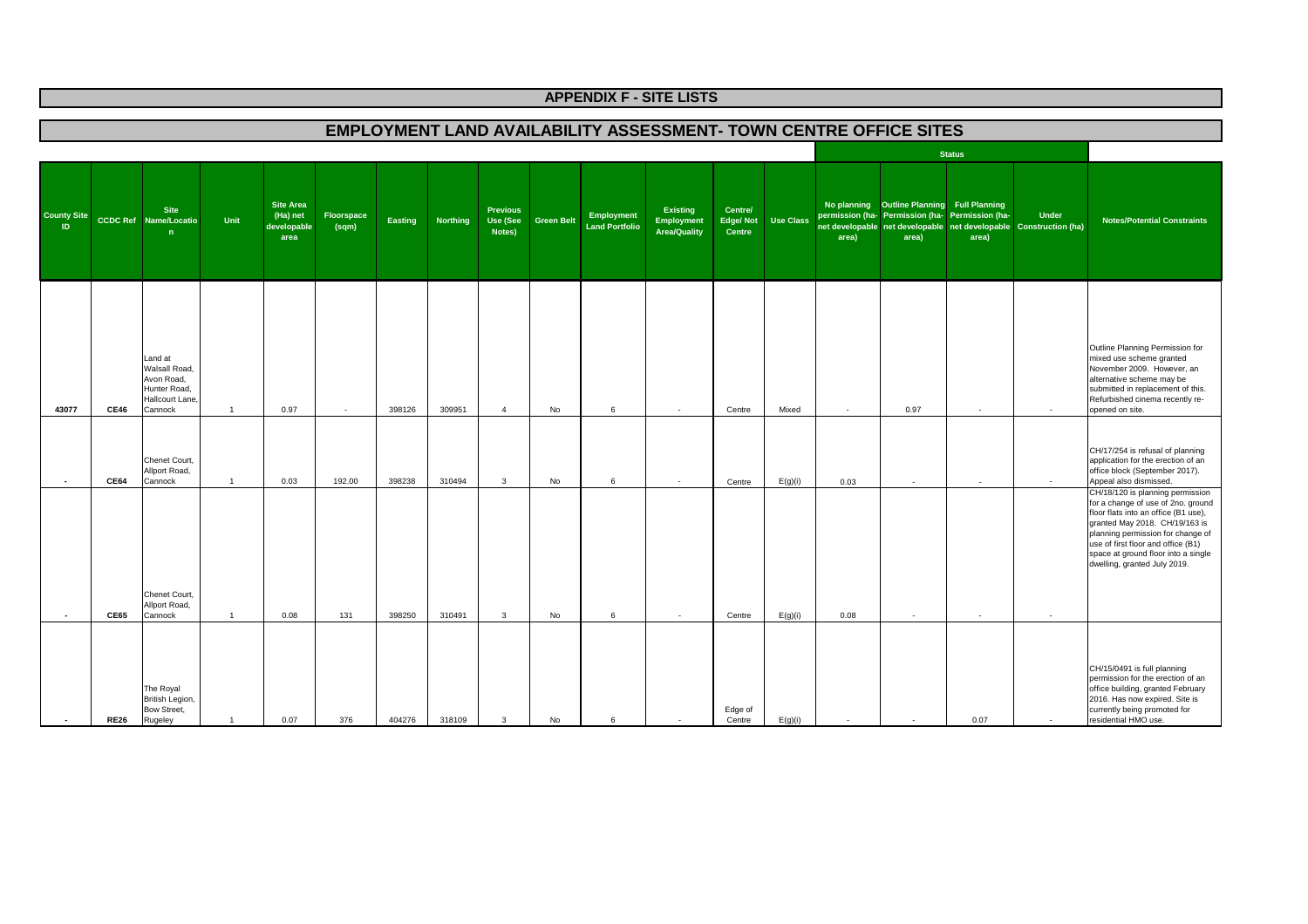### **EMPLOYMENT LAND AVAILABILITY ASSESSMENT- TOWN CENTRE OFFICE SITES**

|                                 |             |                                                      |                |                                                     |                     |                |                 |                                              |                   |                                     |                                                      |                                      |                  |       |                                                                                                        | <b>Status</b> |                                                                                   |                                                                                                                                                                                                                                                                                                               |
|---------------------------------|-------------|------------------------------------------------------|----------------|-----------------------------------------------------|---------------------|----------------|-----------------|----------------------------------------------|-------------------|-------------------------------------|------------------------------------------------------|--------------------------------------|------------------|-------|--------------------------------------------------------------------------------------------------------|---------------|-----------------------------------------------------------------------------------|---------------------------------------------------------------------------------------------------------------------------------------------------------------------------------------------------------------------------------------------------------------------------------------------------------------|
| <b>County Site</b><br><b>ID</b> |             | <b>Site</b><br><b>CCDC Ref</b> Name/Locatio<br>n     | Unit           | <b>Site Area</b><br>(Ha) net<br>developable<br>area | Floorspace<br>(sqm) | <b>Easting</b> | <b>Northing</b> | <b>Previous</b><br><b>Use (See</b><br>Notes) | <b>Green Belt</b> | Employment<br><b>Land Portfolio</b> | Existing<br><b>Employment</b><br><b>Area/Quality</b> | Centre/<br><b>Edge/Not</b><br>Centre | <b>Use Class</b> | area) | No planning Outline Planning Full Planning<br>permission (ha- Permission (ha- Permission (ha-<br>area) | area)         | <b>Under</b><br>net developable net developable net developable Construction (ha) | <b>Notes/Potential Constraints</b>                                                                                                                                                                                                                                                                            |
|                                 | <b>RE15</b> | Rugeley<br>Market<br>Hall/Bus<br>Station,<br>Rugeley | $\overline{1}$ | $\overline{1}$                                      | 1,148               | 404372         | 318004          | $\overline{4}$                               | No                | $\sim$                              | $\sim$                                               | Centre                               | Mixed            |       |                                                                                                        |               |                                                                                   | Site being promoted for mixed use<br>redevelopment in Rugeley Area<br>Action Plan. No firm plans for<br>redevelopment at present. Lies<br>within Flood zones 2. Historic<br>Landfill. Adjacent to Conservation<br>Area.                                                                                       |
|                                 | <b>RE16</b> | Wellington<br>Drive, Rugeley                         | $\overline{1}$ | 0.68                                                | 780                 | 404454         | 317898          | $\overline{4}$                               | No                | $\sim$                              | $\overline{\phantom{a}}$                             | Centre                               | Mixed            |       |                                                                                                        |               |                                                                                   | Site being promoted for mixed use<br>redevelopment in Rugeley Area<br>Action Plan. No firm plans for<br>redevelopment at present. Formerly<br>subject of planning permission for<br>A1/2/3/5, C3 and D2 (CH/03/0744-<br>granted June 2005). Adjacent to<br>Conservation Area. Potential flood<br>risk issues. |
|                                 | <b>RE17</b> | Love<br>Lane/Power<br>Station Road,<br>Rugeley       | $\overline{1}$ | 0.8                                                 | 918                 | 404904         | 317992          | $\mathbf{3}$                                 | No                | $\sim$                              | $\overline{\phantom{a}}$                             | Edge/ Centre                         | Mixed            |       |                                                                                                        |               |                                                                                   | Site being promoted for mixed use<br>redevelopment in Rugeley Area<br>Action Plan. No firm plans for<br>redevelopment at present. Adjacent<br>to Conservation Area. Green Space<br>Network. Historic Landfill                                                                                                 |
|                                 | <b>RE18</b> | Former Canal<br>Warehouse,<br>Rugeley                |                | 0.1                                                 | 115                 | 404756         | 318063          | 3                                            | No                |                                     |                                                      | Edge/ Centre                         | Mixed            |       |                                                                                                        |               |                                                                                   | Site being promoted for mixed use<br>redevelopment in Rugeley Area<br>Action Plan. No firm plans for<br>redevelopment at present. Site on<br>market for sale. Within<br>Conservation Area. Flood Zone 2<br>around site.                                                                                       |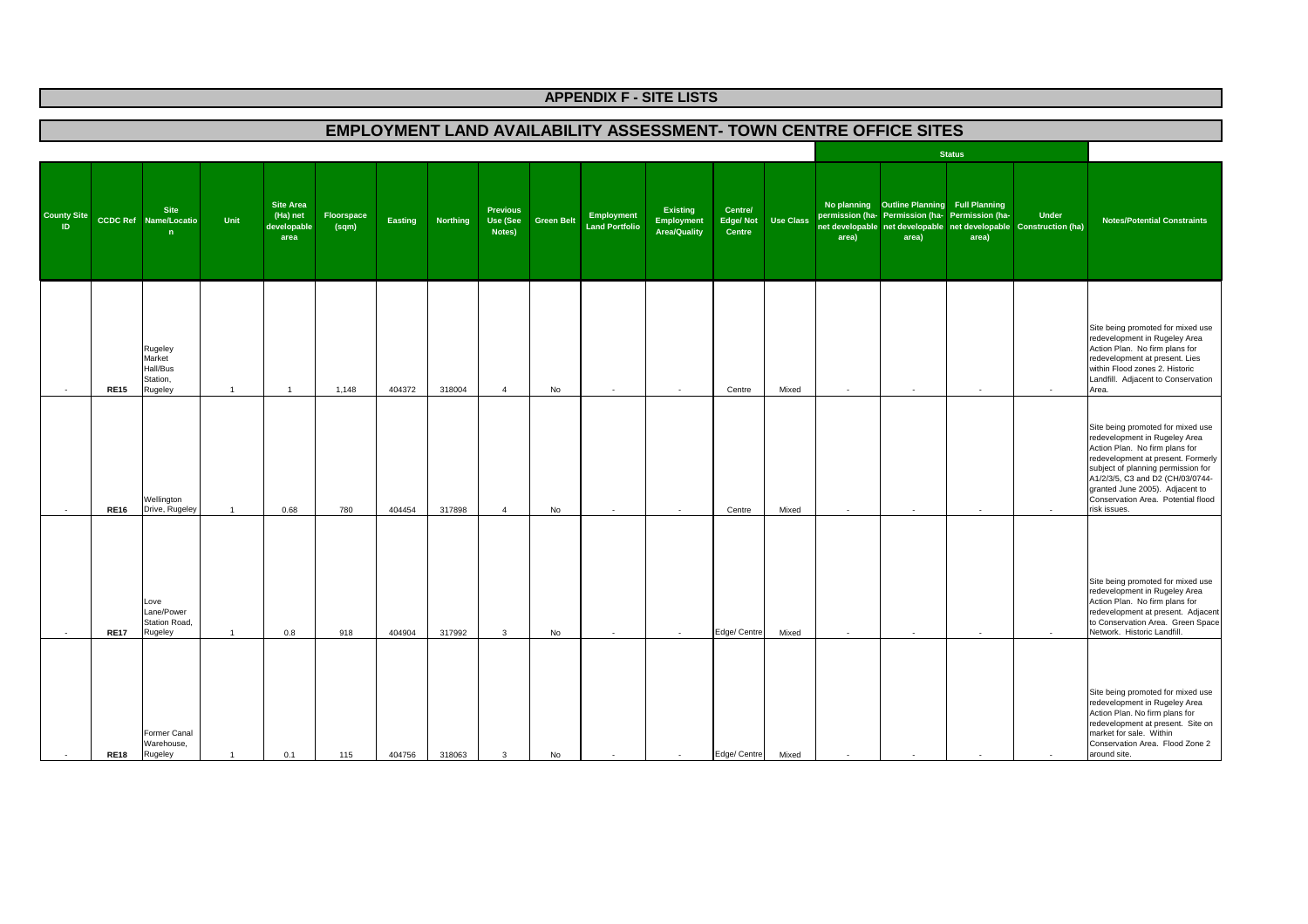### **EMPLOYMENT LAND AVAILABILITY ASSESSMENT- TOWN CENTRE OFFICE SITES**

|                           |             |                                                  |      |                                              |                     |         |                 |                                       |                   |                                     |                                               |                               |                  |       |                                                     | <b>Status</b>                                            |                                                                                   |                                                                                                                                                                                                  |
|---------------------------|-------------|--------------------------------------------------|------|----------------------------------------------|---------------------|---------|-----------------|---------------------------------------|-------------------|-------------------------------------|-----------------------------------------------|-------------------------------|------------------|-------|-----------------------------------------------------|----------------------------------------------------------|-----------------------------------------------------------------------------------|--------------------------------------------------------------------------------------------------------------------------------------------------------------------------------------------------|
| <b>County Site</b><br>ID. |             | <b>Site</b><br><b>CCDC Ref</b> Name/Locatio<br>n | Unit | Site Area<br>(Ha) net<br>developable<br>area | Floorspace<br>(sqm) | Easting | <b>Northing</b> | <b>Previous</b><br>Use (See<br>Notes) | <b>Green Belt</b> | Employment<br><b>Land Portfolio</b> | Existing<br>Employment<br><b>Area/Quality</b> | Centre/<br>Edge/Not<br>Centre | <b>Use Class</b> | area) | No planning Outline Planning Full Planning<br>area) | permission (ha- Permission (ha- Permission (ha-<br>area) | <b>Under</b><br>net developable net developable net developable Construction (ha) | <b>Notes/Potential Constraints</b>                                                                                                                                                               |
|                           | <b>RE19</b> | <b>Market Street</b><br>Garages,<br>Rugeley      |      | 0.56                                         | 643                 | 404510  | 318283          | 3                                     | No                | $\overline{\phantom{a}}$            | $\sim$                                        | Centre                        | Mixed            |       | . п.                                                | $\sim$                                                   |                                                                                   | Site being promoted for mixed use<br>redevelopment in Rugeley Area<br>Action Plan. No firm plans for<br>redevelopment at present. Adjacent<br>to Conservation Area. Flood Zone 2<br>around site. |
|                           | <b>RE20</b> | Land north of<br>Leathermill<br>Lane             |      | 0.72                                         | 826                 | 404790  | 318218          | 3                                     | No                | Power Station<br>Road/Average       | $\sim$                                        | Edge/ Centre                  | Mixed            |       |                                                     |                                                          |                                                                                   | Site being promoted for mixed use<br>redevelopment in Rugeley Area<br>Action Plan. No firm plans for<br>redevelopment at present. Adjacent<br>to Conservation Area. Flood Zone 2<br>around site. |

**5.89 8882.00Not Available Totals**

 **COMPLETED**

| 43078 | <b>CE13</b> | Street, Land at<br>Rugeley Road<br>and Victoria | 0.04 | 406 | 400311 | 312322 | No |  | Centre | E(a)(i)/E(c) |  |  | Note units have flexible permission<br>for B1(a), A2 and C3 use- monitor<br>for actual B1(a) office floorspace |
|-------|-------------|-------------------------------------------------|------|-----|--------|--------|----|--|--------|--------------|--|--|----------------------------------------------------------------------------------------------------------------|
|       | <b>RE21</b> | Flats above 57<br>HorseFair,<br>Rugeley         | 0.06 |     | 404578 | 317660 | No |  | Centre | E(g)(i)      |  |  | Completed 2016/17 (CH/13/0023)                                                                                 |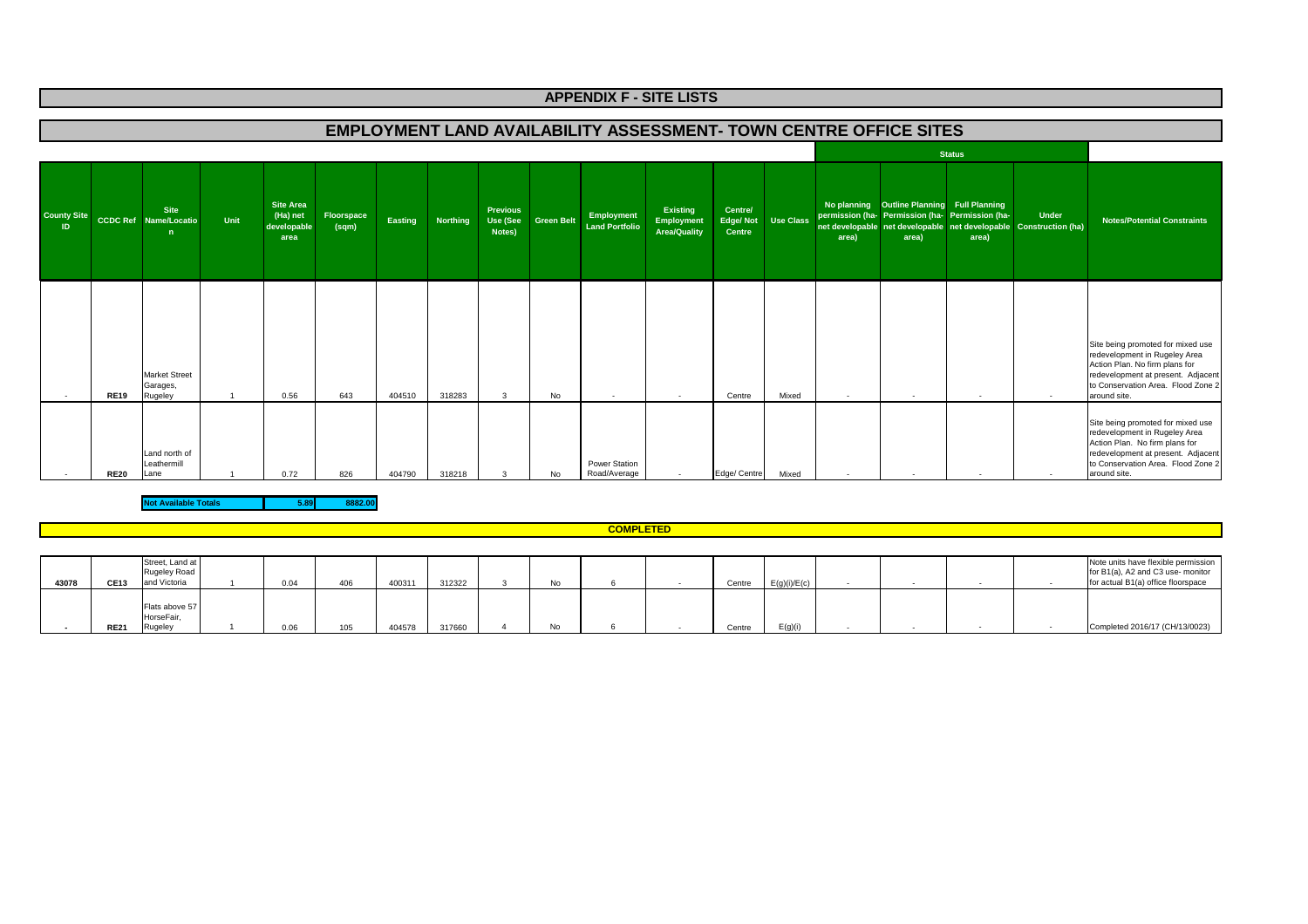| <b>County</b><br><b>Site ID</b> | <b>CCDC Ref</b> | <b>Site Name/Location</b>                                                        | <b>Easting</b> | <b>Northing</b>                                        | <b>Previous Use</b><br>(see notes) | Completed (ha) | Completed (floorspace-<br>sqm) | <b>Use Class</b> | <b>Notes</b>                                                                                                                          |
|---------------------------------|-----------------|----------------------------------------------------------------------------------|----------------|--------------------------------------------------------|------------------------------------|----------------|--------------------------------|------------------|---------------------------------------------------------------------------------------------------------------------------------------|
|                                 |                 |                                                                                  |                |                                                        |                                    |                |                                |                  |                                                                                                                                       |
|                                 |                 |                                                                                  |                | <b>COMPLETED (FROM 1st April 2006-31st March 2021)</b> |                                    |                |                                |                  |                                                                                                                                       |
|                                 |                 |                                                                                  |                | <b>CANNOCK, HEDNESFORD AND HEATH HAYES</b>             |                                    |                |                                |                  |                                                                                                                                       |
|                                 |                 |                                                                                  |                |                                                        |                                    |                |                                |                  |                                                                                                                                       |
|                                 | <b>CE21</b>     | Avon Business Park, Wolverhampton Road,<br>Cannock                               | 397305         | 309224                                                 | 3                                  | 1.3            | 850                            | E(g)/B2/B8       | Completed 2006/7.                                                                                                                     |
|                                 | <b>CE22</b>     | Land at Bridge Street, Watling Street, Bridgtown                                 | 398395         | 308425                                                 | 4                                  | 0.05           | 1400                           | E(g)             | Completed 2006/7.                                                                                                                     |
| 43067                           | <b>CE23</b>     | Former Mid-Cannock Coal Disposal Point<br>(Bowmur Haulage), Eastern Way, Cannock | 398762         | 309106                                                 | 3                                  | 0.2            | 2081                           | E(g)/B2/B8       | Completed 2007/8. (CH/06/0276). Large<br>storage yard site- buildings constructed as part<br>of works constitute the 0.2ha site area. |
| 43091                           | CE5(b)          | Kingswood Lakeside-zone E, Kingswood<br>Lakeside, Cannock                        | 399258         | 308387                                                 | 4                                  | 1.2            | 4500                           | E(g)             | Completed 2007/8 (CH/04/0597).                                                                                                        |
| $\blacksquare$                  | <b>CE24</b>     | Unit 11, Cedars Business Park, Avon Road,<br>Cannock                             | 397472         | 309294                                                 | 3                                  | 0.09           | 872                            | E(g)             | Completed 2008/9. (CH/08/0201)                                                                                                        |
| 43039                           | <b>CE25</b>     | (Upper Area) Keys Business Park, Keys Park<br>Road. Hednesford                   | 400980         | 311319                                                 | 4                                  | 1.51           | 5245                           | E(g)             | Completed 2008/9. Old CCDC Site Ref<br>ELA019. (CH/05/0136).                                                                          |
|                                 | <b>CE26</b>     | 12 Brookfield Drive, Bridgtown                                                   | 398560         | 309159                                                 | 3                                  | 0.16           | 770                            | E(g)             | Completed 2008/9. (CH/06/0603).                                                                                                       |
|                                 | <b>CE27</b>     | Plot 3, 127 Kingswood Lakeside                                                   | 399798         | 308929                                                 | 4                                  | 3.7            | 11751                          | B <sub>8</sub>   | Completed 2008/9. Old CCDC Site Ref<br>ELA078. (CH/07/0066).                                                                          |
|                                 | <b>CE28</b>     | Former Springvale Primary School                                                 | 398393         | 309774                                                 | $\overline{4}$                     | 0.40           | 1500                           | E(g)             | Completed 2008/9. (CH/07/0647).                                                                                                       |
| 43036                           | CE1(b)          | Orbital 2, Orbital Way- Agrekko Offices                                          | 399010         | 308607                                                 | 4                                  | 0.5            | 1500                           | E(g)             | Completed 2009/10. Old CCDC Site Ref<br>ELA020. (CH/08/0462).                                                                         |
| 43074                           | <b>CE29</b>     | Park Farm North Phase 2, Eastern Way, Heath<br>Hayes, Cannock                    | 399394         | 310388                                                 | $\mathbf{1}$                       | 0.74           | 3810                           | E(g)             | Completed 2009/10. (CH/05/0892).                                                                                                      |
| 43076                           | CE7(b)          | Former Hawkins Works (Rhenus Logistics)                                          | 397512         | 308559                                                 | 3                                  | 2.3            | 6375                           | E(g)/B8          | Completed 2009/10. (CH/08/0220).                                                                                                      |
| 43081                           | <b>CE30</b>     | 107 High Mount Street, Cannock                                                   | 399901         | 313125                                                 | $\overline{4}$                     | 0.03           | 300                            | E(g)             | Completed 2009/10. (CH/09/0207).                                                                                                      |
| 43082                           | <b>CE31</b>     | 37-43 Queens Square, Cannock                                                     | 398260         | 310282                                                 | 3                                  | 0.02           | 150                            | E(g)             | Completed 2009/10. B1 element part of mixed<br>use scheme- (CH/07/0429).                                                              |
| 43083                           | <b>CE32</b>     | Marshalls, Cannock Wood Industrial Estate,<br>Cannock Wood Street, Cannock       | 403011         | 312689                                                 | 3                                  | $\overline{2}$ | 5290                           | E(q)/B8          | Completed 2010/11. (CH/10/0229).                                                                                                      |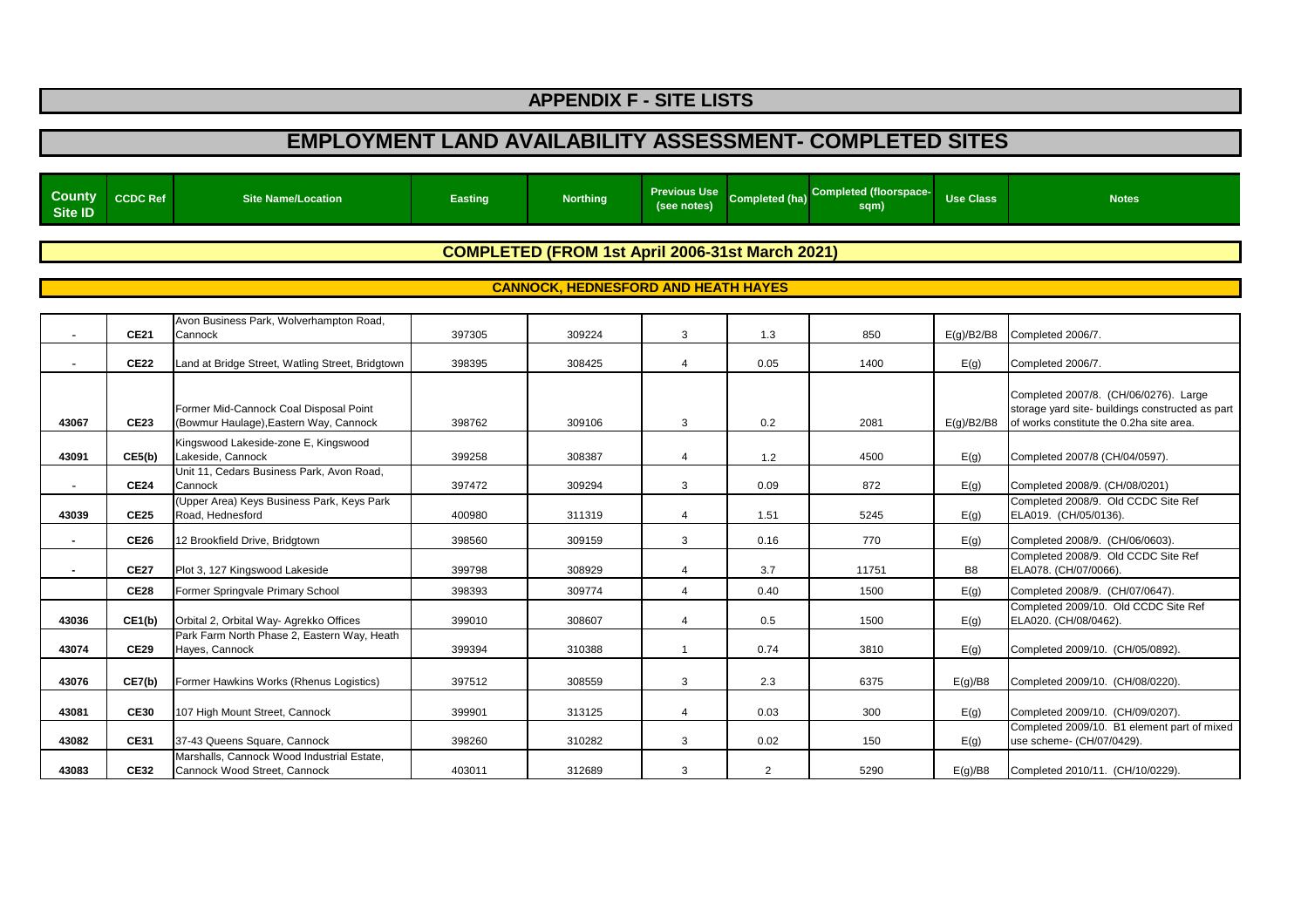| <b>County</b><br><b>Site ID</b> | CCDC Ref    | <b>Site Name/Location</b>                                               | <b>Easting</b> | <b>Northing</b> | <b>Previous Use</b><br>(see notes) | <b>Completed (ha)</b> | <b>Completed (floorspace-</b><br>sqm) | <b>Use Class</b> | <b>Notes</b>                                                                        |
|---------------------------------|-------------|-------------------------------------------------------------------------|----------------|-----------------|------------------------------------|-----------------------|---------------------------------------|------------------|-------------------------------------------------------------------------------------|
| 43075                           | CE4(b)      | Land at Blakeney Way, Kingswood Lakeside,<br>Cannock                    | 399471         | 308324          | 4                                  | 1.3                   | 4593                                  | E(g)             | Completed 2011/12. (CH/09/0400). Old CCDC<br>Reference ELA 20.                      |
| 43079                           | <b>CE33</b> | Maymies, Hemlock Way, Cannock                                           | 399552         | 310761          | 3                                  | 0.13                  | 417                                   | B <sub>8</sub>   | Completed 2011/12 (CH/10/0008).                                                     |
| $\blacksquare$                  | <b>CE34</b> | Units 2-4 Peter Rosa Retail Centre, Walsall<br>Road, Bridgtown          | 398409         | 308939          | 3                                  | 0.05                  | 290                                   | <b>B2/B8</b>     | Completed 2011/12 (CH/11/0235).                                                     |
| 43050                           | CE4(c)      | Kingswood Lakeside zone B, Cannock                                      | 399953         | 308402          | 4                                  | 4.82                  | 13,500                                | B <sub>8</sub>   | Completed 2012/13 (CH/12/0111). Floorspace-<br>approx 11,500 B8, remainder B1/other |
| 43086                           | <b>CE14</b> | DHL, Hickling Road, Cannock                                             | 399704         | 308922          | 3                                  | 0.05                  | 530                                   | B <sub>8</sub>   | Completed 2012/13 (CH/10/0427)                                                      |
| 43090                           | CE15 (a)    | Former Porcelain Works, Old Hednesford Road,<br>Hednesford              | 399698         | 311288          | 3                                  | 0.29                  | 814                                   | E(b)             | Completed 2012/13 (CH/11/0179)                                                      |
|                                 | <b>CE45</b> | J Murphy and Sons Ltd, Hawks Green Lane,<br>Cannock                     | 399430         | 310812          | 3                                  | 0.9                   | 1109                                  | E(g)             | Completed 2012/13 (CH/12/0129)                                                      |
|                                 | <b>CE49</b> | Land at Longford Island, Watling Street,<br>Cannock                     | 396683         | 309092          | 3                                  | 0.7                   | 2200                                  | E(a)             | Completed 2012/13 (CH/11/0213)                                                      |
|                                 | <b>CE53</b> | Former Cannock Automobiles, Stafford Road,<br>Cannock                   | 397794         | 310881          | 3                                  | 0.24                  | 705                                   | E(a)             | Completed 2013/14 (CH/11/0364)                                                      |
|                                 | <b>CE47</b> | First for Food Service, Kingswood Lakeside,<br>Hickling Road, Cannock   | 399574         | 308583          | 3                                  | 0.01                  | 570                                   | B <sub>8</sub>   | Completed 2013/14 (CH/13/0105)                                                      |
| $\blacksquare$                  | <b>CE36</b> | Walsall Road/Eastern Way Island, Cannock                                | 398640         | 308442          | 4                                  | 2.3                   | 4411                                  | E(a)/E(b)        | Completed 2015/16 (CH/13/0267)                                                      |
| 43050                           | CE4(e)      | Land between Cley Road and Blakeney Way,<br>Kingswood Lakeside, Cannock | 399675         | 308387          | 4                                  | 1.6                   | 6875                                  | E(q)/B2/B8       | Completed 2015/16 (CH/14/0394)                                                      |
| $\blacksquare$                  | CE1(a)      | Orbital Centre (Orbital 2), Eastern Avenue,<br>Cannock                  | 399020         | 308566          | 4                                  | 0.4                   | 1262                                  | E(g)/B2/B8       | Completed 2016/17 (CH/14/0201)                                                      |
| 43050                           | CE4(f)      | Kingswood Lakeside, Blakeney Way, Cannock                               | 399924         | 308165          | $\overline{4}$                     | 3                     | 9,289                                 | B8/E(g)(i)       | Completed 2016/17 (CH/15/0425)                                                      |
| $\blacksquare$                  | CE4(g)      | Kingswood Lakeside, Blakeney Way, Cannock                               | 399393         | 308628          | 4                                  | 8                     | 35,000                                | B8/E(g)(i)       | Completed 2017/18 (CH/16/013)                                                       |
|                                 | CE7(c)      | Former Hawkins Works, Watling Street,<br>Bridgtown, Cannock             | 397625         | 308582          | 3                                  | 0.8                   | 3,015                                 | B2/E(g)(i)       | Completed 2017/18 (CH/14/0438)                                                      |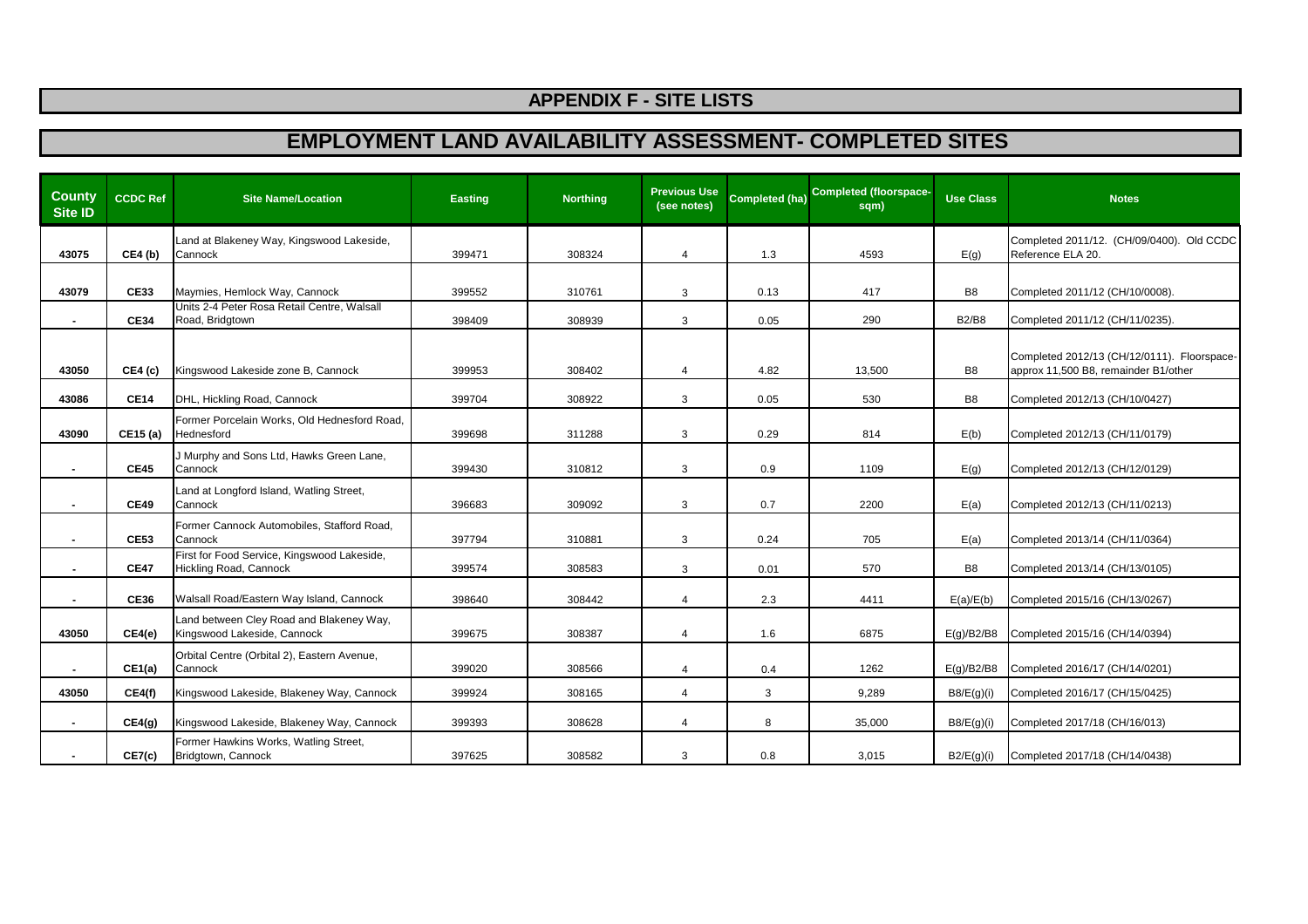| <b>County</b><br><b>Site ID</b> | <b>CCDC Ref</b>             | <b>Site Name/Location</b>                                                                  | <b>Easting</b> | <b>Northing</b> | <b>Previous Use</b><br>(see notes) | <b>Completed (ha)</b> | <b>Completed (floorspace-</b><br>sqm) | <b>Use Class</b>           | <b>Notes</b>                     |
|---------------------------------|-----------------------------|--------------------------------------------------------------------------------------------|----------------|-----------------|------------------------------------|-----------------------|---------------------------------------|----------------------------|----------------------------------|
| 43050                           | CE4(h) Part                 | Kingswood Lakeside, Blakeney Way, Cannock                                                  | 399674         | 308217          | $\overline{4}$                     | 3                     | 13,154                                | E(g)/B2/B8                 | Completed 2018/19 (CH/16/465)    |
| $\blacksquare$                  | <b>CE66</b>                 | A T P Industries Group Ltd, Cannock Wood<br>Industrial Estate, Cannock Wood                | 402970         | 312659          | 3                                  | 0.07                  | 600                                   | B <sub>8</sub>             | Completed 2018/19 (CH/17/328)    |
| 43076                           | CE7(a)                      | Former Hawkins Works, Watling Street,<br>Bridgtown, Cannock                                | 397577         | 308700          | 3                                  | 0.5                   | 2,373                                 | B8/E(g)(i)                 | Completed 2018/19 (CH/17/164)    |
| $\blacksquare$                  | CE7(e)                      | Former Hawkins Works, Watling Street,<br>Bridgtown, Cannock                                | 397552         | 308655          | 3                                  | 0.5                   | 1,983                                 | B8/E(g)(i)                 | Completed 2018/19 (CH/16/457)    |
| 43091                           | CE5(a)                      | Kingswood Lakeside-zone E, Kingswood<br>Lakeside, Cannock                                  | 399095         | 308443          | $\overline{4}$                     | 2.3                   | 9,146                                 | <b>B2/B8</b>               | Completed 2018/19 (CH/17/150)    |
| 43096                           | CE8                         | Former Bowmur Haulage Site, Watling Street,<br>Cannock                                     | 397082         | 308869          | 3                                  | 2.6                   | 13,223                                | E(g)/B2/B8                 | Completed 2018/19 (CH/16/260)    |
| 43050                           | CE4(h) Part<br>$\mathbf{2}$ | Kingswood Lakeside, Blakeney Way, Cannock                                                  | 399674         | 308217          | 4                                  | 3.5                   | 13,154                                | B8/E(g)(i)                 | Completed 2019/2020 (CH/16/465)  |
|                                 | <b>CE59</b>                 | Land adjacent to, Unit 2, West Cannock Way,<br>Cannock Chase Enterprise Centre, Hednesford | 400762         | 314105          | 3                                  | 0.07                  | 212                                   | Sui Generis/<br>E(g)(i)/B2 | Completed 2020/2021 (CH/15/0162) |
| $\blacksquare$                  | <b>CE67</b>                 | Land at Lakeside Boulevard, Cannock                                                        | 398356         | 308307          | 3                                  | 0.72                  | 855                                   | Sui<br>Generis/B2          | Completed 2020/2021 (CH/17/430)  |
| $\sim$                          | <b>CE68</b>                 | 110 Walsall Road, Cannock, WS11 0JB                                                        | 398284         | 309319          | 3                                  | 0.05                  | 165                                   | $E(a), E(b)$ &<br>E(g)     | Completed 2020/2021(CH/19/270)   |
| 43050                           | CE4(a)                      | Plot D, Blakeney Way, Cannock, WS11 8LD                                                    | 400036         | 308203          | $\Delta$                           | 1.49                  | 6,132                                 | <b>B2</b>                  | Completed 2020/21 (CH/19/274)    |
|                                 |                             |                                                                                            |                |                 | Cannock Sub-<br>Total              | 53.56                 | 191971                                |                            |                                  |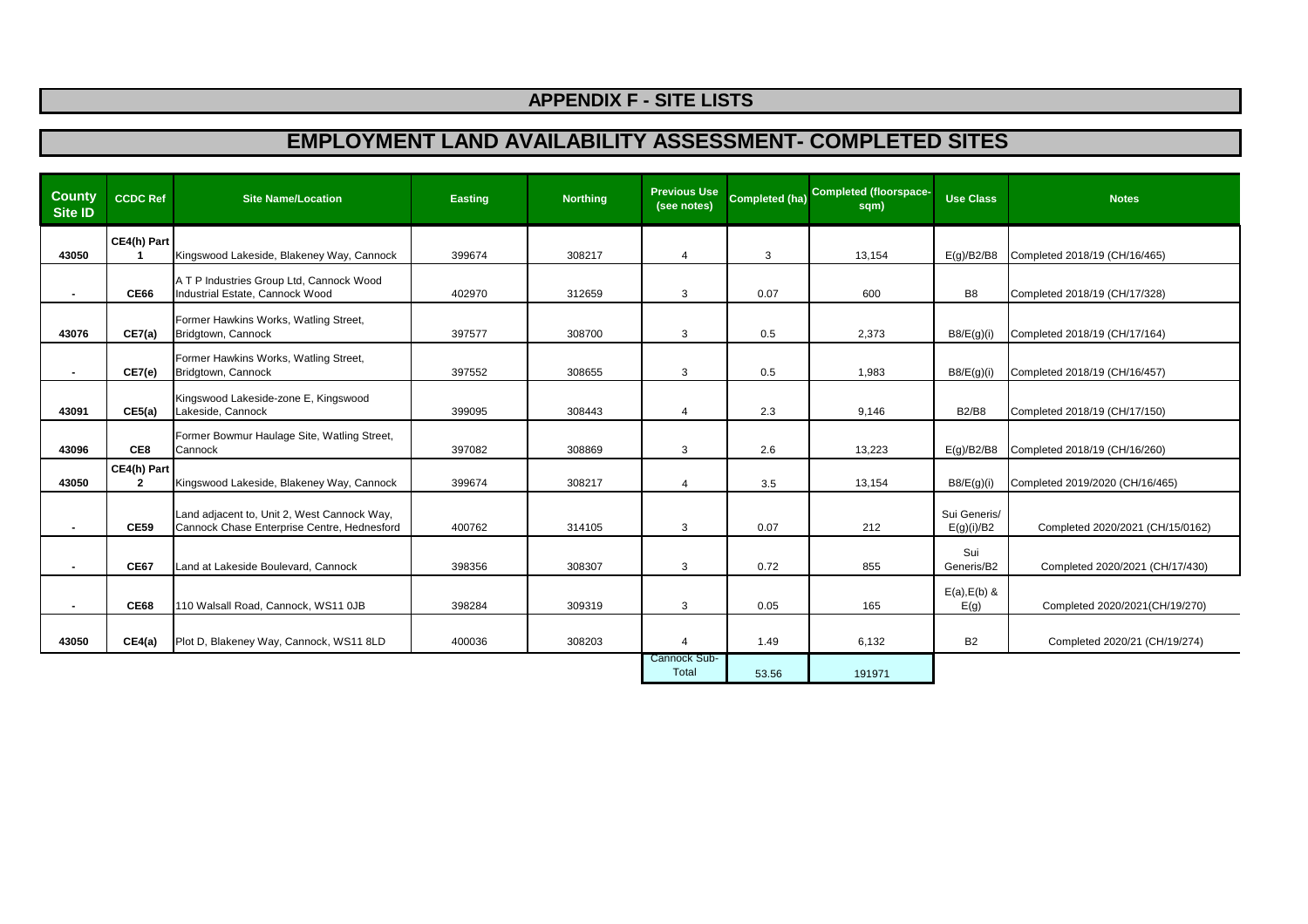| <b>County</b><br><b>Site ID</b> | <b>CCDC Ref</b> | <b>Site Name/Location</b>                                               | <b>Easting</b> | <b>Northing</b>             | <b>Previous Use</b><br>(see notes) | <b>Completed (ha)</b> | <b>Completed (floorspace-</b><br>sqm) | <b>Use Class</b> | <b>Notes</b>                                                       |
|---------------------------------|-----------------|-------------------------------------------------------------------------|----------------|-----------------------------|------------------------------------|-----------------------|---------------------------------------|------------------|--------------------------------------------------------------------|
|                                 |                 |                                                                         |                | <b>RUGELEY AND BRERETON</b> |                                    |                       |                                       |                  |                                                                    |
| 43052                           | RE9             | Towers Business Park Phase II, Wheelhouse<br>Lane, Rugeley              | 405801         | 316920                      | 4                                  | 1.86                  | 4823                                  | E(g)/B2          | Completed 2008/9. (CH/07/0390). Old CCDC<br>Reference ELA052.      |
| 43052                           | <b>RE10</b>     | Towers Business Park Phase II, Wheelhouse<br>Lane, Rugeley              | 405640         | 317049                      | 4                                  | 0.37                  | 1795                                  | E(g)/B2/B8       | Completed 2008/9. (CH/06/0255). Old CCDC<br>Reference ELA070.      |
|                                 | <b>RE11</b>     | Towers Business Park Phase II, Wheelhouse<br>Lane, Rugeley              | 405342         | 317395                      | 4                                  | 15.8                  | 65000                                 | E(q)/B2/B8       | Completed 2008/9. (CH/07/0246). Old CCDC<br>Site Reference ELA065. |
|                                 | <b>RE12</b>     | Land adjacent to units 1 & 2 Redbrook Lane,<br>Rugeley                  | 404919         | 316329                      | 3                                  | 0.08                  | 131                                   | <b>B2</b>        | Completed 2008/9. (CH/07/0091).                                    |
| 43080                           | <b>RE13</b>     | Former Staff House, Aelfgar 6th Form College,<br>Taylors Lane, Rugeley  | 404341         | 318291                      | 4                                  | 0.04                  | 336                                   | E(g)             | Completed 2011/12. (CH/10/0071)                                    |
| 43089                           | <b>RE14</b>     | Premier Nutrition Products Ltd, Brick Kiln Way,<br>The Levels, Brereton | 404948         | 316044                      | 3                                  | 0.17                  | 1650                                  | <b>B2</b>        | Completed 2011/12. (CH/11/0018).                                   |
| 43052                           | <b>RE2 (b)</b>  | Towers Business Park Phase II, Wheelhouse<br>Lane, Rugeley              | 404972         | 317675                      | 4                                  | 0.55                  | 452                                   | E(b)             | Completed 2012/13 (CH/11/0174)                                     |
| 43088                           | RE <sub>6</sub> | Ultra Electronics. Towers Business Park.<br>Wheelhouse Road, Rugeley    | 405743         | 316924                      | 3                                  | 0.27                  | 859                                   | E(g)             | Completed 2012/13 (CH/10/0445)                                     |
| 43047                           | RE <sub>1</sub> | Towers Business Park, Phase 1, Wheelhouse<br>Road, Rugeley              | 405720         | 316819                      | 4                                  | 1.65                  | 1216                                  | E(g)(i)/B2       | Completed 2016/17 (CH/13/0293)                                     |
| $\blacksquare$                  | <b>RE22</b>     | <b>MGF Trench Construction Systems</b>                                  | 404800         | 316331                      | 3                                  | 0.25                  | 971                                   | E(g)(i)          | Completed 2016/17 (CH/14/0322)                                     |
| 43052                           | RE2(c)          | Towers Business Park Phase II, Wheelhouse<br>Lane, Rugeley              | 404972         | 317675                      | 4                                  | 0.96                  | 1152                                  | Sui Generis      | Completed 2017/18 (CH/15/0305)                                     |
|                                 |                 |                                                                         |                |                             | <b>Rugeley Sub-</b><br>Total       | 21.99                 | 78385                                 |                  |                                                                    |